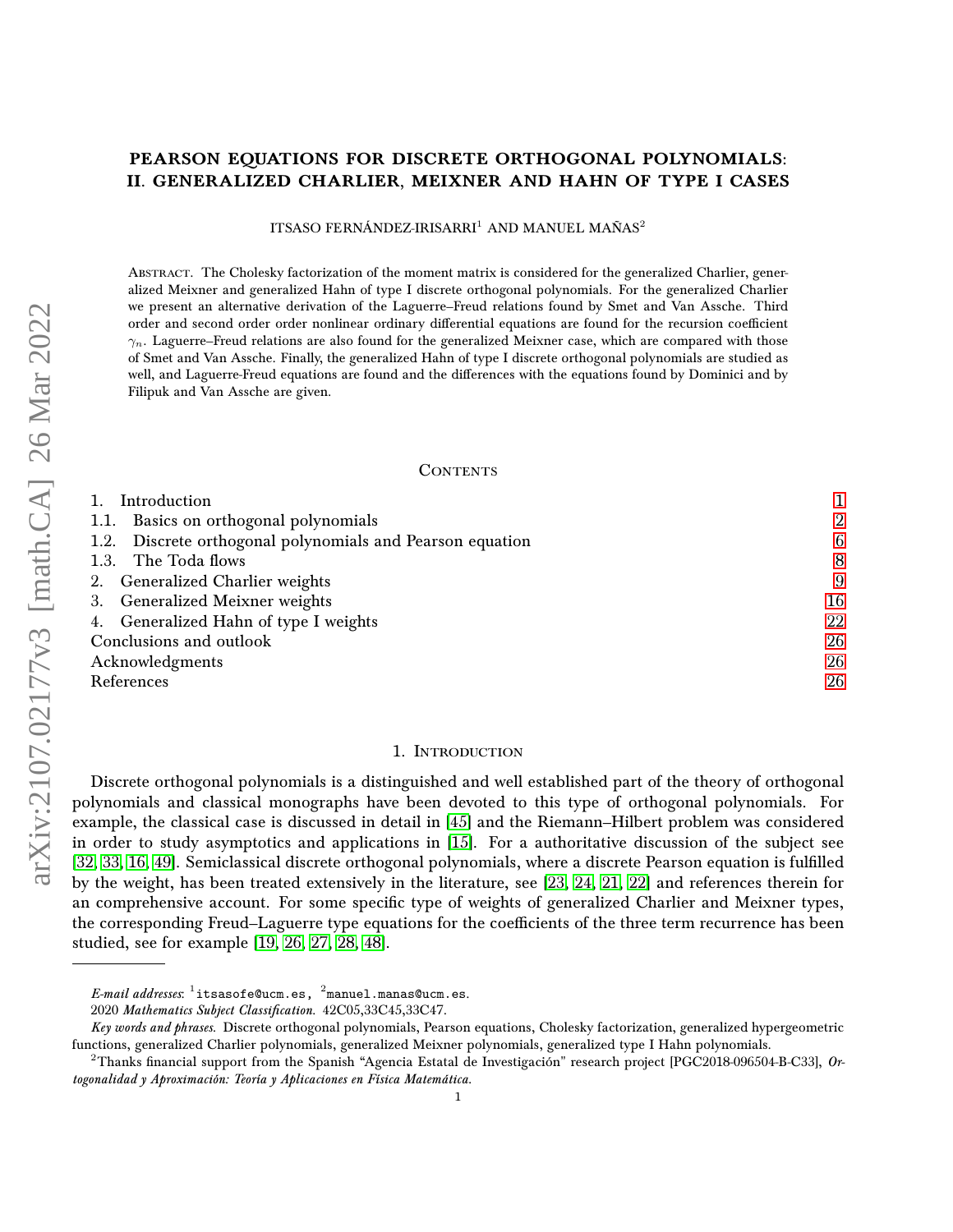This paper is a sequel of [\[42\]](#page-27-4) in where we used the Cholesky factorization of the moment matrix to study discrete orthogonal polynomials  $\{P_n(x)\}_{n=0}^{\infty}$  on the homogeneous lattice. We considered semiclassical discrete orthogonal polynomials with weights subject to a discrete Pearson equation and, consequently, with moments constructed in terms of generalized hypergeometric functions. A banded semi-infinite matrix Ψ, named as Laguerre–Freud structure matrix, that models the shifts by  $\pm 1$  in the independent variable of the sequence of orthogonal polynomials  $\{P_n(x)\}_{n=0}^{\infty}$  was given. We also shew in that paper that the contiguous relations for the generalized hypergeometric functions translate into symmetries for the corresponding moment matrix, and that the 3D Nijhoff–Capel discrete Toda lattice [\[44,](#page-27-5) [31\]](#page-26-11) describes the corresponding contiguous shifts for the squared norms of the orthogonal polynomials. In [\[40\]](#page-27-6) we gave an interpretation for the contiguous transformations for the generalized hypergeometric functions in terms of simple Christoffel and Geronimus transformations. Using the Geronimus–Uvarov perturbations we got determinantal expressions for the shifted orthogonal polynomials.

In this paper we consider the generalized Charlier, Meixner and type I Hahn discrete orthogonal polynomials, analyze the Laguerre–Freud structure matrix Ψ, and derive from its banded structure and its compatibility with the Toda equation and the Jacobi matrix, a number of nonlinear equations for the coefficients  $\{\beta_n, \gamma_n\}$  of the three term recursion relations  $zP_n(z) = P_{n+1}(z) + \beta_n P_n(z) + \gamma_n P_{n-1}(z)$  satisfied by the orthogonal polynomial sequence. These non linear recurrences for the recursion coefficients are of the type  $\gamma_{n+1} = F_1(n, \gamma_n, \gamma_{n-1}, \ldots, \beta_n, \beta_{n-1} \ldots)$  and  $\beta_{n+1} = F_2(n, \gamma_{n+1}, \gamma_n, \ldots, \beta_n, \beta_{n-1}, \ldots)$ , for some functions  $F_1, F_2$ . Magnus [\[35,](#page-27-7) [36,](#page-27-8) [37,](#page-27-9) [38\]](#page-27-10) named these type of relations, attending to [\[34,](#page-27-11) [29\]](#page-26-12), as Laguerre– Freud relations. There are several papers describing Laguerre–Freud relations for the generalized Charlier, generalized Meixner and type I generalized Hahn cases, see [\[48,](#page-27-3) [19,](#page-26-7) [26,](#page-26-8) [27,](#page-26-9) [28,](#page-26-10) [21\]](#page-26-5).

The layout of the paper is as follows. After this introduction, Section [2](#page-8-0) is devoted to the generalized Charlier orthogonal polynomials. In particular, the tridiagonal Laguerre–Freud structure matrix is given in Theorem [3](#page-8-1) and in Proposition [12](#page-12-0) we find a set of Laguerre–Freud equations that we prove to be equivalent to those of [\[48\]](#page-27-3). Here we derive for the coefficient  $\gamma_n$  a third and second order ODEs, see Theorems [4](#page-10-0) and [5,](#page-14-0) respectively. Then, in [§3](#page-15-0) we treat the generalized Meixner orthogonal polynomials and in Theorem [6](#page-16-0) we find the tetradiagonal Laguerre–Freud structure matrix, giving (after some simplifications) in Theorem [7](#page-20-0) the corresponding Laguerre–Freud relations. A comparative discussion with the Laguerre–Freud given by Smet & Van Assche [\[48\]](#page-27-3) is also performed. Finally, in [§4](#page-21-0) we discuss the generalized Hahn of type I orthogonal polynomials, see [\[21,](#page-26-5) [23\]](#page-26-3), giving in Theorem [8](#page-21-1) the pentadiagonal Laguerre–Freud structure matrix and in Theorem [9](#page-23-0) we discuss the corresponding Laguerre–Freud relations and its comparison with the results of Dominici [\[21\]](#page-26-5) and Filipuk & Van Assche [\[28\]](#page-26-10) is given, see also [\[25\]](#page-26-13).

Now, to complete this Introduction we give a brief *resume* of the basic facts regarding discrete orthogonal polynomials and then a briefing of the relevant facts of [\[42\]](#page-27-4).

<span id="page-1-0"></span>1.1. Basics on orthogonal polynomials. Given a linear functional  $\rho_z\in\mathbb{C}^*[z]$ , the corresponding moment matrix is

$$
G = (G_{n,m}), \qquad G_{n,m} = \rho_{n+m}, \qquad \rho_n = \langle \rho_z, z^n \rangle, \qquad n, m \in \mathbb{N}_0 := \{0, 1, 2, \dots\},
$$

with  $\rho_n$  the *n*-th moment of the linear functional  $\rho_z$ . If the moment matrix is such that all its truncations, which are Hankel matrices,  $G_{i+1,j} = G_{i,j+1}$ ,

 $\overline{ }$ 

 $\overline{\phantom{0}}$ 

$$
G^{[k]} = \begin{pmatrix} G_{0,0} \cdots \cdots \cdots G_{0,k-1} \\ \vdots & \vdots \\ G_{k-1,0} \cdots \cdots G_{k-1,k-1} \end{pmatrix} = \begin{pmatrix} \rho_0 & \rho_1 & \rho_2 & \cdots \cdots \rho_{k-1} \\ \rho_1 & \rho_2 & \cdots & \rho_k \\ \rho_2 & & \vdots & \vdots \\ \vdots & \ddots & \vdots & \vdots \\ \rho_{k-1} & \rho_k \cdots \cdots \cdots \rho_{2k-2} \end{pmatrix}
$$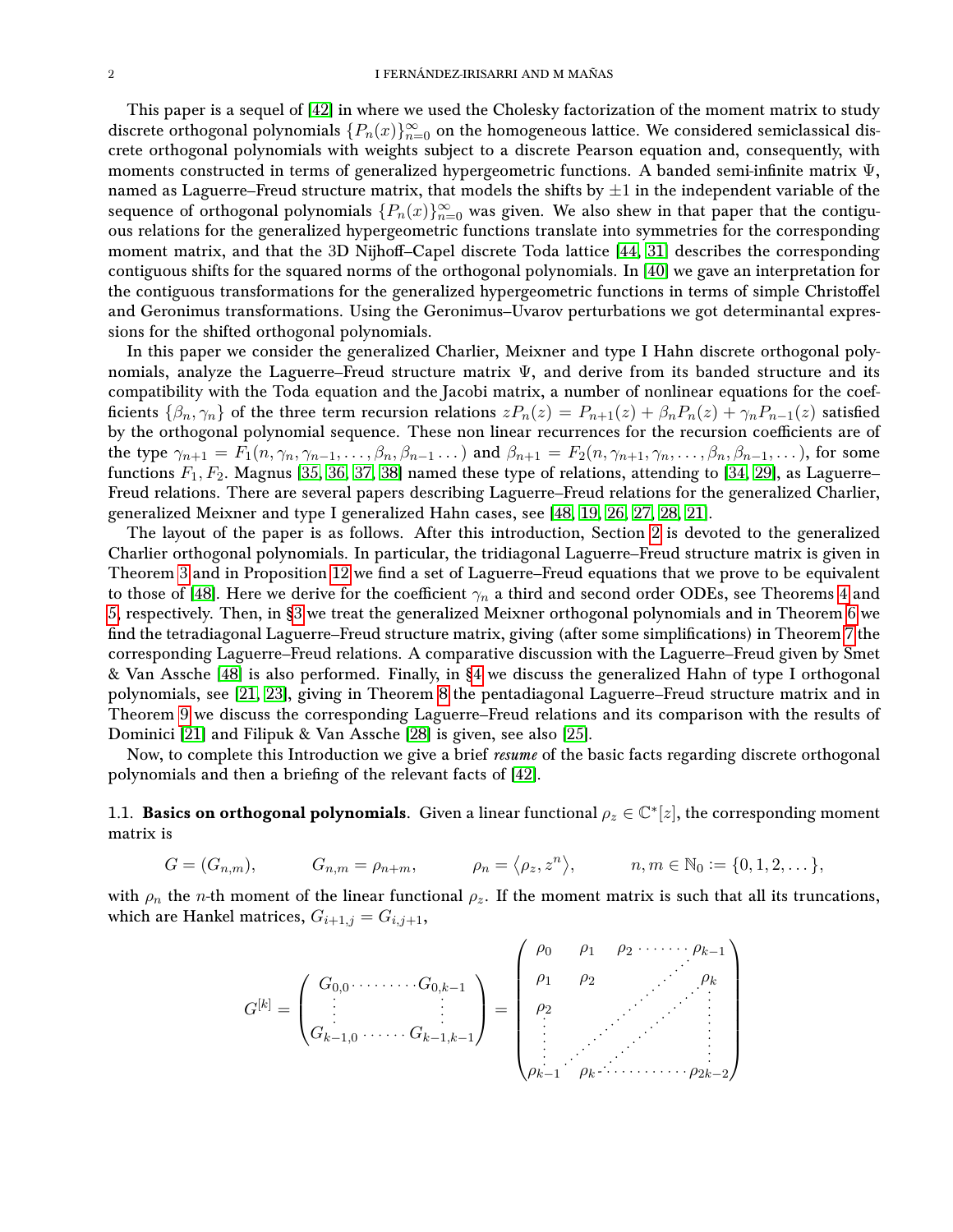are nonsingular; i.e. the Hankel determinants  $\Delta_k := \det G^{[k]}$  do not cancel,  $\Delta_k \neq 0, k \in \mathbb{N}_0$ . If this is the case, we have monic polynomials

<span id="page-2-1"></span>(1) 
$$
P_n(z) = z^n + p_n^1 z^{n-1} + \dots + p_n^n, \qquad n \in \mathbb{N}_0,
$$

with  $p_0^1=0,$  fulfilling the orthogonality relations

$$
\langle \rho, P_n(z) z^k \rangle = 0, \qquad k \in \{0, \dots, n-1\}, \qquad \langle \rho, P_n(z) z^n \rangle = H_n \neq 0,
$$

and  $\{P_n(z)\}_{n\in\mathbb{N}_0}$  is a sequence of orthogonal polynomials, i.e.,  $\langle \rho, P_n(z)P_m(z)\rangle = \delta_{n,m}H_n$  for  $n,m\in\mathbb{N}_0$ . The symmetric bilinear form  $\langle F, G \rangle_{\rho} := \langle \rho, F\bar{G} \rangle$ , is such that the moment matrix is the Gram matrix of this bilinear form and  $\langle P_n, P_m \rangle_\rho := \delta_{n,m}H_n$ .

Introducing  $\chi(z):=\begin{pmatrix}1&z&z^2\dots\cdots\end{pmatrix}^\top$  the moment matrix is  $G=\langle\rho,\chi\chi^\top\rangle,$  and  $\chi$  is an eigenvector of the *shift matrix*,  $\Lambda \chi = x \chi$ , where



Hence  $\Lambda G = G \Lambda^{\top}$ , and the moment matrix is a Hankel matrix. As the moment matrix symmetric its Borel–Gauss factorization is a Cholesky factorization

$$
(2) \tG = S^{-1}HS^{-\top},
$$

where  $S$  is a lower unitriangular matrix that can be written as



and  $H = diag(H_0, H_1, \dots)$  is a diagonal matrix, with  $H_k \neq 0$ , for  $k \in \mathbb{N}_0$ . The Cholesky factorization does hold whenever the principal minors of the moment matrix; i.e., the Hankel determinants  $\Delta_k$ , do not cancel.

The components  $P_n(z)$  of

<span id="page-2-0"></span>
$$
(3) \t\t\t P(z) := S\chi(z),
$$

are the monic orthogonal polynomials of the functional  $\rho$ .

<span id="page-2-2"></span>Proposition 1. We have the determinantal expressions

$$
H_k = \frac{\Delta_{k+1}}{\Delta_k}, \qquad p_k^1 = -\frac{\tilde{\Delta}_k}{\Delta_k},
$$

with the Hankel determinants given by

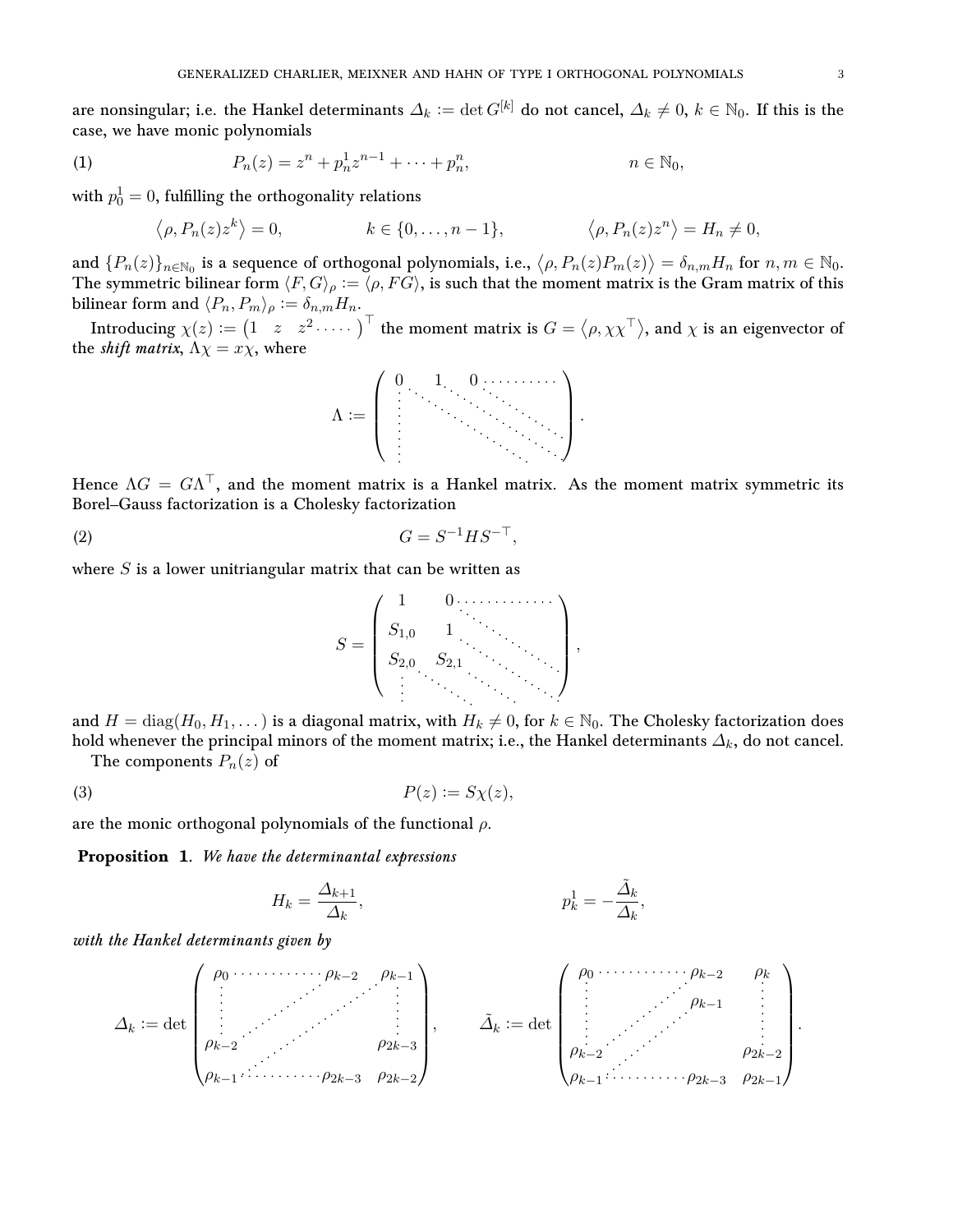We introduce the lower Hessenberg semi-infinite matrix

<span id="page-3-0"></span>
$$
(4) \t\t J = S\Lambda S^{-1}
$$

that has the vector  $P(z)$  as eigenvector with eigenvalue  $z$   $JP(z)=zP(z).$  The Hankel condition  $\Lambda G=G\Lambda^\top$ and the Cholesky factorization gives

$$
JH = (JH)^{\top} = HJ^{\top}.
$$

As the Hessenberg matrix  $JH$  is symmetric the Jacobi matrix  $J$  is tridiagonal. The Jacobi matrix  $J$  given in [\(4\)](#page-3-0) reads

J = β<sup>0</sup> 1 0 γ<sup>1</sup> β<sup>1</sup> 1 0 γ<sup>2</sup> β<sup>2</sup> 1 .

The eigenvalue equation  $JP = zP$  is a three term recursion relation  $zP_n(z) = P_{n+1}(z) + \beta_n P_n(z) +$  $\gamma_n P_{n-1}(z)$ , that with the initial conditions  $P_{-1} = 0$  and  $P_0 = 1$  completely determines the sequence of orthogonal polynomials  $\{P_n(z)\}_{n\in\mathbb{N}_0}$  in terms of the recursion coefficients  $\beta_n, \gamma_n$ . The recursion coefficients, in terms of the Hankel determinants, are given by

(6) 
$$
\beta_n = p_n^1 - p_{n+1}^1 = -\frac{\tilde{A}_n}{\Delta_n} + \frac{\tilde{A}_{n+1}}{\Delta_{n+1}}, \qquad \gamma_{n+1} = \frac{H_{n+1}}{H_n} = \frac{\Delta_{n+1}\Delta_{n-1}}{\Delta_n^2}, \qquad n \in \mathbb{N}_0,
$$

For future use we introduce the following diagonal matrices  $\gamma := diag(\gamma_1, \gamma_2, \dots)$  and  $\beta := diag(\beta_0, \beta_1, \dots)$ and  $J_- := \Lambda^{\top} \gamma$  and  $J_+ := \beta + \Lambda$ , so that we have the splitting  $J = \Lambda^{\top} \gamma + \beta + \Lambda = J_- + J_+$ . In general, given any semi-infinite matrix A, we will write  $A = A_{-} + A_{+}$ , where  $A_{-}$  is a strictly lower triangular matrix and  $A_+$  an upper triangular matrix. Moreover,  $A_0$  will denote the diagonal part of A.

The lower Pascal matrix is defined by

(7) 
$$
B = (B_{n,m}), \qquad B_{n,m} := \begin{cases} {n \choose m}, & n \geq m, \\ 0, & n < m. \end{cases}
$$

so that

$$
\chi(z+1) = B\chi(z).
$$

Moreover,

$$
B^{-1} = (\tilde{B}_{n,m}), \qquad \tilde{B}_{n,m} := \begin{cases} (-1)^{n+m} \binom{n}{m}, & n \ge m, \\ 0, & n < m. \end{cases}
$$

and  $\chi(z-1) = B^{-1}\chi(z)$ . The lower Pascal matrix and its inverse are explicitly given by

|       |  |  |                                                                    |  |  |  | $\sqrt{1}$ 0                        |  |
|-------|--|--|--------------------------------------------------------------------|--|--|--|-------------------------------------|--|
|       |  |  |                                                                    |  |  |  |                                     |  |
|       |  |  | $1 \quad 2 \quad 1 \quad 0 \quad \ldots \quad \ldots \quad \ldots$ |  |  |  | $1 \quad -2 \quad 1 \quad 0 \cdots$ |  |
| $B =$ |  |  |                                                                    |  |  |  |                                     |  |
|       |  |  | $1 \t 4 \t 6 \t 4 \t 1 \t 0 \cdots$                                |  |  |  | $1 -4 6 -4 1 0 \cdots$              |  |
|       |  |  | $1 \quad 5 \quad 10 \quad 10 \quad 5 \quad 1 \quad 0 \cdots$       |  |  |  | $-1$ 5 $-10$ 10 $-5$ 1 0            |  |
|       |  |  |                                                                    |  |  |  |                                     |  |
|       |  |  |                                                                    |  |  |  |                                     |  |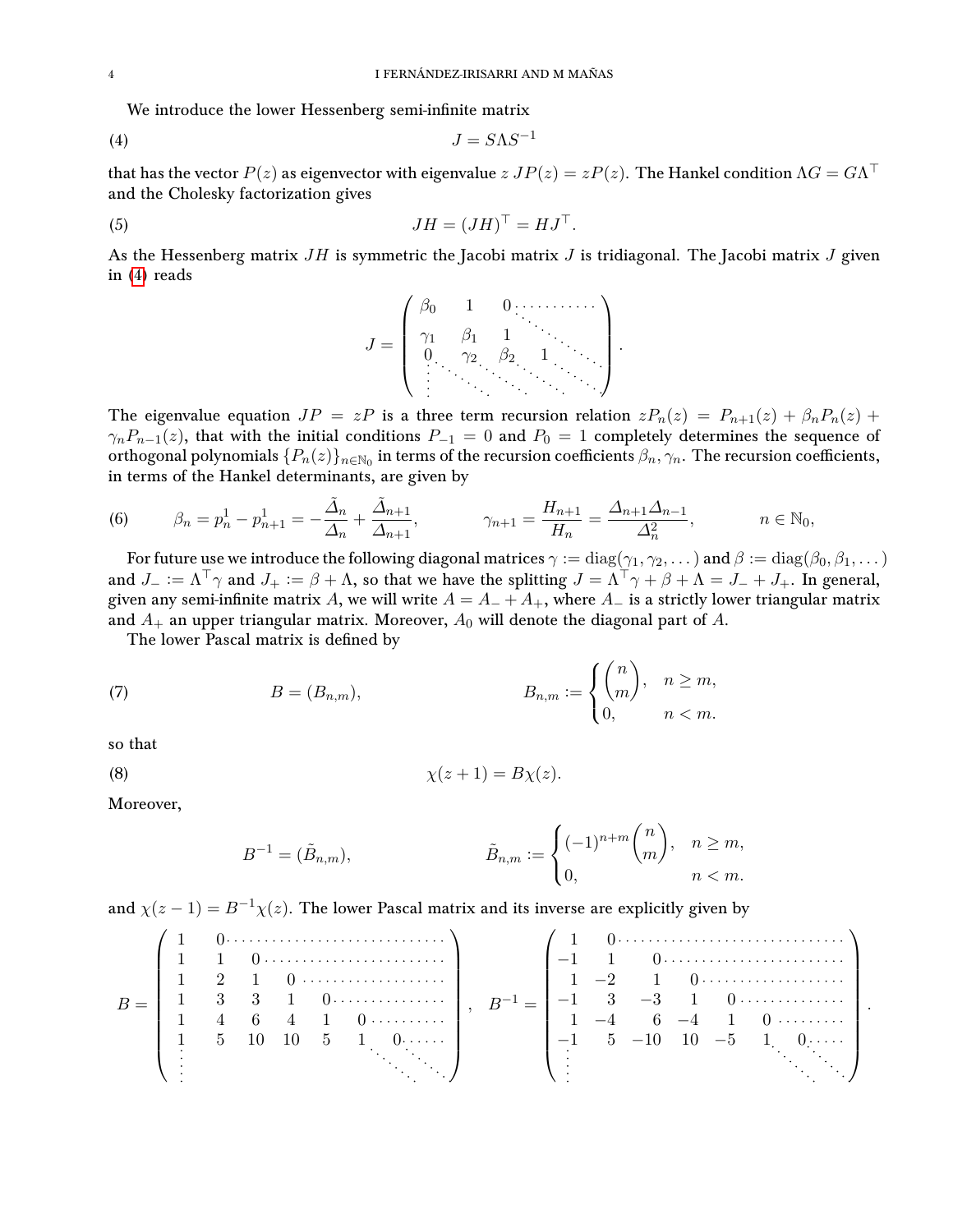in terms of which we introduce the dressed Pascal matrices,  $\Pi \coloneqq SBS^{-1}$  and  $\Pi^{-1} \coloneqq SB^{-1}S^{-1},$  which are connection matrices; i.e.,

<span id="page-4-0"></span>(9) 
$$
P(z+1) = \Pi P(z), \qquad P(z-1) = \Pi^{-1} P(z).
$$

The lower Pascal matrix can be expressed in terms of its subdiagonal structure as follows

$$
B^{\pm 1} = I \pm \Lambda^{\top} D + (\Lambda^{\top})^2 D^{[2]} \pm (\Lambda^{\top})^3 D^{[3]} + \cdots,
$$

where  $D = \text{diag}(1,2,3,\dots)$  and  $D^{[k]} = \frac{1}{k}$  $\frac{1}{k} \operatorname{diag} \big( k^{(k)},(k\!+\!1)^{(k)},(k\!+\!2)^{(k)}\cdots \big),$  in terms of the falling factorials  $x^{(k)} = x(x-1)(x-2)\cdots(x-k+1)$ . That is,

$$
D_n^{[k]} = \frac{(n+k)\cdots(n+1)}{k}, \qquad k \in \mathbb{N}, \qquad n \in \mathbb{N}_0.
$$

The lower unitriangular factor can be also written in terms of its subdiagonals  $S=I+\Lambda^\top S^{[1]}+(\Lambda^\top)^2 S^{[2]}+$  $\cdots$  with  $S^{[k]} = \text{diag} (S_0^{[k]})$  $\mathcal{S}^{[k]}_0, \mathcal{S}^{[k]}_1, \dots$  ). From [\(3\)](#page-2-0) is clear the following connection between these subdiagonals  $\alpha$  coefficients and the coefficients of the orthogonal polynomials given in [\(1\)](#page-2-1)

(10) 
$$
S_k^{[k]} = p_{n+k}^k.
$$

We will use the *shift operators*  $T_{\pm}$  acting over the diagonal matrices as follows

$$
T_{-} \operatorname{diag}(a_0, a_1, \dots) := \operatorname{diag}(a_1, a_2, \dots), \qquad T_{+} \operatorname{diag}(a_0, a_1, \dots) := \operatorname{diag}(0, a_0, a_1, \dots).
$$

These shift operators have the following important properties, for any diagonal matrix  $A = \text{diag}(A_0, A_1, \dots)$ 

<span id="page-4-1"></span>(11) 
$$
\Lambda A = (T - A)\Lambda, \qquad A\Lambda = \Lambda (T + A), \qquad A\Lambda^{\top} = \Lambda^{\top} (T - A), \qquad \Lambda^{\top} A = (T + A)\Lambda^{\top}.
$$

**Remark 1.** Notice that the standard notation, see [\[45\]](#page-27-0), for the differences of a sequence  $\{f_n\}_{n\in\mathbb{N}_0}$ ,

$$
\Delta f_n := f_{n+1} - f_n,
$$
  
\n
$$
\nabla f_n = f_n - f_{n-1},
$$
  
\n
$$
n \in \mathbb{N},
$$
  
\n
$$
n \in \mathbb{N},
$$

and  $\nabla f_0 = f_0$ , connects with the shift operators by means of

$$
T_{-} = I + \Delta, \qquad T_{+} = I - \nabla.
$$

In terms of these shift operators we find

<span id="page-4-2"></span>(12) 
$$
2D^{[2]} = (T - D)D, \qquad 3D^{[3]} = (T^2 - D)(T - D)D = 2(T - D^{[2]})D = 2D^{[2]}(T^2 - D).
$$

**Proposition** 2. The inverse matrix  $S^{-1}$  of the matrix S expands as follows

$$
S^{-1} = I + \Lambda^{\top} S^{[-1]} + (\Lambda^{\top})^2 S^{[-2]} + \cdots.
$$

The subdiagonals  $S^{[-k]}$  are given in terms of the subdiagonals of S. In particular,

$$
S^{[-1]} = -S^{[1]},
$$
  
\n
$$
S^{[-2]} = -S^{[2]} + (T - S^{[1]})S^{[1]},
$$
  
\n
$$
S^{[-3]} = -S^{[3]} + (T - S^{[2]})S^{[1]} + (T^2 - S^{[1]})S^{[2]} - (T^2 - S^{[1]})(T - S^{[1]})S^{[1]}.
$$

### Remark 2. Corresponding expansions for the dressed Pascal matrices are

$$
\Pi^{\pm 1} = I + \Lambda^{\top} \pi^{[\pm 1]} + (\Lambda^{\top})^2 \pi^{[\pm 2]} + \cdots
$$

with  $\pi^{[\pm n]} = \text{diag}(\pi_0^{[\pm n]})$  $\left[\pm n\right]_0, \pi_1^{\left[\pm n\right]}$  $1^{\pm n_1}, \ldots$ ).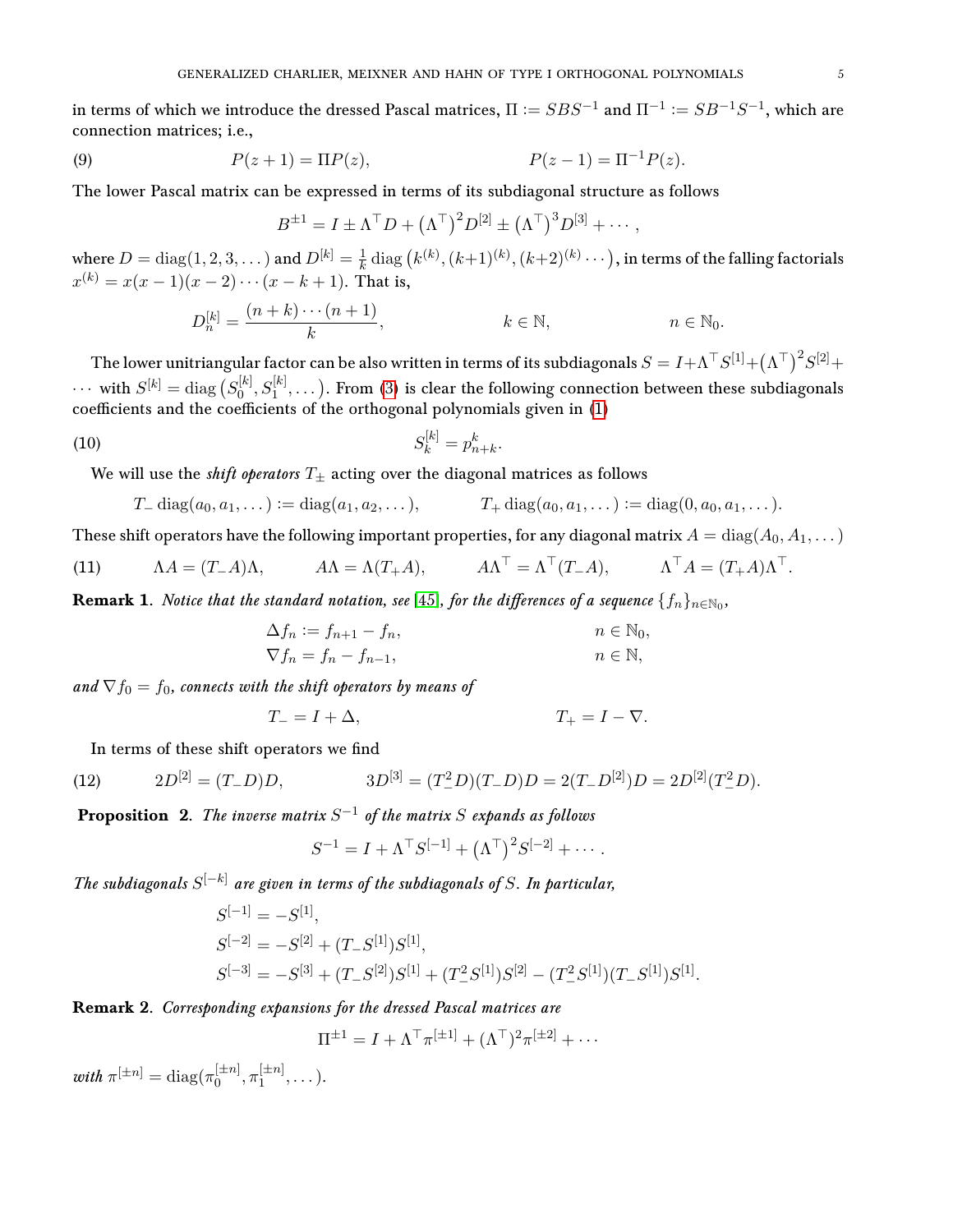**Proposition** 3 (The dressed Pascal matrix coefficients). We have

<span id="page-5-4"></span>(13) 
$$
\pi_n^{[\pm 1]} = \pm (n+1), \quad \pi_n^{[\pm 2]} = \frac{(n+2)(n+1)}{2} \pm p_{n+2}^1(n+1) \mp (n+2)p_{n+1}^1
$$

$$
= \frac{(n+2)(n+1)}{2} \mp (n+1)\beta_{n+1} \mp p_{n+1}^1,
$$

(14) 
$$
\pi_n^{[\pm 3]} = \pm \frac{(n+3)(n+2)(n+1)}{3} + \frac{(n+2)(n+1)}{2} p_{n+3}^1 - \frac{(n+3)(n+2)}{2} p_{n+1}^1 + (n+1)p_{n+3}^2 \mp (n+3)p_{n+2}^2 \pm (n+3)p_{n+2}^1 p_{n+1}^1 \mp (n+2)p_{n+3}^1 p_{n+1}^1.
$$

Moreover, the following relations are fulfill

<span id="page-5-5"></span>(15)  $\pi^{[1]} + \pi^{[-1]} = 0$ ,  $\pi^{[2]} + \pi^{[-2]} = 2D^{[2]}$ ,  $\pi^{[3]} + \pi^{[-3]} = 2((T^2 \mathcal{S}^{[1]})D^{[2]} - (T \mathcal{S}^{[2]})\mathcal{S}^{[1]}).$ 

<span id="page-5-0"></span>1.2. Discrete orthogonal polynomials and Pearson equation. We are interested in measures with support on the homogeneous lattice  $\mathbb{N}_0$  as follows  $\rho = \sum_{k=0}^{\infty} \delta(z-k)w(k)$ , with moments given by

<span id="page-5-3"></span>(16) 
$$
\rho_n = \sum_{k=0}^{\infty} k^n w(k),
$$

and, in particular, with 0-th moment given by

<span id="page-5-2"></span>
$$
\rho_0 = \sum_{k=0}^{\infty} w(k).
$$

The weights we consider in this paper satisfy the following *discrete Pearson equation* 

$$
\nabla(\sigma w) = \tau w,
$$

that is  $\sigma(k)w(k) - \sigma(k-1)w(k-1) = \tau(k)w(k)$ , for  $k \in \{1,2,...\}$ , with  $\sigma(z), \tau(z) \in \mathbb{R}[z]$ . If we write  $\theta := \tau - \sigma$ , the previous Pearson equation reads

<span id="page-5-1"></span>(19) 
$$
\theta(k+1)w(k+1) = \sigma(k)w(k), \qquad k \in \mathbb{N}_0.
$$

Theorem 1 (Hypergeometric symmetries). Let the weight w be subject to a discrete Pearson equation of the type [\(19\)](#page-5-1), where the functions  $\theta$ ,  $\sigma$  are polynomials, with  $\theta(0) = 0$ . Then,

i) The moment matrix fulfills

(20) 
$$
\theta(\Lambda)G = B\sigma(\Lambda)GB^{\top}.
$$

ii) The Jacobi matrix satisfies

(21) 
$$
\Pi^{-1} H \theta (J^{\top}) = \sigma (J) H \Pi^{\top},
$$

and the matrices  $H\theta(J^{\top})$  and  $\sigma(J)H$  are symmetric.

If  $N+1:=\deg\theta(z)$  and  $M:=\deg\sigma(z),$  and zeros of these polynomials are  $\{-b_i+1\}_{i=1}^N$  and  $\{-a_i\}_{i=1}^M$ we write  $\theta(z) = z(z + b_1 - 1) \cdots (z + b_N - 1)$  and  $\sigma(z) = \eta(z + a_1) \cdots (z + a_M)$ . According to [\(17\)](#page-5-2) the 0-th moment

$$
\rho_0 = \sum_{k=0}^{\infty} w(k) = \sum_{k=0}^{\infty} \frac{(a_1)_k \cdots (a_M)_k}{(b_1 + 1)_k \cdots (b_N + 1)_k} \frac{\eta^k}{k!} = {}_M F_N(a_1, \ldots, a_M; b_1, \ldots, b_N; \eta) = {}_M F_N \begin{bmatrix} a_1 & \cdots & a_M \\ b_1 & \cdots & b_N \end{bmatrix}.
$$

is the generalized hypergeometric function, where we are using the two standard notations, see [\[14\]](#page-26-14). Then, according to [\(16\)](#page-5-3), for  $n \in \mathbb{N}$ , the corresponding higher moments  $\rho_n = \sum_{k=0}^{\infty} k^n w(k)$ , are

$$
\rho_n = \vartheta_{\eta}^n \rho_0 = \vartheta_{\eta}^n \left( {}_{M} F_{N} \begin{bmatrix} a_1 & \cdots & a_M \\ b_1 & \cdots & b_N \end{bmatrix} \right), \qquad \vartheta_{\eta} := \eta \frac{\partial}{\partial \eta}.
$$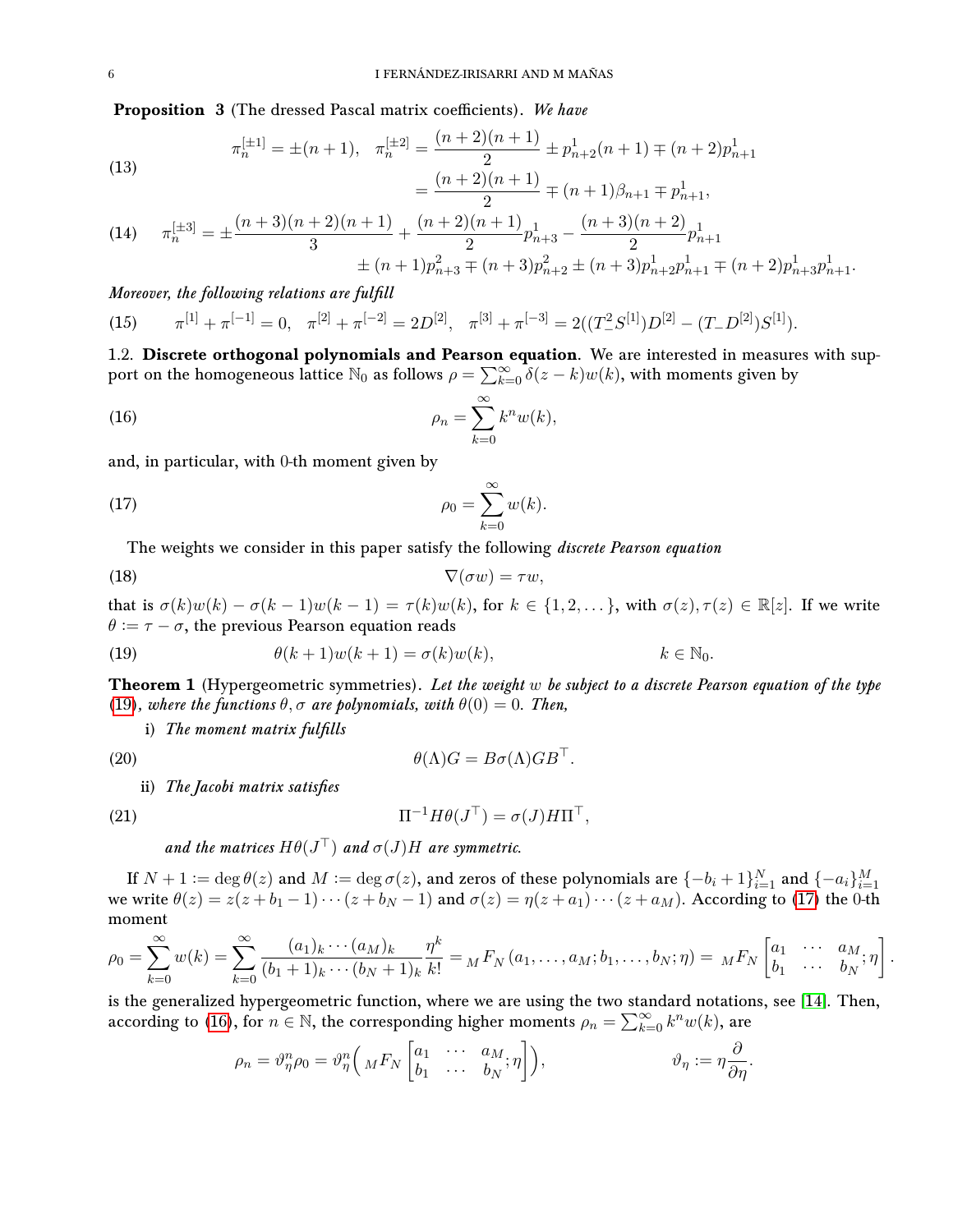Given a function  $f(\eta)$ , we consider the Wronskian

$$
\mathscr{W}_n(f) = \det \begin{pmatrix} f & \vartheta_{\eta} f & \vartheta_{\eta}^2 f & \cdots & \vartheta_{\eta}^k f \\ \vartheta_{\eta} f & \vartheta_{\eta}^2 f & & \vartheta_{\eta}^{k+1} f \\ \vartheta_{\eta}^2 f & & & \vdots \\ \vdots & & & \vdots \\ \vartheta_{z}^k f & \vartheta_{\eta}^{k+1} f & & \vartheta_{\eta}^{2k} f \end{pmatrix}
$$

.

Then, we have that the Hankel determinants  $\Delta_k = \det G^{[k]}$  determined by the truncations of the corresponding moment matrix are Wronskians of generalized hypergeometric functions,

(22) 
$$
\Delta_k = \tau_k, \qquad \tau_k := \mathscr{W}_k\left(MF_N\begin{bmatrix} a_1 & \cdots & a_M \\ b_1 & \cdots & b_N \end{bmatrix}\right),
$$

$$
\tilde{\Delta}_k = \vartheta_\eta \tau_k.
$$

Moreover, using Proposition [1](#page-2-2) we get

(24) 
$$
H_k = \frac{\tau_{k+1}}{\tau_k}, \qquad p_k^1 = -\vartheta_\eta \log \tau_k.
$$

The functions  $\tau_k$  are known in the literature on integrable systems as tau functions.

**Theorem 2** (Laguerre–Freud structure matrix). Let us assume that the weight w solves the discrete Pearson equation [\(19\)](#page-5-1) with  $\theta, \sigma$  polynomials such that  $\theta(0) = 0$ ,  $\deg \theta(z) = N + 1$ ,  $\deg \sigma(z) = M$ . Then, the Laguerre– Freud structure matrix

<span id="page-6-1"></span>(25) 
$$
\Psi := \Pi^{-1} H \theta(J^{\top}) = \sigma(J) H \Pi^{\top} = \Pi^{-1} \theta(J) H = H \sigma(J^{\top}) \Pi^{\top}
$$

(26) 
$$
= \theta(J+I)\Pi^{-1}H = H\Pi^{\top}\sigma(J^{\top} - I),
$$

has only  $N + M + 2$  possibly nonzero diagonals  $(N + 1$  superdiagonals and M subdiagonals)

$$
\Psi = (\Lambda^{\top})^M \psi^{(-M)} + \dots + \Lambda^{\top} \psi^{(-1)} + \psi^{(0)} + \psi^{(1)} \Lambda + \dots + \psi^{(N+1)} \Lambda^{N+1},
$$

for some diagonal matrices  $\psi^{(k)}.$  In particular, the lowest subdiagonal and highest superdiagonal are given by

<span id="page-6-2"></span>(27) 
$$
\begin{cases} (\Lambda^{\top})^{M} \psi^{(-M)} = \eta (J_{-})^{M} H, & \psi^{(-M)} = \eta H \prod_{k=0}^{M-1} T_{-}^{k} \gamma = \eta \operatorname{diag} \left( H_{0} \prod_{k=1}^{M} \gamma_{k}, H_{1} \prod_{k=2}^{M+1} \gamma_{k}, \dots \right), \\ \psi^{(N+1)} \Lambda^{N+1} = H (J_{-}^{\top})^{N+1}, & \psi^{(N+1)} = H \prod_{k=0}^{N} T_{-}^{k} \gamma = \operatorname{diag} \left( H_{0} \prod_{k=1}^{N+1} \gamma_{k}, H_{1} \prod_{k=2}^{N+2} \gamma_{k}, \dots \right). \end{cases}
$$

The vector  $P(z)$  of orthogonal polynomials fulfill the following structure equations

<span id="page-6-0"></span>(28) 
$$
\theta(z)P(z-1) = \Psi H^{-1}P(z), \qquad \sigma(z)P(z+1) = \Psi^{\top}H^{-1}P(z).
$$

The compatibility of the recursion relation, i.e. eigenfunctions of the Jacobi matrix, and the recursion matrix leads to some interesting equations:

Proposition 4. The following compatibility conditions for the Laguerre–Freud and Jacobi matrices hold

<span id="page-6-4"></span>(29a) 
$$
[\Psi H^{-1}, J] = \Psi H^{-1},
$$

<span id="page-6-3"></span>(29b) 
$$
[J, \Psi^{\top} H^{-1}] = \Psi^{\top} H^{-1}.
$$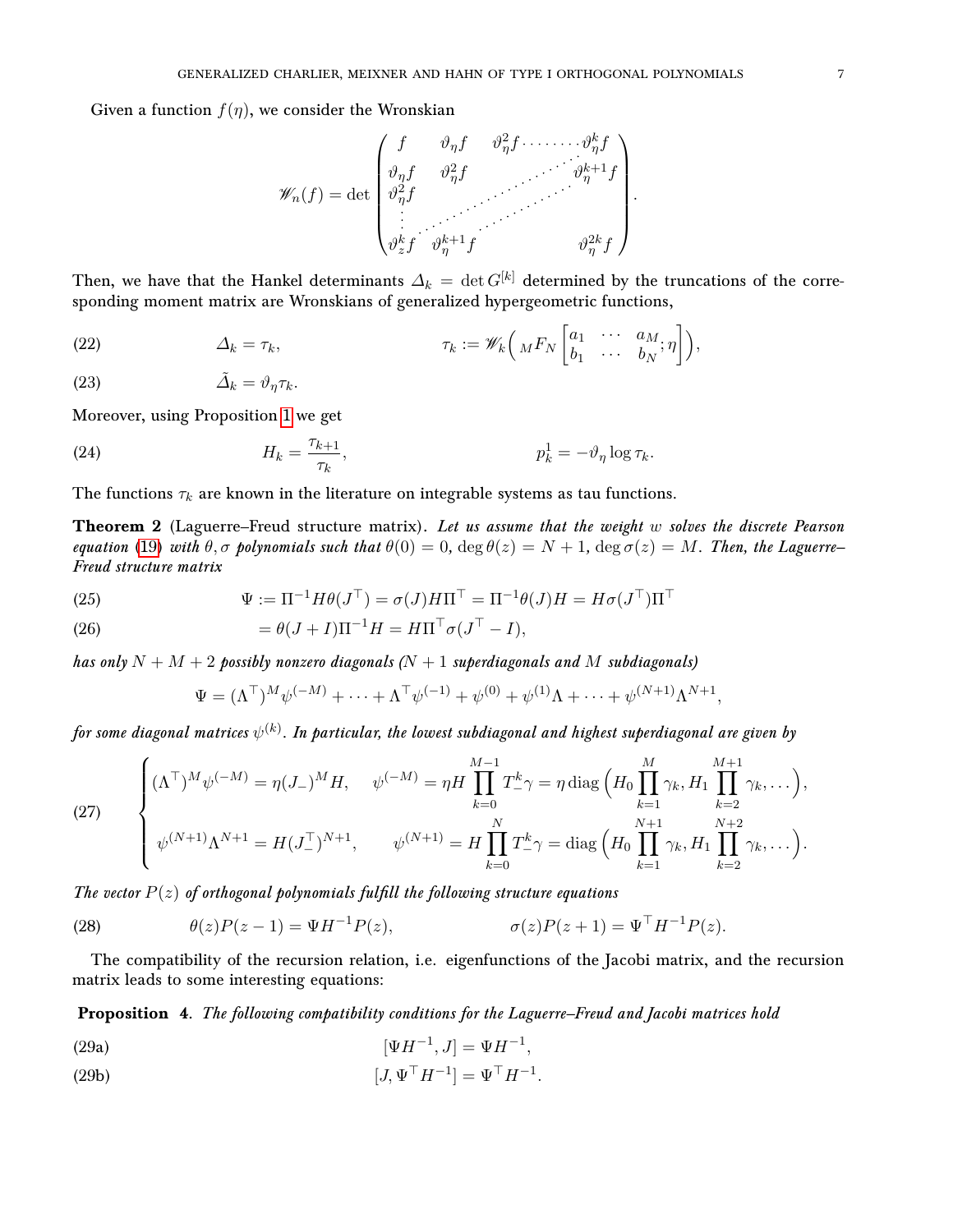<span id="page-7-0"></span>1.3. The Toda flows. Let us define the strictly lower triangular matrix

<span id="page-7-1"></span> $\Phi := (\vartheta_{\eta} S) S^{-1}.$ **Proposition** 5. i) The semi-infinite vector  $P$  fulfills (30)  $\vartheta_n P = \Phi P$ .

ii) The Sato–Wilson equations holds

(31) 
$$
-\Phi H + \vartheta_{\eta} H - H \Phi^{\top} = JH.
$$

Consequently,  $\Phi = -J_-$  and  $n \in \mathbb{N}_0$  we have  $\vartheta_\eta \log H_n = J_{n,n}$ .

Moreover,

Proposition 6 (Toda). The following equations hold

(32a)  
\n
$$
\Phi = (\vartheta_{\eta} S) S^{-1} = -\Lambda^{\top} \gamma,
$$
\n
$$
(\vartheta_{\eta} H) H^{-1} = \beta.
$$

In particular, for  $n, k - 1 \in \mathbb{N}$ , we have

(33a)  
\n
$$
\vartheta_{\eta} p_n^1 = -\gamma_n, \quad \vartheta_{\eta} p_{n+k}^k = -\gamma_{n+k} p_{n+k-1}^{k-1},
$$
\n
$$
\vartheta_{\eta} \log H_n = \beta_n.
$$

The functions  $q_n := \log H_n$ ,  $n \in \mathbb{N}$ , satisfy the Toda equations

(34)  $\vartheta_{\eta}^{2} q_{n} = e^{q_{n+1}-q_{n}} - e^{q_{n}-q_{n-1}}$ .

For  $n \in \mathbb{N}$ , we also have  $\vartheta_n P_n(z) = -\gamma_n P_{n-1}(z)$ .

<span id="page-7-7"></span>**Proposition** 7. The following Lax equation holds  $\vartheta_n J = [J_+, J]$ . The recursion coefficients satisfy the following Toda system

<span id="page-7-6"></span>(35a) 
$$
\vartheta_{\eta}\beta_{n} = \gamma_{n+1} - \gamma_{n},
$$

<span id="page-7-4"></span>(35b) 
$$
\vartheta_{\eta} \log \gamma_n = \beta_n - \beta_{n-1},
$$

for  $n \in \mathbb{N}_0$  and  $\beta_{-1} = 0$ . Consequently, we get

<span id="page-7-5"></span>(36) 
$$
\vartheta_{\eta}^{2} \log \gamma_{n} + 2\gamma_{n} = \gamma_{n+1} + \gamma_{n-1}.
$$

For the compatibility of [\(9\)](#page-4-0) and [\(30\)](#page-7-1), that is for the compatibility of the systems

$$
\begin{cases} P(z+1) = \Pi P(z), \\ \vartheta_{\eta}(P(z)) = \Phi P(z). \end{cases}
$$

we obtain  $\vartheta_{\eta}(\Pi) = [\Phi, \Pi]$ . In the general case the dressed Pascal matrix  $\Pi$  is a lower unitriangular semiinfinite matrix, that possibly has an infinite number of subdiagonals. However, for the case when the weight  $w(z) = v(z)\eta^z$  satisfies the Pearson equation [\(19\)](#page-5-1), with v independent of  $\eta$ , that is  $\theta(k+1)v(k+1)\eta =$  $\sigma(k)v(k)$ , the situation improves as we have the banded semi-infinite matrix  $\Psi$  that models the shift in the z variable as in [\(28\)](#page-6-0). From the previous discrete Pearson equation we see that  $\sigma(z) = \eta \kappa(z)$  with  $\kappa, \theta$  $\eta$ -independent polynomials in z

(37) 
$$
\theta(k+1)v(k+1) = \eta\kappa(k)v(k).
$$

**Proposition 8.** Let us assume a weight w satisfying the Pearson equation  $(19)$ . Then, the Laguerre–Freud structure matrix  $\Psi$  given in [\(25\)](#page-6-1) satisfies

<span id="page-7-2"></span>(38a)  $\vartheta_{\eta}(\eta^{-1}\Psi^{\top}H^{-1}) = [\Phi, \eta^{-1}\Psi^{\top}H^{-1}],$ 

<span id="page-7-3"></span>
$$
\vartheta_{\eta}(\Psi H^{-1}) = [\Phi, \Psi H^{-1}].
$$

Relations [\(38a\)](#page-7-2) and [\(38b\)](#page-7-3) are gauge equivalent.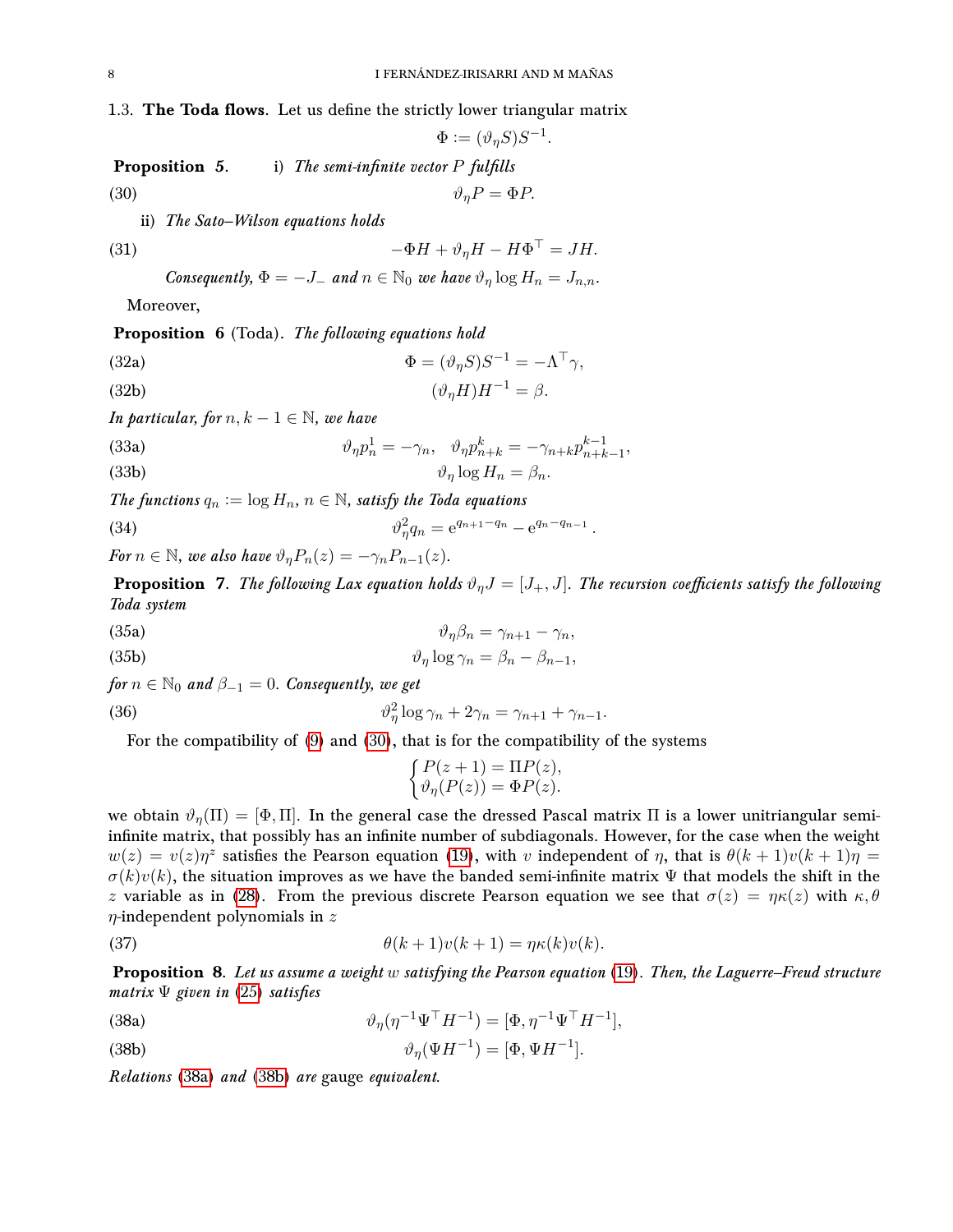### 2. Generalized Charlier weights

<span id="page-8-0"></span>A particular simple case is when  $\sigma$  does not depend upon z, that we name as extended Charlier weights. The generalized Charlier, which is the main example of these extended Charlier weights, corresponds to the choice  $\sigma(z) = \eta$  and  $\theta(z) = z(z + b)$ . In fact, a weight that satisfies the Pearson equation

$$
(k+1)(k+1+b)w(k+1) = \eta w(k)
$$

is proportional to the generalized Charlier weight

$$
w(z) = \frac{\Gamma(b+1)\eta^z}{\Gamma(z+b+1)\Gamma(z+1)} = \frac{1}{(b+1)_z} \frac{\eta^z}{z!}.
$$

The finiteness of the moments requires  $b > -1$  and  $\eta > 0$ , see [\[23\]](#page-26-3). The generalized Charlier 0-th moment, as we have discussed, is the confluent hypergeometric limit function  $\rho_0(\eta) = {}_0F_1( ; b+1; \eta)$ .

**Remark 3.** Is well known the relation of this function with the Bessel functions  $J_{\nu}$  and  $I_{\nu}$ :

$$
\frac{\left(\frac{\eta}{2}\right)^b}{\Gamma(b+1)}\rho_0\left(-\frac{\eta^2}{4}\right) = J_b(\eta), \qquad \frac{\left(\frac{\eta}{2}\right)^b}{\Gamma(b+1)}\rho_0\left(\frac{\eta^2}{4}\right) = I_b(\eta).
$$

Here  $J_\nu$  is the v-th Bessel function and  $I_\nu$  the v-th modified Bessel, both are connected:  ${\rm e}^{\pm\,{\rm i}\,\frac{\nu\pi}{2}}\,I_\nu(x)=J_\nu({\rm e}^{\pm\,{\rm i}\,\frac{\nu\pi}{2}}\,x).$ Thus, in terms of these modified Bessel functions, we can write, see [\[23\]](#page-26-3)

$$
\rho_0(\eta) = \frac{\Gamma(b+1)}{\sqrt{\eta}^b} I_b(2\sqrt{\eta}).
$$

Remark 4. The non generalized Charlier polynomials or Poisson–Charlier polynomials were discussed by Charlier in [\[18\]](#page-26-15).

**Proposition 9.** Let us consider an extended Charlier type weight w, i.e.  $\theta(k+1)w(k+1) = \eta w(k)$  with  $\theta(0) = 0$ . Then, the semi-infinite matrix  $H\theta(J^{\top})$  admits the Cholesky factorization

(39) 
$$
\theta(J)H = H\theta(J^{\top}) = \Theta^{-1}H\Theta^{-\top} = \Pi H\Pi^{\top},
$$

with the dressed Pascal semi-infinite matrix  $\Pi=\Theta^{-1}$  being a lower unitriangular semi-infinite matrix with only its  $first \deg \theta$  subdiagonals different from zero.

*Proof.* From [\(25\)](#page-6-1) we have  $\Pi^{-1}H\theta(J^{\top}) = H\Pi^{\top}$ ; i.e.  $H\theta(J^{\top}) = \Pi H\Pi^{\top}$  and given the uniqueness of the Cholesky factorization and its band structure we deduce the result.

**Proposition 10.** For an extended Charlier type weight, with the choice  $\sigma=\eta$  and  $\theta(z)=z(z^{N-1}+\cdots+\theta_1)$ , we have the following subdiagonal structure for the dressed Pascal matrix  $\Pi=\sum_{k=0}^N(\Lambda^\top)^k\pi^{[k]}$  with the main diagonal and first subdiagonals given by  $\pi^{[0]} = I$  and  $\pi^{[1]} = D = \text{diag}(1, 2, 3, \cdots)$ , and the lowest subdiagonal

$$
(\Lambda^{\top})^N \pi^{[N]} = (J_{-})^N, \qquad \pi^{[N]} = \prod_{k=0}^{N-1} T_{-}^k \gamma = \text{diag}\Big(\prod_{k=1}^N \gamma_k, \prod_{k=2}^{N+1} \gamma_k, \dots\Big) = \text{diag}\Big(\frac{H_N}{H_0}, \frac{H_{N+1}}{H_1}, \dots\Big).
$$

Proof. The only new fact to prove is the explicit expression for the lowest subdiagonal, that obviously will come from the lowest diagonal of  $\theta(J)$  that is  $J^N_{-}$  $\mathbb{Z}$ .

<span id="page-8-1"></span>Theorem 3 ( The generalized Charlier Laguerre–Freud structure matrix). For a generalized Charlier weight, i.e.  $\sigma = \eta$  and  $\theta = z(z + b)$ , the Laguerre–Freud structure matrix is

$$
\Psi = \begin{pmatrix}\n\eta H_0 & \eta H_0 & H_2 & 0 & 0 & \cdots \\
0 & \eta H_1 & 2\eta H_1 & H_3 & 0 & \cdots \\
0 & 0 & \eta H_2 & 3\eta H_2 & H_4 & \cdots \\
\vdots & \vdots & \ddots & \vdots & \ddots & \vdots\n\end{pmatrix}.
$$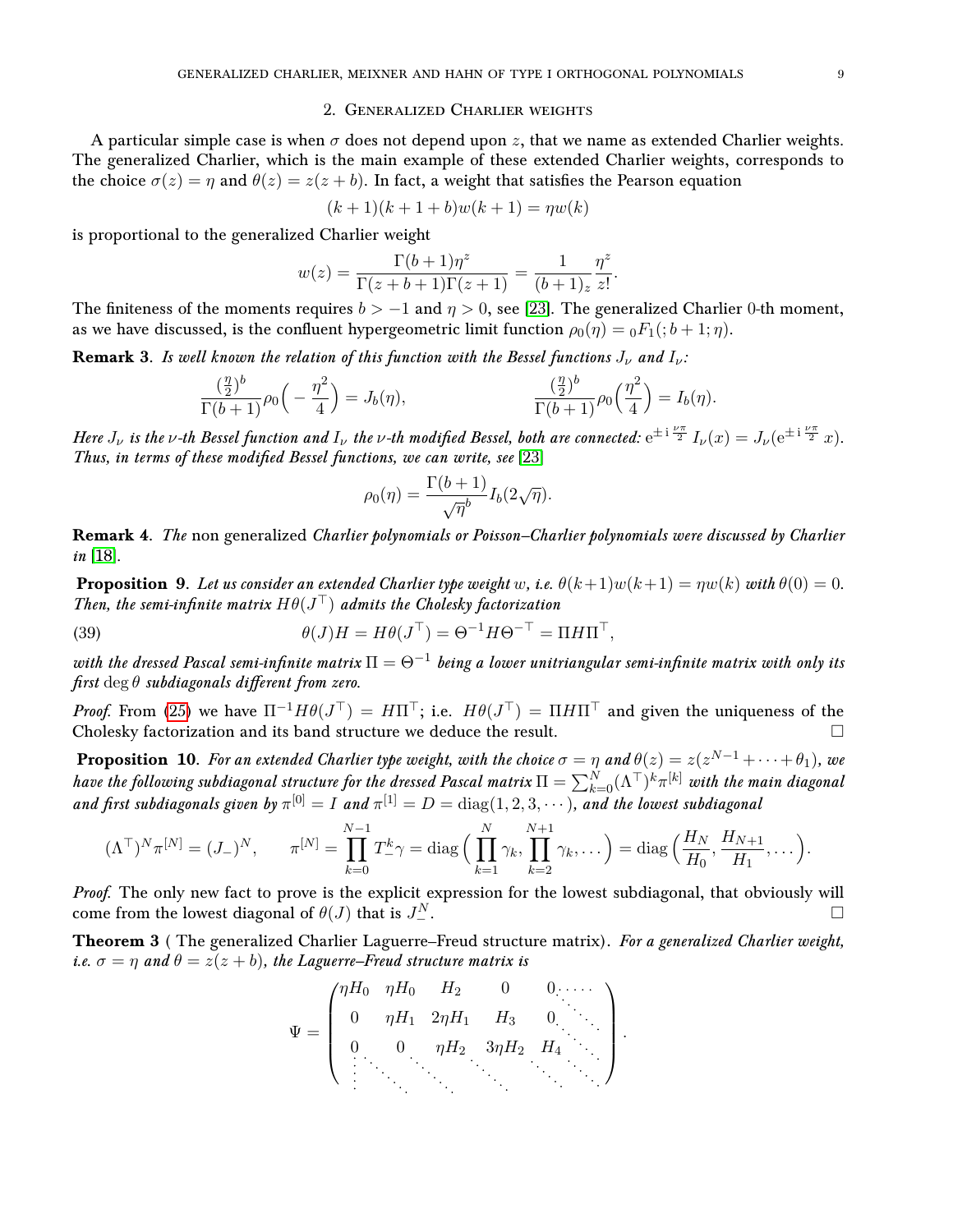*Proof.* For the structure matrix  $\Psi$  we have that, see [\(27\)](#page-6-2),  $\Psi = \psi^{(0)} + \psi^{(1)}\Lambda + \psi^{(2)}\Lambda^2$ . Let us find these diagonal matrix coefficients. In the one hand, as

<span id="page-9-4"></span>(40) 
$$
\Psi = \eta H \Pi^{\top} = \underbrace{\eta H}_{\text{main diagonal}} + \underbrace{\eta H D \Lambda}_{\text{first superdiagonal}} + \underbrace{\eta H \pi^{[2]} \Lambda^2}_{\text{second superdiagonal}} + \cdots,
$$

we get from the main diagonal that  $\psi^{(0)}=\eta H,$  and from the first superdiagonal that  $\psi^{(1)}=\eta HD.$  In the other hand, we observe that

$$
\Psi = \Pi^{-1} H ((J^{\top})^2 + bJ^{\top})
$$
  
=  $(I - \Lambda^{\top} D + (\Lambda^{\top})^2 \pi^{[-2]} + \cdots) H$   
 $\times ((\Lambda^{\top})^2 + \Lambda^{\top} (\beta + T_{-} \beta + bI) + \gamma + T_{+} \gamma + \beta^2 + b\beta + (\beta + T_{-} \beta + bI) \gamma \Lambda + (T_{-} \gamma) \gamma \Lambda^2)$ 

so that

<span id="page-9-5"></span>(41) 
$$
\Psi = \cdots + \underbrace{H(\gamma + T_+\gamma + \beta^2 + b\beta) - \Lambda^\top DH(\beta + T_-\beta + bI)\gamma\Lambda + (\Lambda^\top)^2 \pi^{[-2]}H(T_-\gamma)\gamma\Lambda^2}_{\text{main diagonal}} + \underbrace{H(\beta + T_-\beta + bI)\gamma\Lambda - \Lambda^\top DH(T_-\gamma)\gamma\Lambda^2}_{\text{first superdiagonal}} + \underbrace{H(T_-\gamma)\gamma\Lambda^2}_{\text{second superdiagonal}}.
$$

and the result is proven.

Proposition 11 (Compatibility). For a generalized Charlier weight the recursion coefficients fulfill

<span id="page-9-0"></span>(42) 
$$
n\eta(\beta_n - \beta_{n-1} - 1) = (-\gamma_{n+1} + \gamma_{n-1})\gamma_n,
$$

for  $n \in \mathbb{N}$  and  $\gamma_0 = 0$ . Alternative forms of this equation are

<span id="page-9-2"></span>(43a)  
\n
$$
n\vartheta_{\eta}\left(\frac{\eta}{\gamma_n}\right) = \gamma_{n+1} - \gamma_{n-1},
$$
\n
$$
\vartheta_{\eta}\left(\frac{\gamma_n \gamma_{n+1}}{\gamma_n}\right) = (n+1)\gamma_n = n\gamma.
$$

<span id="page-9-3"></span>(43b) 
$$
\vartheta_{\eta} \left( \frac{\gamma_n \gamma_{n+1}}{\eta} \right) = (n+1)\gamma_n - n\gamma_{n+1},
$$

for  $n \in \mathbb{N}$  and  $\gamma_0 = 0$ . We also have

<span id="page-9-1"></span>(44) 
$$
\beta_n - \beta_{n-2} - 1 = \eta \left( n \gamma_n^{-1} - (n-1) \gamma_{n-1}^{-1} \right), \qquad n \ge 2.
$$

*Proof.* Recalling  $\gamma = (T_-H)H^{-1}$  we write

$$
\Psi H^{-1} = \eta + \eta H D \Lambda H^{-1} + H(T_{-} \gamma) \gamma \Lambda^{2} H^{-1} = \eta + \eta H (T_{-} H)^{-1} D \Lambda + H (T_{-}^{2} H)^{-1} (T_{-} \gamma) \gamma \Lambda^{2}
$$
  
=  $\eta + \eta \gamma^{-1} D \Lambda + \Lambda^{2}$   
=  $\begin{pmatrix} \eta & \frac{\eta}{\gamma_{1}} & 1 & 0 \cdot \cdot \cdot \cdot \\ 0 & \eta & \frac{2\eta}{\gamma_{2}} & 1 \\ 0 & 0 & \eta & \frac{3\eta}{\gamma_{3}} & \cdot \cdot \\ \vdots & \vdots & \ddots & \ddots \end{pmatrix}$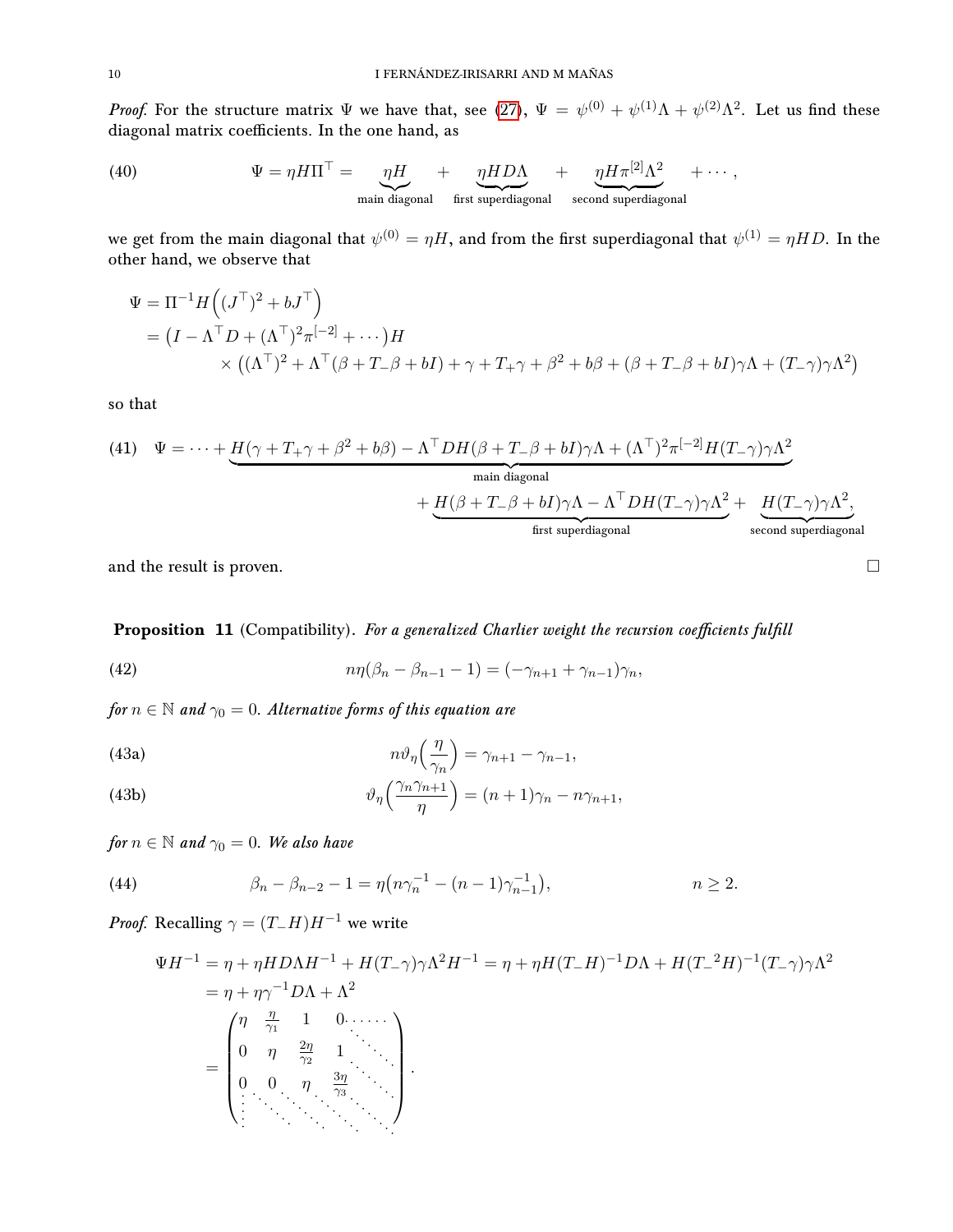The compatibility equation [\(29b\)](#page-6-3),  $[\Psi H^{-1}, J] = \Psi H^{-1}$ , reads

$$
\begin{pmatrix}\n\eta & \frac{\eta}{\gamma_1} & 1 & 0 & \cdots \\
0 & \eta & \frac{2\eta}{\gamma_2} & 1 \\
\vdots & \ddots & \ddots & \ddots\n\end{pmatrix} = - \begin{pmatrix}\n\beta_0 & 1 & 0 & \cdots \\
\gamma_1 & \beta_1 & 1 & \cdots \\
0 & \gamma_2 & \beta_2 & \cdots \\
\vdots & \ddots & \ddots & \ddots\n\end{pmatrix} \begin{pmatrix}\n\eta & \frac{\eta}{\gamma_1} & 1 & 0 & \cdots \\
0 & \eta & \frac{2\eta}{\gamma_2} & 1 & \cdots \\
\vdots & \ddots & \ddots & \ddots\n\end{pmatrix}
$$
\n
$$
+ \begin{pmatrix}\n\eta & \frac{\eta}{\gamma_1} & 1 & 0 & \cdots \\
0 & \eta & \frac{2\eta}{\gamma_2} & 1 & \cdots \\
\vdots & \ddots & \ddots & \ddots\n\end{pmatrix} \begin{pmatrix}\n\beta_0 & 1 & 0 & \cdots \\
\gamma_1 & \beta_1 & 1 & \cdots \\
0 & \gamma_2 & \beta_2 & \cdots \\
\vdots & \ddots & \ddots & \ddots\n\end{pmatrix}
$$
\n
$$
= \begin{pmatrix}\n\eta & \frac{\eta(\beta_1 - \beta_0)}{\gamma_1} + \gamma_2 & \eta(\frac{1}{\gamma_1} - \frac{2}{\gamma_2}) + \beta_2 - \beta_0 & 0 & \cdots & \cdots \\
\vdots & \ddots & \ddots & \ddots & \ddots & \ddots\n\end{pmatrix}
$$

and, consequently, we get [\(42\)](#page-9-0) on the first superdiagonal and from the second superdiagonal we get [\(44\)](#page-9-1).

Let us look to the alternative expression [\(43a\)](#page-9-2). First, using the Toda system [\(35b\)](#page-7-4) we see that [\(43a\)](#page-9-2) is equivalent to [\(42\)](#page-9-0). Indeed, from [\(35b\)](#page-7-4) we get

$$
n\vartheta_{\eta}\left(\frac{\eta}{\gamma_n}\right) = \frac{n\eta}{\gamma_n} - \frac{n\eta\vartheta_{\eta}\gamma_n}{\gamma_n^2} = -\frac{n\eta(\beta_n - \beta_{n-1} - 1)}{\gamma_n},
$$

and the statement follows. An alternative proof for [\(43a\)](#page-9-2) is obtained from the compatibility condition [\(38b\)](#page-7-3), i.e.,  $\overline{ }$ 

$$
\vartheta_{\eta} \begin{pmatrix} \eta & \frac{\eta}{\gamma_1} & 1 & 0 & \cdots & \cdots \\ 0 & \eta & \frac{2\eta}{\gamma_2} & 1 & \cdots & \vdots \\ 0 & 0 & \eta & \frac{3\eta}{\gamma_3} & \cdots & \vdots \\ \vdots & \vdots & \vdots & \ddots & \vdots & \ddots \end{pmatrix} = \begin{pmatrix} \eta & \gamma_2 & 0 & \cdots & \cdots & \cdots & \cdots \\ 0 & \eta & \gamma_3 - \gamma_1 & 0 & \cdots & \cdots & \cdots \\ 0 & 0 & \eta & \gamma_4 - \gamma_2 & \cdots & \vdots \\ \vdots & \vdots & \ddots & \ddots & \ddots & \ddots \end{pmatrix}.
$$

Equation [\(38a\)](#page-7-2) with

Π = η <sup>−</sup>1Ψ <sup>&</sup>gt;H−<sup>1</sup> = 1 0 0 1 1 0 γ2γ<sup>1</sup> η 2 1 0 γ3γ<sup>2</sup> η 3 gives [\(43b\)](#page-9-3).

<span id="page-10-0"></span>**Theorem 4** (Third order ODE for generalized Charlier). The recursion coefficient  $\gamma_n$  of the generalized Charlier polynomials is subject to the following third order nonlinear ODE

<span id="page-10-1"></span>(45) 
$$
\vartheta_{\eta} \left( \frac{\gamma_n}{\eta} (\vartheta_{\eta}^2 \log \gamma_n + 2\gamma_n) + n^2 \frac{\eta}{\gamma_n} \right) = 2\gamma_n
$$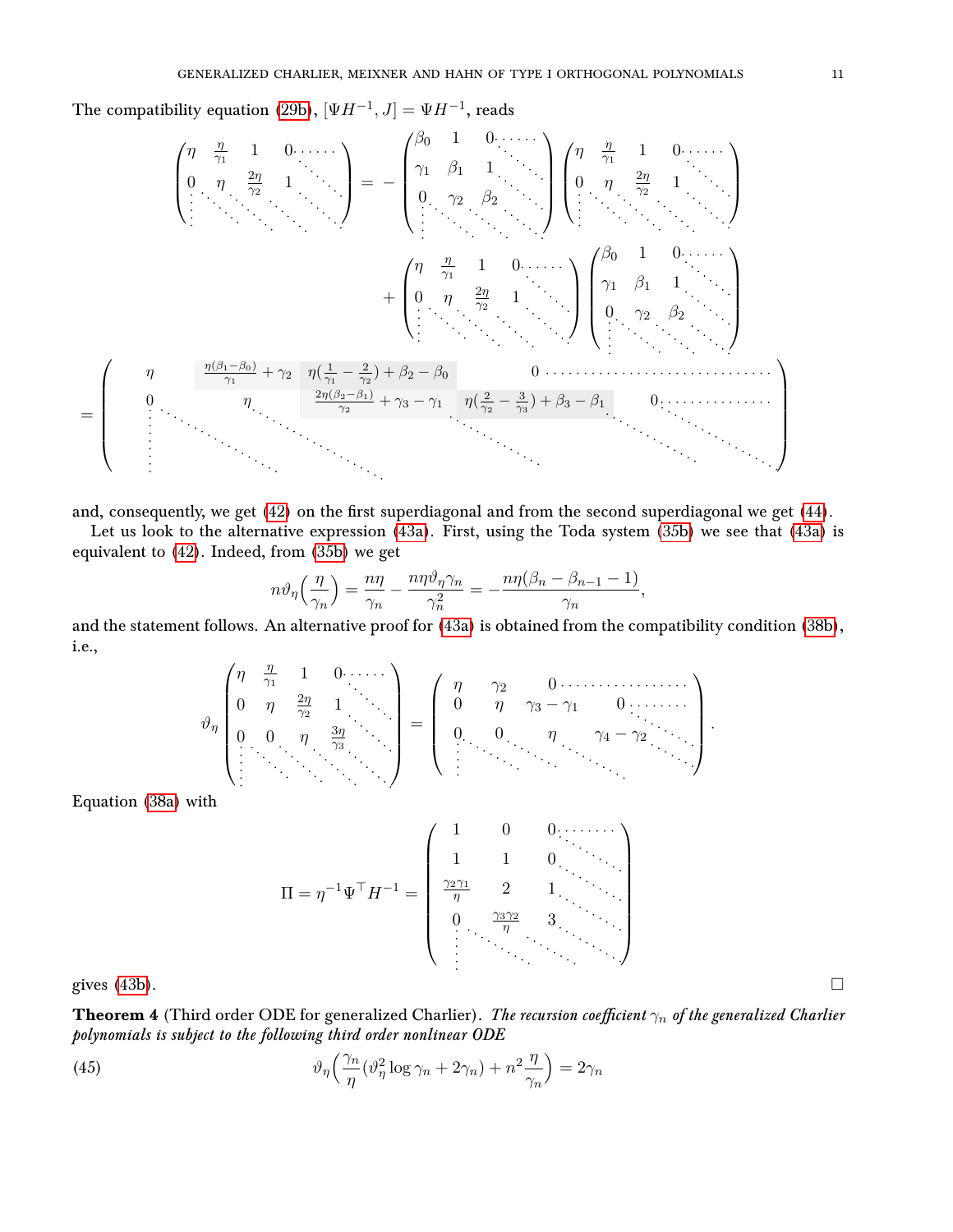Proof. In the one hand, Equation [\(43b\)](#page-9-3) can be written as follows

$$
\pm \vartheta_{\eta} \left( \frac{\gamma_n \gamma_{n\pm 1}}{\eta} \right) = (n \pm 1)\gamma_n - n\gamma_{n\pm 1},
$$

and, consequently, we find

$$
\vartheta_{\eta} \left( \frac{\gamma_n \gamma_{n+1} + \gamma_{n-1} \gamma_n}{\eta} \right) = (n+1)\gamma_n - n\gamma_{n+1} - (n-1)\gamma_n + n\gamma_{n-1} = 2\gamma_n - n(\gamma_{n+1} - \gamma_{n-1})
$$

$$
= 2\gamma_n - n^2 \vartheta_{\eta} \left( \frac{\eta}{\gamma_n} \right),
$$

where [\(43a\)](#page-9-2) has been used. In the other hand,

$$
\vartheta_{\eta}\left(\frac{\gamma_{n}\gamma_{n+1}+\gamma_{n-1}\gamma_{n}}{\eta}\right)=\vartheta_{\eta}\left(\frac{\gamma_{n}}{\eta}(\gamma_{n+1}+\gamma_{n-1})\right)=\vartheta_{\eta}\left(\frac{\gamma_{n}}{\eta}(\vartheta_{\eta}^{2}\log\gamma_{n}+2\gamma_{n})\right),
$$

where the Toda equation [\(36\)](#page-7-5) for the  $\gamma$ 's has been used. Hence, comparing the previous equations we get Equation [\(45\)](#page-10-1).

Remark 5. Using the relations

$$
\vartheta_{\eta}^{2} \log \gamma_{n} = \vartheta_{\eta} \left(\frac{\eta}{\gamma_{n}}\right) \frac{\mathrm{d}\,\gamma_{n}}{\mathrm{d}\,\eta} + \frac{\eta^{2}}{\gamma_{n}} \frac{\mathrm{d}^{2}\,\gamma_{n}}{\mathrm{d}\,\eta^{2}}, \qquad \qquad \vartheta_{\eta} \left(\frac{\eta}{\gamma_{n}}\right) = \frac{\eta}{\gamma_{n}} - \frac{\eta^{2}}{\gamma_{n}^{2}} \frac{\mathrm{d}\,\gamma_{n}}{\mathrm{d}\,\eta}
$$

we write [\(45\)](#page-10-1) as follows

$$
\frac{\mathrm{d}}{\mathrm{d}\,\eta} \big(\eta \mathcal{P}'_{\mathit{III},n}(\gamma_n)\big) = 2\frac{\gamma_n}{\eta}, \qquad \qquad \mathcal{P}'_{\mathit{III},n}(\gamma_n) := \frac{\mathrm{d}^2\,\gamma_n}{\mathrm{d}\,\eta^2} - \frac{1}{\gamma_n} \Big(\frac{\mathrm{d}\,\gamma_n}{\mathrm{d}\,\eta}\Big)^2 + \frac{1}{\eta}\frac{\mathrm{d}\,\gamma_n}{\mathrm{d}\,\eta} + \frac{2\gamma_n^2}{\eta^2} + \frac{n^2}{\gamma_n}
$$

.

.

The notation here is motivated by the Okamoto's, see [\[47\]](#page-27-12), alternative form  $P_{III}^{\prime}$  of the Painlevé III equation ( $\mathcal{P}_{III,n}^{\prime}(u)=0$ 0), listed as [32.2.9](https://dlmf.nist.gov/32.2) in the Digital Library of Mathematical Functions (DLMF) at NIST, with the following choice of parameters given there:  $\alpha = 8$ ,  $\gamma = \beta = 0$  and  $\delta = 4n^2$ . The Okamoto's notation in [\[47\]](#page-27-12) is  $P_{III}$ . In fact, the corresponding Painlevé equation is, after suitable rescaling of dependent and independent variable, the  $P_{III}(D7)$ equation (9) with  $\beta = 0$  in [\[46\]](#page-27-13). See Theorem 1 (iv) in [46] and the comment immediately after. For the connection with  $P_{III}$  see [\[48,](#page-27-3) [49\]](#page-27-2) and [\[19\]](#page-26-7). In particular, Remark 4.5 in [19] gives the functions  $p, q$  of the Hamiltonian system  $\mathcal{H}_{I\!I\!I\!I}$ , see [\[47\]](#page-27-12), in terms of  $S_n=-\stackrel{\_}{p}^1_n=\vartheta_\eta\tau_n$ 

$$
q = \frac{\eta \frac{d^2 S_n}{d \eta^2} - 2(n+b) \frac{d S_n}{d \eta} + 2n}{4 \frac{d S_n}{d \eta} \left(1 - \frac{d S_n}{d \eta}\right)}, \qquad p = \frac{d S_n}{d \eta}
$$

with parameters  $\theta_0=n+b$  and  $\theta_\infty=n-b.$  In terms of  $\gamma_n=\eta\frac{{\rm d}\, S_n}{\rm d}\,\eta$  we have

$$
q = \frac{\eta^2 \frac{d\gamma_n}{d\eta} - (2n + 2b + 1)\eta\gamma_n + 2n\eta^2}{4\gamma_n(\eta^2 - \gamma_n)}, \qquad p = \frac{\gamma_n}{\eta}.
$$

From [\[19,](#page-26-7) §2.4] we conclude that q satisfies  $P_{III'}$  with  $\alpha = -4(n - b)$ ,  $\beta = 4(n + b + 1)$ ,  $\gamma = 4$  and  $\delta = -4$ , in [32.2.9](https://dlmf.nist.gov/32.2) at DLMF, or Equation (2.4) in [\[19\]](#page-26-7) with  $A = -2\theta_{\infty} = -2(n - b)$  and  $B = 2(\theta_0 + 1) = 2(n + b + 1)$ ,

$$
\frac{d^2 q}{d \eta^2} = \frac{1}{q} \left( \frac{dq}{d \eta} \right)^2 - \frac{1}{\eta} \frac{dq}{d \eta} - (n - b) \frac{q^2}{\eta^2} + \frac{n + b + 1}{\eta} + \frac{q^3}{\eta} - \frac{1}{q}
$$

Notice also  $[19,\,47]$  $[19,\,47]$  that  $p_n^1$  is a solution to the  $P_{III'}$   $\sigma$ -equation. After all these observations, one is lead to conjecture that Equation [\(45\)](#page-10-1) should have the Painlevé property, and probably is solved in terms of the  $P_{III}$  transcendents. In terms of  $p = \frac{\gamma_n}{\eta} = -\frac{d p_n^1}{d \eta}$ , Equation [\(45\)](#page-10-1) can be written as follows

$$
\vartheta_{\eta} \left( \vartheta_{\eta}^2 p - \frac{(\vartheta_{\eta} p)^2}{p} + 2\eta p^2 + \frac{n^2}{p} \right) = 2\eta p
$$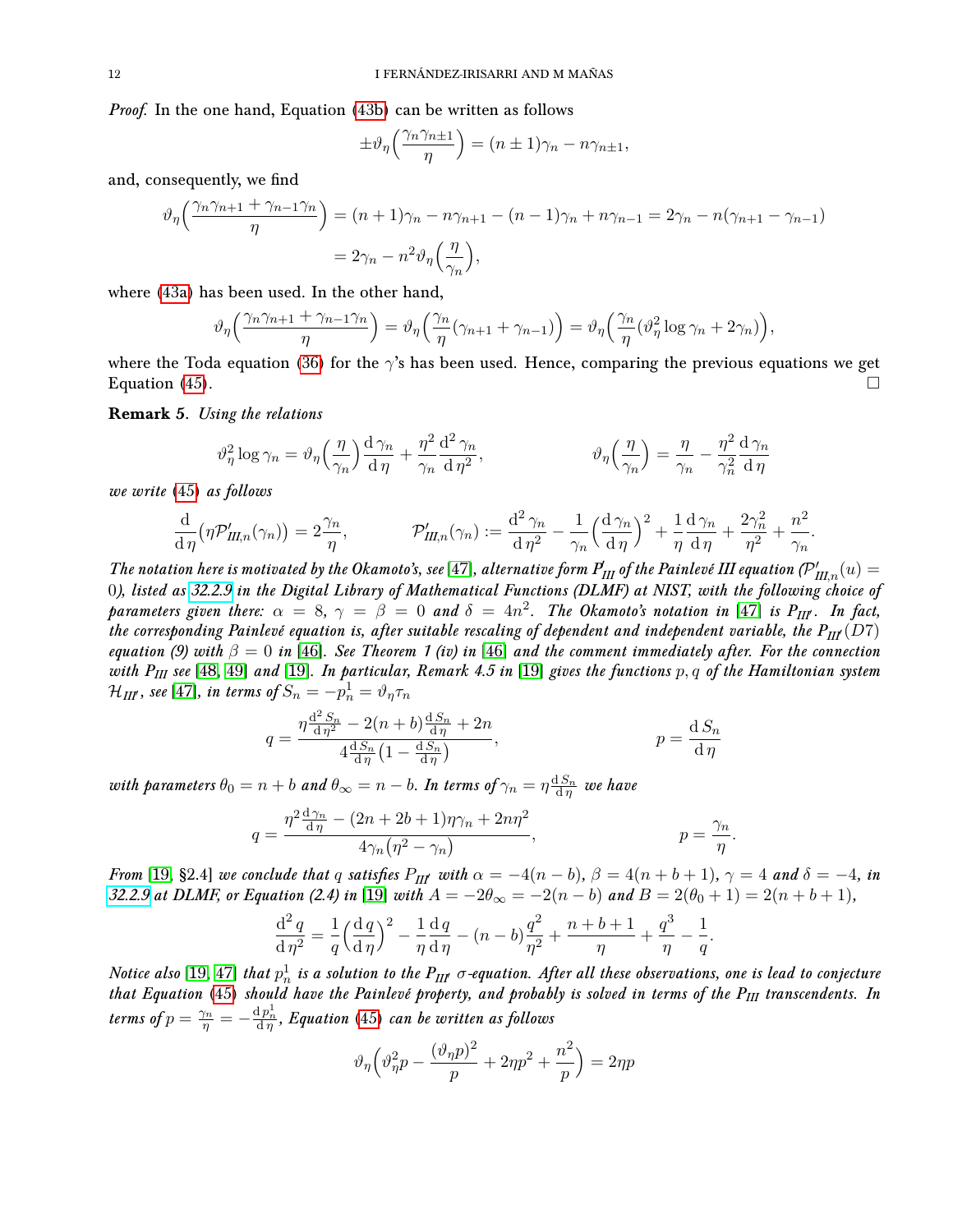that expands to

$$
p^{2}\vartheta_{\eta}^{3}p - 2p(\vartheta_{\eta}p)(\vartheta_{\eta}^{2}p) + (\vartheta_{\eta}p)^{3} + (2\eta p^{3} - n^{2})\vartheta_{\eta}p + 2p^{3}(p - \eta) = 0.
$$

In  $[19]$  it is shown that  $\frac{p-1}{p}$  satisfies an instance of Painlevé V.

<span id="page-12-0"></span>**Proposition 12** (Laguerre–Freud relations for the generalized Charlier case). For  $n \in \mathbb{N}_0$ , we find that the recursion coefficients satisfy the following Laguerre–Freud relations

<span id="page-12-1"></span>(46a) 
$$
\beta_{n+1} = \frac{\eta(n+1)}{\gamma_{n+1}} - \beta_n + n - b,
$$

<span id="page-12-4"></span> $\gamma_{n+1} = \eta - \gamma_n - \beta_n^2 - b\beta_n + \frac{\gamma_{n-1}\gamma_n}{n}$  $\frac{-1}{\eta} \eta + \frac{\eta n^2}{\gamma_n}$ (46b)  $\gamma_{n+1} = \eta - \gamma_n - \beta_n^2 - b\beta_n + \frac{\gamma_{n-1}\gamma_n}{\eta} + \frac{\eta n}{\gamma_n}, \qquad \gamma_{-1} = \gamma_0 = 0.$ 

For  $n \in \mathbb{N}$ , the following expression for the coefficient of the subleading term

<span id="page-12-3"></span>(47) 
$$
p_n^1 = \frac{n(n+1)}{2} - n\beta_n - \frac{\gamma_n \gamma_{n+1}}{\eta}
$$

holds, as a function of near neighbors recursion coefficients holds.

*Proof.* From [\(40\)](#page-9-4) and [\(41\)](#page-9-5), using [\(11\)](#page-4-1), we get two different expressions for the first superdiagonal involving only the recursion coefficients that we must equate, i.e.

(48) 
$$
\eta HD = H(\beta + T_{-}\beta + bI)\gamma - T_{+}(DH(T_{-}\gamma)\gamma)
$$

so that

(49) 
$$
\eta D\gamma^{-1} = \beta + T_-\beta + bI - (T_+D)(T_+T_-^2H)(T_-H)^{-1} = \beta + T_-\beta + bI - T_+D,
$$

where we used  $\gamma = (T_- H) H^{-1}$ , that component wise is [\(46a\)](#page-12-1). Alternatively, notice that Equation [\(44\)](#page-9-1), after summing and dealing with a telescopic series on the RHS, gives [\(46a\)](#page-12-1).

From the main diagonal and the second superdiagonal, again using [\(11\)](#page-4-1), we get the following two expressions,

(50) 
$$
\eta H = H(\gamma + T_+ \gamma + \beta^2 + b\beta) - T_+(DH(\beta + T_- \beta + bI)\gamma) + T_+^2 (\pi^{[-2]} H(T_- \gamma)\gamma),
$$

<span id="page-12-2"></span>(51) 
$$
\eta H \pi^{[2]} = H(T - \gamma)\gamma.
$$

From [\(51\)](#page-12-2) and [\(13\)](#page-5-4) we obtain [\(47\)](#page-12-3). Again, using  $\gamma = (T_{-}H)H^{-1}$  we get

$$
\eta = \gamma + T_+ \gamma + \beta^2 + b\beta - (T_+ D)(T_+ H)H^{-1}T_+(\beta + T_-\beta + bI)(T_+ T_- H)T_+(H^{-1}) + T_+^2 \left(\pi^{[-2]} T_-^2 H\right)H^{-1}
$$
  
=  $\gamma + T_+ \gamma + \beta^2 + b\beta - (T_+ D)T_+(\eta D\gamma^{-1} + T_+ D) + T_+^2 \left(\pi^{[-2]}\right)$   
=  $\gamma + T_+ \gamma + \beta^2 + b\beta - (T_+ D)(T_+^2 D) - \eta (T_+ D)^2 T_+(\gamma^{-1}) + T_+^2 \pi^{[-2]}.$ 

Noticing that  $2D^{[2]} = DT_-D$ , we see that [\(15\)](#page-5-5) implies  $\pi^{[-2]} = D(T_-D) - \pi^{[2]}$ , and [\(51\)](#page-12-2) gives  $\pi^{[-2]} =$  $D(T_{-}D) - \eta^{-1}(T_{-}^2H)H^{-1}$ . Hence,  $T_{+}^2\pi^{[-2]} = (T_{+}^2D)(T_{+}D) - \eta^{-1}HT_{+}(H^{-1})$  and we obtain

$$
\eta = \gamma + T_+ \gamma + \beta^2 + b\beta - (T_+ D)(T_+^2 D) - \eta (T_+ D)^2 T_+ (\gamma^{-1}) + (T_+^2 D)(T_+ D) - \eta^{-1} H T_+ (H^{-1})
$$
  
=  $\gamma + T_+ \gamma + \beta^2 + b\beta - \eta (T_+ D)^2 T_+ (\gamma^{-1}) - \eta^{-1} H T_+^2 (H^{-1}).$ 

We finally find

$$
\gamma + T_+ \gamma + \beta^2 + b\beta - \eta = \eta (T_+ D)^2 T_+ (\gamma^{-1}) + \eta^{-1} H T_+^2 (H^{-1}),
$$

that component wise gives [\(46b\)](#page-12-4).  $\Box$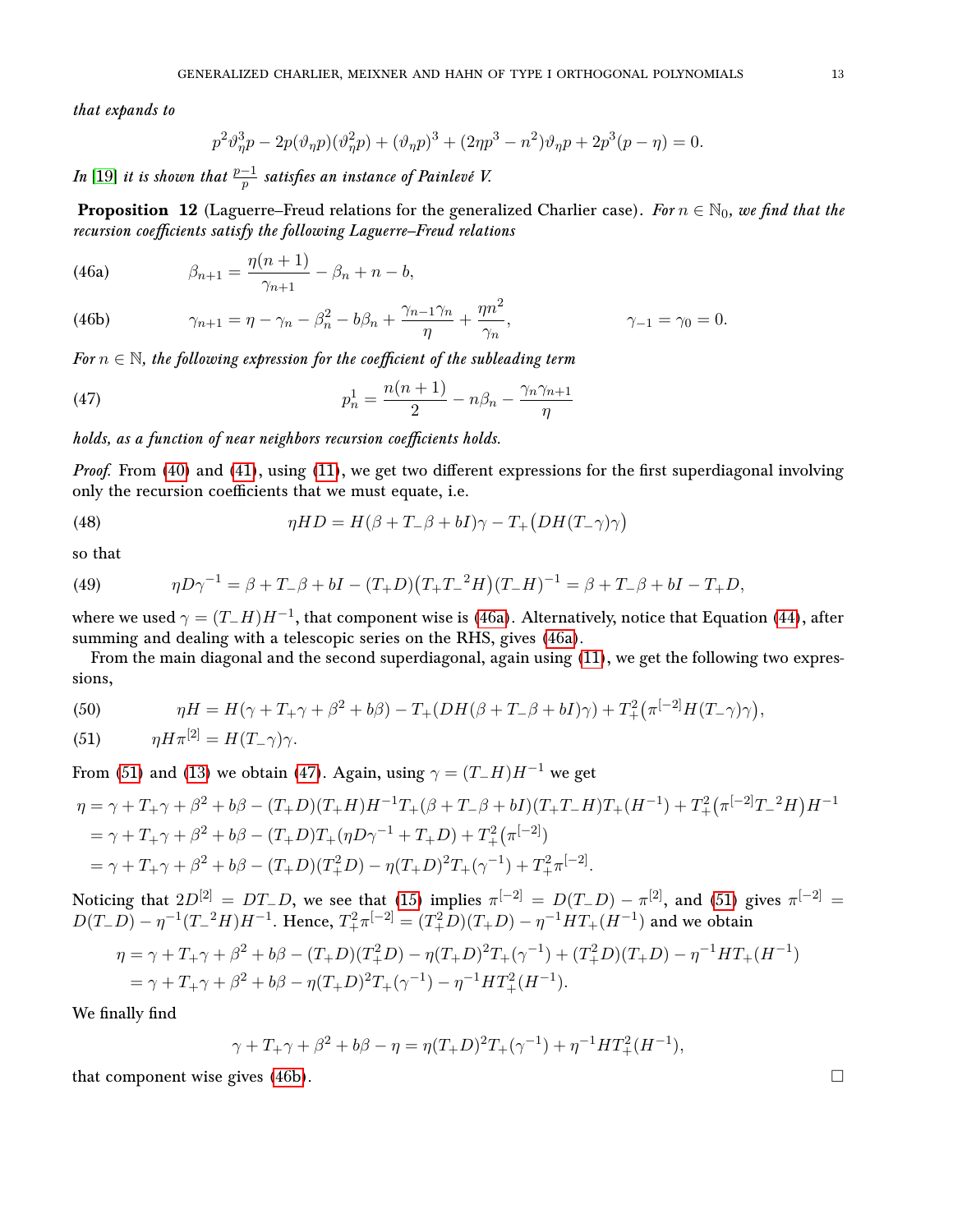Remark 6. Smet & Van Assche found, see [\[48,](#page-27-3) Theorem 2.1], for the generalized Charlier weight that the cor-responding recursion coefficients satisfy (in the notation of this paper) [\(46a\)](#page-12-1) and, instead of [\(46b\)](#page-12-4), the following relation

<span id="page-13-0"></span>(52) 
$$
(\gamma_{n+1} - \eta)(\gamma_n - \eta) = \eta(\beta_n - n)(\beta_n - n + b).
$$

Notice that [\(52\)](#page-13-0) is an equation of the form  $\gamma_{n+1} = g(\gamma_n, \beta_n)$  which only involves a step backwards in n. In this sense, is better than [\(46b\)](#page-12-4) which is of the form  $\gamma_{n+1} = f(\gamma_n, \gamma_{n-1}, \beta_n)$ . However, [\(42\)](#page-9-0) gives  $\gamma_{n-1} =$  $F(\gamma_{n+1},\gamma_n,\beta_n,\beta_{n-1}),$  but [\(46a\)](#page-12-1) gives  $\beta_{n-1}=G(\beta_n,\gamma_n)$ , so combining both we get  $\gamma_{n-1}=F(\gamma_{n+1},\gamma_n,\beta_n,G(\beta_n,\gamma_n))$ and we finally get a relation involving only  $\gamma_{n+1}, \gamma_n$  and  $\beta_n$ .

**Proposition 13.** If [\(42\)](#page-9-0) holds then, equations [\(46a\)](#page-12-1) and [\(46b\)](#page-12-4) are equivalent to (46a) and [\(52\)](#page-13-0).

Proof. We rewrite [\(42\)](#page-9-0) and [\(46a\)](#page-12-1) as indicated

(53) 
$$
\gamma_{n-1} = \gamma_{n+1} + \frac{n\eta(\beta_n - \beta_{n-1} - 1)}{\gamma_n}, \qquad n \ge 1.
$$

(54) 
$$
\beta_{n-1} + 1 = -\beta_n + \frac{\eta^n}{\gamma_n} + n - b.
$$

Hence, for  $n \ge 1$  and taking  $\gamma_{-1} = \gamma_0 = 0$  we can write [\(46b\)](#page-12-4) as follows

$$
\gamma_{n+1} = \eta - \gamma_n - \beta_n^2 - b\beta_n + \frac{\gamma_n}{\eta} \left( \gamma_{n+1} + \frac{n\eta(\beta_n - \beta_{n-1} - 1)}{\gamma_n} \right) + \frac{\eta n^2}{\gamma_n}
$$
  
=  $\eta + \frac{\gamma_n \gamma_{n+1}}{\eta} - \gamma_n + \frac{\eta n^2}{\gamma_n} - \beta_n^2 - b\beta_n + n(\beta_n - \beta_{n-1} - 1)$   
=  $\eta + \frac{\gamma_n \gamma_{n+1}}{\eta} - \gamma_n + \frac{\eta n^2}{\gamma_n} - \beta_n^2 - b\beta_n + n(2\beta_n - \frac{\eta n}{\gamma_n} - n + b)$   
(55)  
=  $\eta + \frac{\gamma_n \gamma_{n+1}}{\eta} - \gamma_n - \beta_n^2 - b\beta_n + 2n\beta_n - n^2 + bn.$ 

<span id="page-13-1"></span>that is [\(52\)](#page-13-0). The inverse statement is easily proven to hold. If we assume [\(52\)](#page-13-0), [\(46a\)](#page-12-1) and [\(42\)](#page-9-0) to be true, we can go backwards in the chain of equalities leading to  $(55)$  and get the stated result.

**Corollary 1.** The  $\beta$ 's are subject to the nonlinear recursion

<span id="page-13-2"></span>(56) 
$$
\frac{\eta(n+1)}{\beta_{n+1} + \beta_n - n + b} = \eta + \left(\frac{n-1}{\beta_{n-1} + \beta_{n-2} - n + 2 + b} - 1\right) \frac{\eta n}{\beta_n + \beta_{n-1} - n + 1 + b} - \beta_n^2 - b\beta_n + n(\beta_n + \beta_{n-1} - n + 1 + b).
$$

Proof. Notice that we can write [\(46a\)](#page-12-1) as follows

(57) 
$$
\gamma_{n+1} = \frac{\eta(n+1)}{\beta_{n+1} + \beta_n - n + b},
$$

that we can introduce in [\(46b\)](#page-12-4) to get [\(56\)](#page-13-2).

We now seek for a second order ODE for  $\gamma_n$ . From the above results it easily follows that (this was previously found in [\[26\]](#page-26-8)),

**Lemma 1.** The recursion coefficients  $\beta_n$  and  $\gamma_n$  satisfy the following system of first order nonlinear ODEs

<span id="page-13-3"></span>(58a) 
$$
\vartheta_{\eta} \beta_n = \eta \frac{\eta + (b-n)n + (2n - b - \beta_n)\beta_n - \gamma_n}{\eta - \gamma_n} - \gamma_n,
$$

<span id="page-13-4"></span>(58b) 
$$
\vartheta_{\eta} \gamma_n = (b - n + 1 + 2\beta_n)\gamma_n - n\eta.
$$

<span id="page-13-5"></span>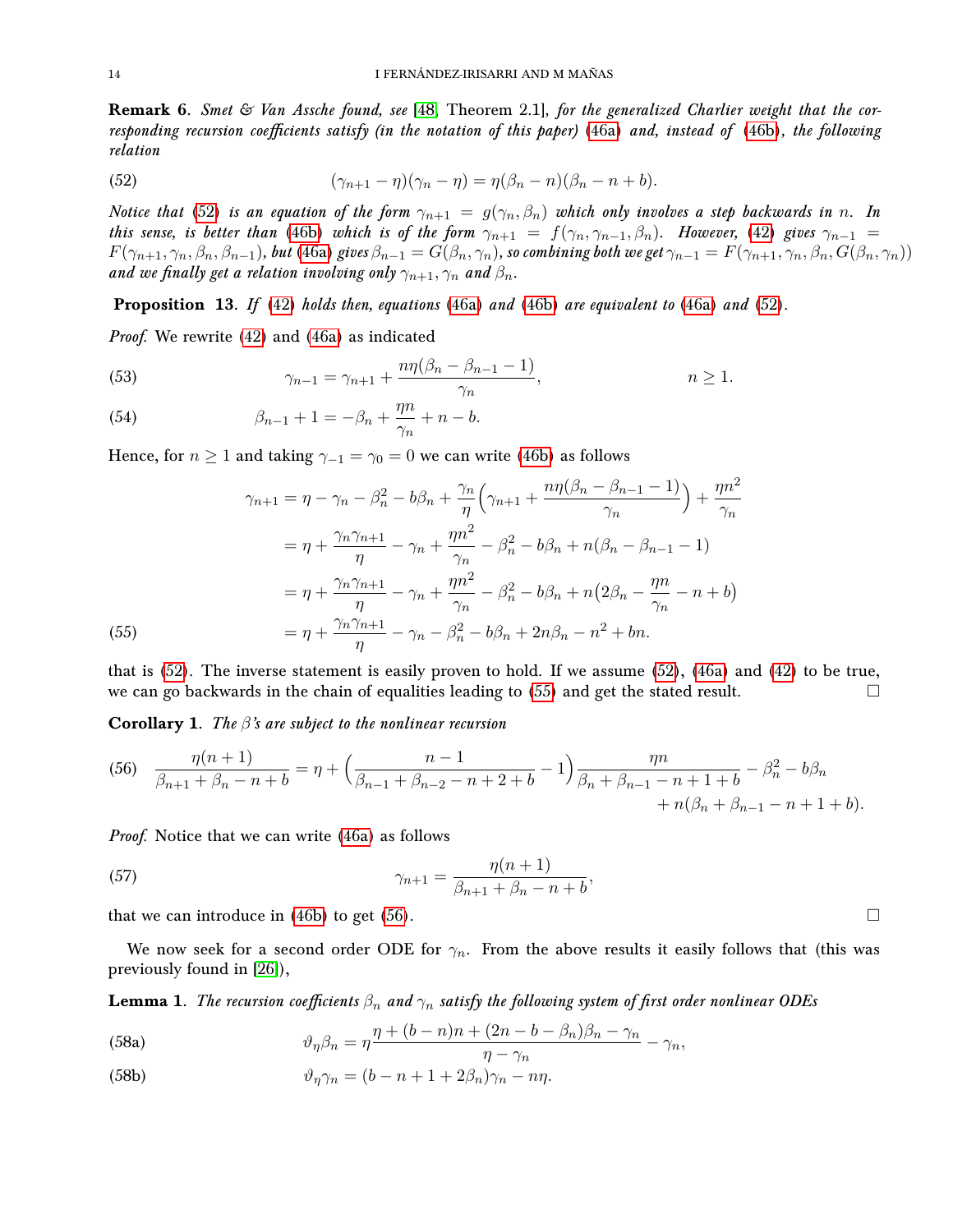Proof. Equation [\(55\)](#page-13-1), after some cleaning, reads

<span id="page-14-1"></span>(59) 
$$
\gamma_{n+1} = \eta \frac{\eta + (b-n)n + (2n - b - \beta_n)\beta_n - \gamma_n}{\eta - \gamma_n},
$$

which is  $[26, Equation (16)]$  $[26, Equation (16)]$ . In the one hand, from  $(59)$  and the Toda equation  $(35a)$  we find  $(58a)$ . That is Equation (18) in [\[26\]](#page-26-8). On the other hand, from [\(46a\)](#page-12-1) and the Toda equation [\(35b\)](#page-7-4) we get [\(58b\)](#page-13-4).  $\Box$ 

**Remark 7.** Differential system [\(58\)](#page-13-5) was used in [\[26\]](#page-26-8) to get a second order nonlinear ODE for  $\beta_n$  and then showed [\[26,](#page-26-8) Theorem 2.1] that an auxiliary function y, see [26, Equation (20)], satisfies an instance of the  $P_V$  related to the P<sub>III</sub>. Notice that y is a solution to a Ricatti equation in where  $\beta_n$  appears in the coefficients.

<span id="page-14-0"></span>**Theorem 5** (Second order ODE for generalized Charlier). The recursion coefficient  $\gamma_n$  satisfies the second order nonlinear ODE

<span id="page-14-4"></span>(60) 
$$
\left(1 - \frac{\gamma_n}{\eta}\right)\left(\vartheta_\eta\left(\frac{\vartheta_\eta \gamma_n}{\gamma_n} + \frac{n\eta}{\gamma_n}\right) + 2\gamma_n\right) + 2(\gamma_n - \eta + (n-b)n)
$$

$$
= -\frac{1}{2}\left(\frac{\vartheta_\eta \gamma_n}{\gamma_n} + \frac{n\eta}{\gamma_n}\right)^2 + (n+1)\left(\frac{\vartheta_\eta \gamma_n}{\gamma_n} + \frac{n\eta}{\gamma_n}\right) + (-b+n-1)(-b+3n+1).
$$

*Proof.* Observe that Equation [\(58b\)](#page-13-4) leads to

<span id="page-14-3"></span>(61) 
$$
\beta_n = \frac{1}{2} \left( \vartheta_\eta \log \gamma_n + \frac{n\eta}{\gamma_n} - b + n - 1 \right),
$$

so that

<span id="page-14-2"></span>(62) 
$$
\vartheta_{\eta} \beta_{n} = \frac{1}{2} \vartheta_{\eta} \left( \vartheta_{\eta} \log \gamma_{n} + \frac{n \eta}{\gamma_{n}} \right).
$$

From [\(58a\)](#page-13-3) and [\(62\)](#page-14-2) we get

$$
\left(1-\frac{\gamma_n}{\eta}\right)\left(\frac{1}{2}\vartheta_\eta\left(\vartheta_\eta\log\gamma_n+\frac{n\eta}{\gamma_n}\right)+\gamma_n\right)+\gamma_n-\eta+(n-b)n=(2n-b)\beta_n-\beta_n^2,
$$

and replacing  $\beta_n$  by the expression provided in [\(61\)](#page-14-3) we get [\(60\)](#page-14-4). To check it let us elaborate on the RHS of the equation

$$
(2n - b)\beta_n - \beta_n^2 = \frac{2n - b}{2} \left( \vartheta_\eta \log \gamma_n + \frac{n\eta}{\gamma_n} - b + n - 1 \right) - \frac{1}{4} \left( \vartheta_\eta \log \gamma_n + \frac{n\eta}{\gamma_n} - b + n - 1 \right)^2
$$
  
= 
$$
\frac{2n - b}{2} \left( \vartheta_\eta \log \gamma_n + \frac{n\eta}{\gamma_n} - b + n - 1 \right) - \frac{1}{4} \left( \vartheta_\eta \log \gamma_n + \frac{n\eta}{\gamma_n} \right)^2
$$

$$
- \frac{(b - n + 1)^2}{4} + \frac{b - n + 1}{2} \left( \vartheta_\eta \log \gamma_n + \frac{n\eta}{\gamma_n} \right)
$$
  
= 
$$
- \frac{1}{4} \left( \vartheta_\eta \log \gamma_n + \frac{n\eta}{\gamma_n} \right)^2 + \frac{n + 1}{2} \left( \vartheta_\eta \log \gamma_n + \frac{n\eta}{\gamma_n} \right) + \frac{(-b + n - 1)(-b + 3n + 1)}{2},
$$

and the statement is proven.

Some additional properties of this generalized Charlier case follow.

**Proposition 14.** For the generalized Charlier case,  $\sigma = \eta$  and  $\theta = z(z + b)$ , the following holds: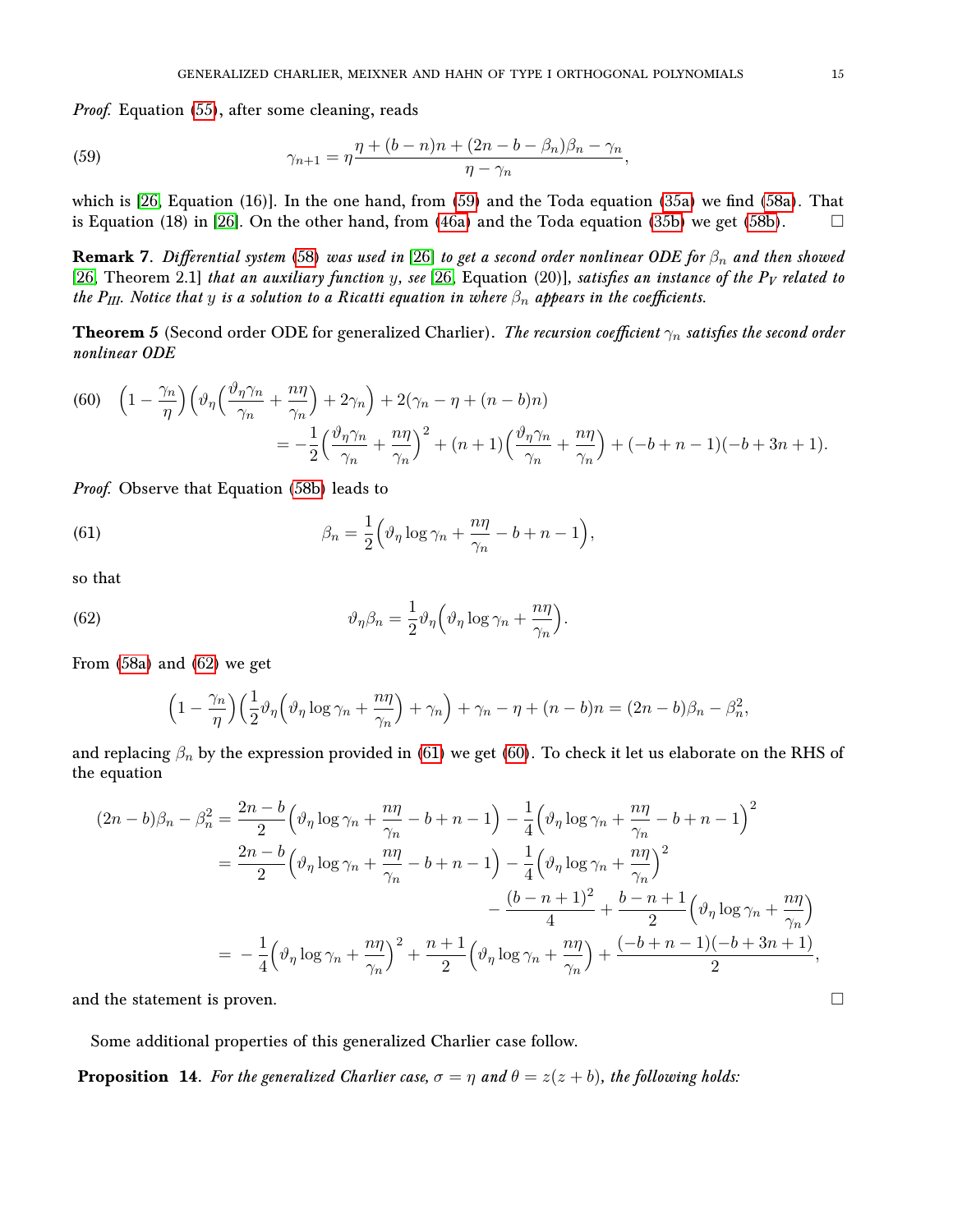## i) The dressed Pascal matrix is

Π = I + Λ>D + η −1 Λ >) 2 (T−γ)γ = 1 0 0 1 1 0 γ1γ<sup>2</sup> η 2 1 0 γ2γ<sup>3</sup> η 3 (63) .

Moreover, the Jacobi and dressed Pascal matrices are linked by

(64) 
$$
J^2 + bJ = \eta \Pi H \Pi^\top H^{-1}.
$$

ii) The corresponding orthogonal polynomials satisfy

$$
\eta^{-1} = \frac{P_{n+1}(0)P_n(-b) - P_{n+1}(-b)P_n(0)}{P_{n+2}(0)P_{n+1}(-b) - P_{n+2}(b)P_{n+1}(0)}, \qquad \frac{n+1}{\gamma_{n+1}} = \frac{P_{n+2}(0)P_n(-b) - P_{n+2}(-b)P_n(0)}{P_{n+2}(0)P_{n+1}(-b) - P_{n+2}(-b)P_{n+1}(0)}.
$$

Proof. ii) We apply the ideas that leads to Christoffel formula for a Christoffel perturbation. From [\(28\)](#page-6-0) we get  $\theta(z)P(z-1) = \Psi H^{-1}P(z) = \eta H \Pi^{T} H^{-1}P(z)$ , where the last equation holds due the generalized Charlier restrictions to the weight. Therefore,

$$
\theta(z)H^{-1}P(z-1) = \Pi^{\top}H^{-1}P(z).
$$

As  $\theta(0) = \theta(-b) = 0$  we have

$$
\Pi^{\top} H^{-1} P(0) = 0, \qquad \Pi^{\top} H^{-1} P(-b) = 0.
$$

Both equations can be simplified to

$$
(\eta^{-1}\gamma_{n+2}\gamma_{n+1}, n+1) = -(H_n^{-1}P_n(0), H_n^{-1}P_n(-b)) \begin{pmatrix} H_{n+2}^{-1}P_{n+2}(0) & H_{n+2}^{-1}P_{n+2}(-b) \\ H_{n+1}^{-1}P_{n+1}(0) & H_{n+1}^{-1}P_{n+1}(-b) \end{pmatrix}^{-1},
$$

from where the result follows.

#### 3. Generalized Meixner weights

<span id="page-15-0"></span>Another interesting case appears when one takes  $\sigma = z + a$ , that we call extended Meixner type. The generalized Meixner, which is the main example of these extended Meixner weights, corresponds to the choice  $\sigma(z) = \eta(z+a)$  and  $\theta(z) = z(z+b)$ . A weight that satisfies the Pearson equation

$$
(k+1)(k+1+b)w(k+1) = \eta(k+a)w(k)
$$

is proportional to the generalized Meixner weight

$$
w(z) = \frac{\Gamma(b+1)\Gamma(z+a)\eta^z}{\Gamma(a)\Gamma(z+b+1)\Gamma(z+1)} = \frac{(a)_z}{(b+1)_z}\frac{\eta^z}{z!}.
$$

The finiteness of the moments requires  $a(b+1) > 0$  and  $\eta > 0$  [\[23\]](#page-26-3). In this case the moments are expressed in terms of  $\rho_0 = {}_1F_1(a; b+1; \eta) = M(a, b+1, \eta)$ . also known as the confluent hypergeometric function or Kummer function.

**Remark 8.** Meixner introduced the non generalized version with  $w = (a)_{z} \frac{\eta^{z}}{z!}$  $\frac{\eta^z}{z!}$  in [\[43\]](#page-27-14).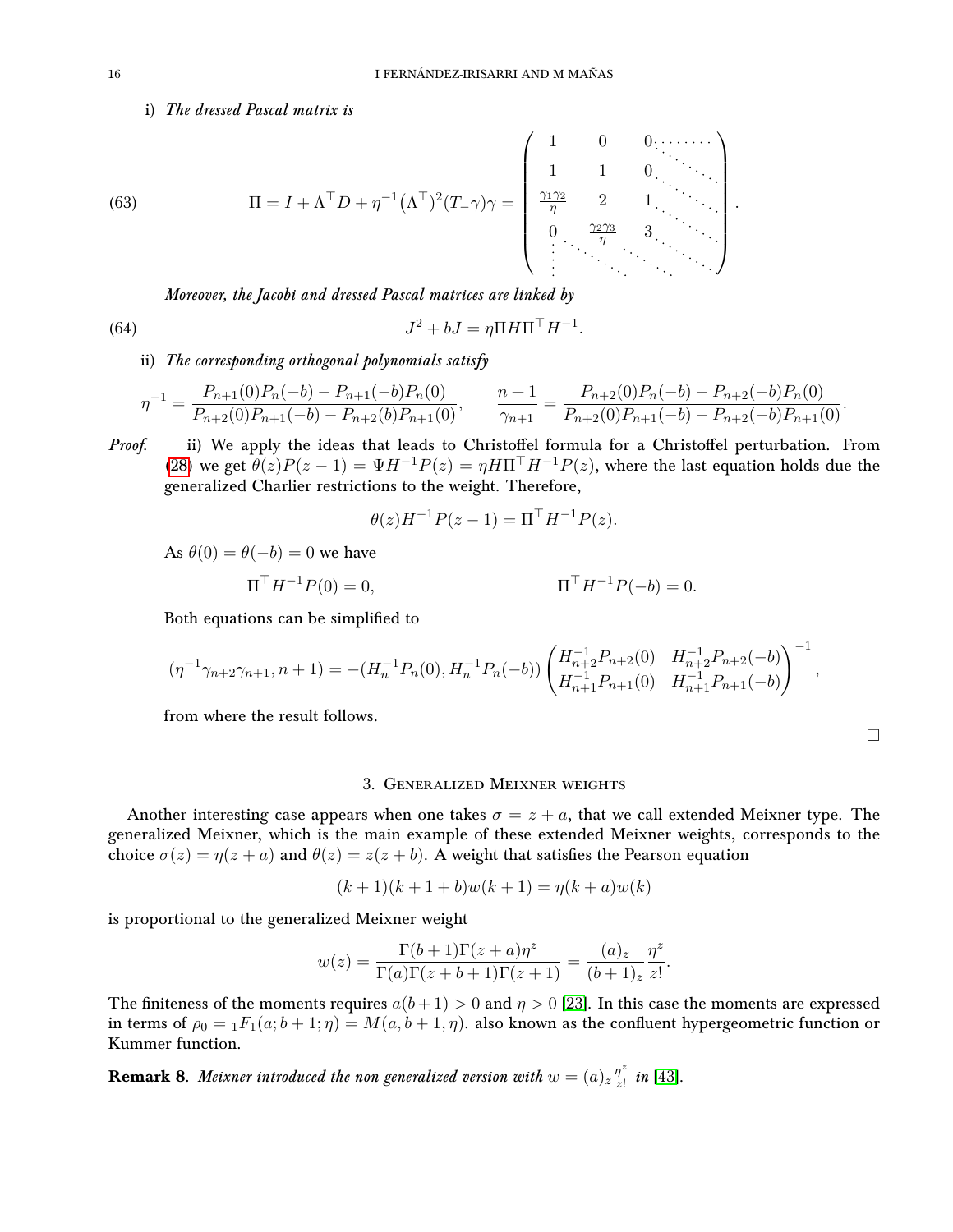**Remark 9.** For an extended Meixner type weight, as  $M = \deg \sigma = 1$  we have that the Laguerre–Freud matrix  $\Psi=\Pi^{-1}H\theta(J^{\top})=\eta(J+a)H\Pi^{\top}$  is a banded matrix with only one subdiagonal and N superdiagonals. Now we do not have, as in the extended Charlier case that  $\Psi = H\Pi^\top$ , which implied that the dressed Pascal matrix  $\Pi$  had only three nonzero subdiagonals. In the extended Meixner case the dressed Pascal matrix will possibly have an infinite number of nonzero subdiagonals.

<span id="page-16-0"></span>Theorem 6 (The generalized Meixner Laguerre–Freud structure matrix). For a generalized Meixner weight; i.e.  $\sigma = \eta(z+a)$  and  $\theta = z(z+b)$ , the structure matrix is

<span id="page-16-1"></span>
$$
(65)
$$

<span id="page-16-2"></span>(66)

$$
\Psi = \begin{pmatrix}\n\eta(\beta_0 + a)H_0 & (\beta_0 + \beta_1 + b)H_1 & H_2 & 0 & \dots & \dots & \dots \\
\eta H_1 & \eta(\beta_1 + a + 1)H_1 & (\beta_1 + \beta_2 + b - 1)H_2 & H_3 & H_4 & \dots & \dots \\
0 & \eta H_2 & \eta(\beta_2 + a + 2)H_2 & (\beta_2 + \beta_3 + b - 2)H_3 & H_4 & \dots & \dots \\
\vdots & \vdots & \vdots & \vdots & \vdots & \vdots & \eta H_3 & (\beta_3 + \beta_4 + b - 3)H_4 & \dots \\
\vdots & \vdots & \vdots & \vdots & \vdots & \vdots & \vdots & \vdots & \vdots\n\end{pmatrix}
$$

*Proof.* The structure matrix has a diagonal structure, see [\(27\)](#page-6-2),  $\Psi = \Lambda^{\top} \psi^{(-1)} + \psi^{(0)} + \psi^{(1)} \Lambda + \psi^{(2)} \Lambda^2$ . As  $\Psi = \eta (J + aI) H \Pi^{\top}$  we find

$$
\Psi = \eta(\Lambda^{\top}\gamma + \beta + aI + \Lambda)H(I + D\Lambda + \pi^{[2]}\Lambda^{2} + \pi^{[3]}\Lambda^{3} + \cdots)
$$
\n
$$
= \eta\Lambda^{\top}\gamma H + \eta(\Lambda^{\top}\gamma H D\Lambda + (\beta + aI)H) + \eta(\Lambda^{\top}\gamma H\pi^{[2]}\Lambda^{2} + (\beta + aI)H D\Lambda + \Lambda H)
$$
\nfirst subdiagonal  
\nfirst subdiagonal  
\n
$$
+ \eta(\Lambda^{\top}\gamma H\pi^{[3]}\Lambda^{3} + (\beta + aI)H\pi^{[2]}\Lambda^{2} + \Lambda H D\Lambda) + \cdots
$$
\nsecond superdiagonal

we get  $\psi^{(0)}=\eta T_+(\gamma HD)+\eta(\beta+aI)H.$  Now, as  $J^2 + bJ = (\Lambda^{\top})^2 (T_{-}\gamma)\gamma + \Lambda^{\top} (\beta + T_{-}\beta + bI)\gamma + \gamma + T_{+}\gamma + \beta^2 + b\beta + (\beta + T_{-}\beta + bI)\Lambda + \Lambda^2,$ 

<span id="page-16-3"></span>from the alternative expression  $\Psi = \Pi^{-1} H((J^{\top})^2 + bJ^{\top})$ , we find

$$
\Psi = (I - \Lambda^{\top} D + (\Lambda^{\top})^{2} \pi^{[-2]} - (\Lambda^{\top})^{3} \pi^{[-3]} + \cdots) H
$$
\n
$$
\times ((\Lambda^{\top})^{2} + \Lambda^{\top} (\beta + T_{-} \beta + bI) + \gamma + T_{+} \gamma + \beta^{2} + b\beta + (\beta + T_{-} \beta + bI)\gamma \Lambda + (T_{-} \gamma)\gamma \Lambda^{2})
$$
\n
$$
= \underbrace{H(T_{-}\gamma)\gamma\Lambda^{2}}_{\text{second superdiagonal}} -\underbrace{\Lambda^{\top} DH(T_{-}\gamma)\gamma\Lambda^{2} + H(\beta + T_{-} \beta + bI)\gamma\Lambda}_{\text{first superdiagonal}}
$$
\n
$$
+ \underbrace{H(\gamma + T_{+}\gamma + \beta^{2} + b\beta) - \Lambda^{\top} DH(\beta + T_{-} \beta + bI)\gamma\Lambda + (\Lambda^{\top})^{2} \pi^{[-2]} H(T_{-}\gamma)\gamma\Lambda^{2}}_{\text{main diagonal}}
$$
\n
$$
+ \underbrace{H\Lambda^{\top}(\beta + T_{-} \beta + bI) - \Lambda^{\top} DH(\gamma + T_{+}\gamma + \beta^{2} + b\beta) + (\Lambda^{\top})^{2} \pi^{[-2]} H(\beta + T_{-} \beta + bI)\gamma\Lambda - (\Lambda^{\top})^{3} \pi^{[-3]} H(T_{-}\gamma)\gamma\Lambda^{2}}_{\text{first subdiagonal}}.
$$

Thus, 
$$
\psi^{(1)} = -T_+(DH(T_-\gamma)\gamma) + H(\beta + T_-\beta + bI)\gamma
$$
. Finally, the Laguerre-Freud matrix has the form  
\n
$$
\Psi = \eta \Lambda^\top T_- H + \eta(\beta + aI + T_+D)H + (\beta + T_-\beta + bI - T_+D)T_-H\Lambda + T_-^2H\Lambda^2.
$$

When expressed component wise we get the given form in  $(65)$ .

.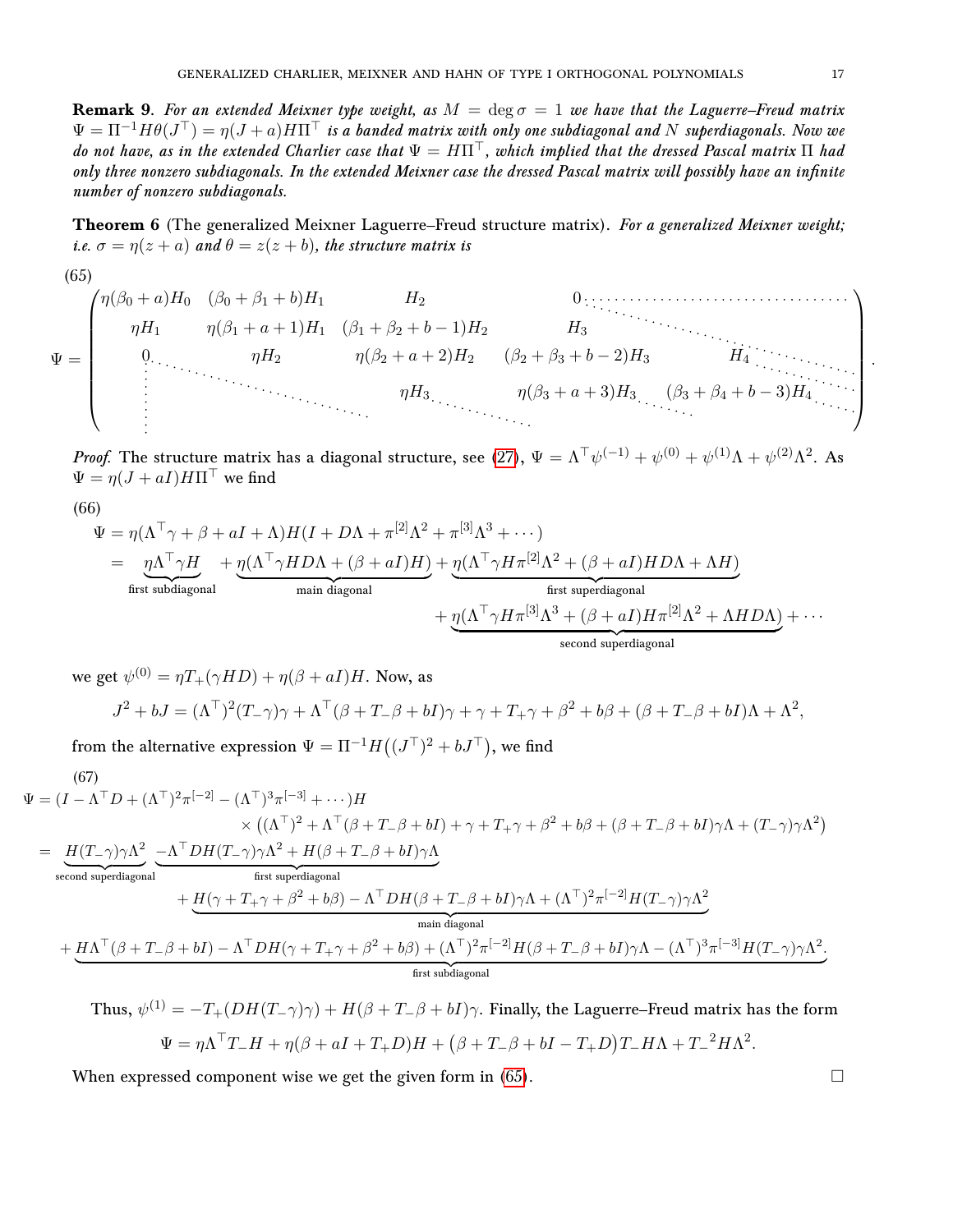## Proposition 15 (Compatibility). For the generalized Meixner case the recursion coefficients fulfill

<span id="page-17-1"></span><span id="page-17-0"></span>(68a) 
$$
(\beta_n + \beta_{n+1} + b - n - \eta)\gamma_{n+1} - (\beta_{n-1} + \beta_n + b - n + 1 - \eta)\gamma_n = \eta(\beta_n + a + n),
$$
  
(68b) 
$$
\gamma_{n+2} - \gamma_n - 2\eta + (\beta_n + \beta_{n+1} + b - n - \eta)(\beta_{n+1} - \beta_n - 1) = 0.
$$

Proof. The matrix

$$
\Psi H^{-1} = \begin{pmatrix} \eta(\beta_0 + a) & \beta_0 + \beta_1 + b & 1 & 0 & \dots & \dots & \dots \\ \eta \gamma_1 & \eta(\beta_1 + a + 1) & \beta_1 + \beta_2 + b - 1 & 1 & \dots & \dots \\ 0 & \eta \gamma_2 & \eta(\beta_2 + a + 2) & \beta_2 + \beta_3 + b - 2 & 1 & \dots \\ \vdots & \vdots & \vdots & \ddots & \vdots & \eta(\beta_3 + a + 3) & \beta_3 + \beta_4 + b - 3 & \dots \\ \vdots & \vdots & \vdots & \ddots & \vdots & \ddots & \vdots \\ \end{pmatrix}
$$

satisfies the compatibility condition [\(29a\)](#page-6-4). As we have

$$
\left[\Psi H^{-1},J\right] = \begin{pmatrix} \frac{(\beta_0+\beta_1+b-\eta)\gamma_1}{\gamma_1} + (\beta_0+\beta_1+b-\eta)(\beta_1-\beta_0) & 1 & 0 \dots & 0 \\ \frac{(\beta_1+\beta_2+b-1-\eta)\gamma_2}{-(\beta_0+\beta_1+b-\eta)\gamma_1} & + (\beta_1+\beta_2+b-1-\eta)(\beta_2-\beta_1) & 1 & \dots & \dots & 0 \\ \frac{(\beta_2+\beta_3+b-2-\eta)\gamma_3}{-(\beta_1+\beta_2+b-1-\eta)\gamma_2} & + (\beta_2+\beta_3+b-2-\eta)(\beta_3-\beta_2) & \dots & 0 \\ \vdots & \vdots & \ddots & \vdots & \ddots & \vdots \\ \frac{(\beta_2+\beta_3+b-2-\eta)\gamma_3}{-(\beta_1+\beta_2+b-1-\eta)\gamma_2} & + (\beta_2+\beta_3+b-2-\eta)(\beta_3-\beta_2) & \dots & 0 \\ \vdots & \vdots & \ddots & \vdots & \ddots & \vdots \\ \frac{(\beta_2+\beta_3+b-2-\eta)\gamma_3}{-(\beta_1+\beta_2+b-1-\eta)\gamma_2} & + (\beta_2+\beta_3+b-2-\eta)(\beta_3-\beta_2) & \dots & 0 \\ \vdots & \ddots & \ddots & \ddots & \vdots \\ \frac{(\beta_2+\beta_3+b-2-\eta)\gamma_3}{-(\beta_1+\beta_2+b-1-\eta)\gamma_2} & + (\beta_2+\beta_3+b-2-\eta)(\beta_3-\beta_2) & \dots & 0 \\ \vdots & \ddots & \ddots & \ddots & \vdots \\ \frac{(\beta_2+\beta_3+b-2-\eta)\gamma_3}{-(\beta_2+\beta_2+b-1-\eta)\gamma_2} & + (\beta_2+\beta_3+b-2-\eta)(\beta_3-\beta_2) & \dots & 0 \\ \vdots & \ddots & \ddots & \ddots & \vdots \\ \frac{(\beta_2+\beta_3+b-2-\eta)\gamma_3}{-(\beta_2+\beta_2+b-1-\eta)\gamma_2} & + (\beta_2+\beta_3+b-2-\eta)(\beta_3-\beta_2) & \dots & 0 \\ \vdots & \ddots & \ddots & \ddots & \vdots \\ \frac{(\beta_2+\beta_3+b-2-\eta)\gamma_3}{-(\beta_2+\beta_2+b-1-\eta)\gamma_2} & + (\beta_2+\
$$

we get for the first row

$$
\gamma_1 = \frac{\eta(\beta_0 + a)}{\beta_0 + \beta_1 + b - \eta}, \qquad \gamma_2 = \beta_0 + \beta_1 + b - (\beta_0 + \beta_1 + b - \eta)(\beta_1 - \beta_0) + \eta,
$$

while for the next rows we obtain

$$
(\beta_n + \beta_{n+1} + b - n - \eta)\gamma_{n+1} - (\beta_{n-1} + \beta_n + b - n + 1 - \eta)\gamma_n = \eta(\beta_n + a + n),
$$
  

$$
\gamma_{n+2} - \gamma_n - \eta + (\beta_n + \beta_{n+1} + b - n - \eta)(\beta_{n+1} - \beta_n) = \beta_n + \beta_{n+1} + b - n.
$$

Which are [\(68a\)](#page-17-0) and [\(68b\)](#page-17-1) (in disguise the last one, some clearing is required).

An alternative manner to get [\(68a\)](#page-17-0) follows. The matrix  $\Psi H^{-1}$  fulfills [\(38b\)](#page-7-3), where  $\Phi = -J_{-}$ , and we have  $\vartheta_\eta(\Psi H^{-1}) = [\Psi H^{-1},J_-].$  The explicit expression of the above commutator is,

-ΨH−<sup>1</sup> , J<sup>−</sup> = (β<sup>0</sup> + β<sup>1</sup> + b)γ<sup>1</sup> γ<sup>2</sup> 0 0 ηγ1(β<sup>1</sup> − β<sup>0</sup> + 1) (β<sup>1</sup> <sup>+</sup> <sup>β</sup><sup>2</sup> <sup>+</sup> <sup>b</sup> <sup>−</sup> 1)γ<sup>2</sup> −(β<sup>0</sup> + β<sup>1</sup> + b)γ<sup>1</sup> γ<sup>3</sup> − γ<sup>1</sup> 0 0 ηγ2(β<sup>2</sup> − β<sup>1</sup> + 1) (β<sup>2</sup> <sup>+</sup> <sup>β</sup><sup>3</sup> <sup>+</sup> <sup>b</sup> <sup>−</sup> 2)γ<sup>3</sup> −(β<sup>1</sup> + β<sup>2</sup> + b − 1)γ<sup>2</sup> γ<sup>4</sup> − γ<sup>2</sup> ,

and, consequently, we find the following equations

<span id="page-17-2"></span>(69) 
$$
\vartheta_{\eta}(\eta\gamma_n) = \eta\gamma_n(\beta_n - \beta_{n-1} + 1),
$$

<span id="page-17-3"></span>(70) 
$$
\vartheta_{\eta}(\beta_n + \beta_{n+1} + b - n) = \gamma_{n+2} - \gamma_n,
$$

<span id="page-17-4"></span>(71) 
$$
\vartheta_{\eta}(\eta(\beta_n + a + n)) = \gamma_{n+1}(\beta_n + \beta_{n+1} + b - n) - \gamma_n(\beta_{n-1} + \beta_n + b - (n-1)).
$$

Notice that  $(69)$  and  $(70)$  follow from the Toda equations for the recursion coefficients  $(35)$ . The Toda equation [\(35a\)](#page-7-6) allows to write [\(71\)](#page-17-4) as follows

$$
\eta(\beta_n + a + n) + \eta \gamma_{n+1} - \eta \gamma_n = \gamma_{n+1}(\beta_n + \beta_{n+1} + b - n) - \gamma_n(\beta_{n-1} + \beta_n + b - (n-1)),
$$

and we get [\(68a\)](#page-17-0).

$$
\qquad \qquad \Box
$$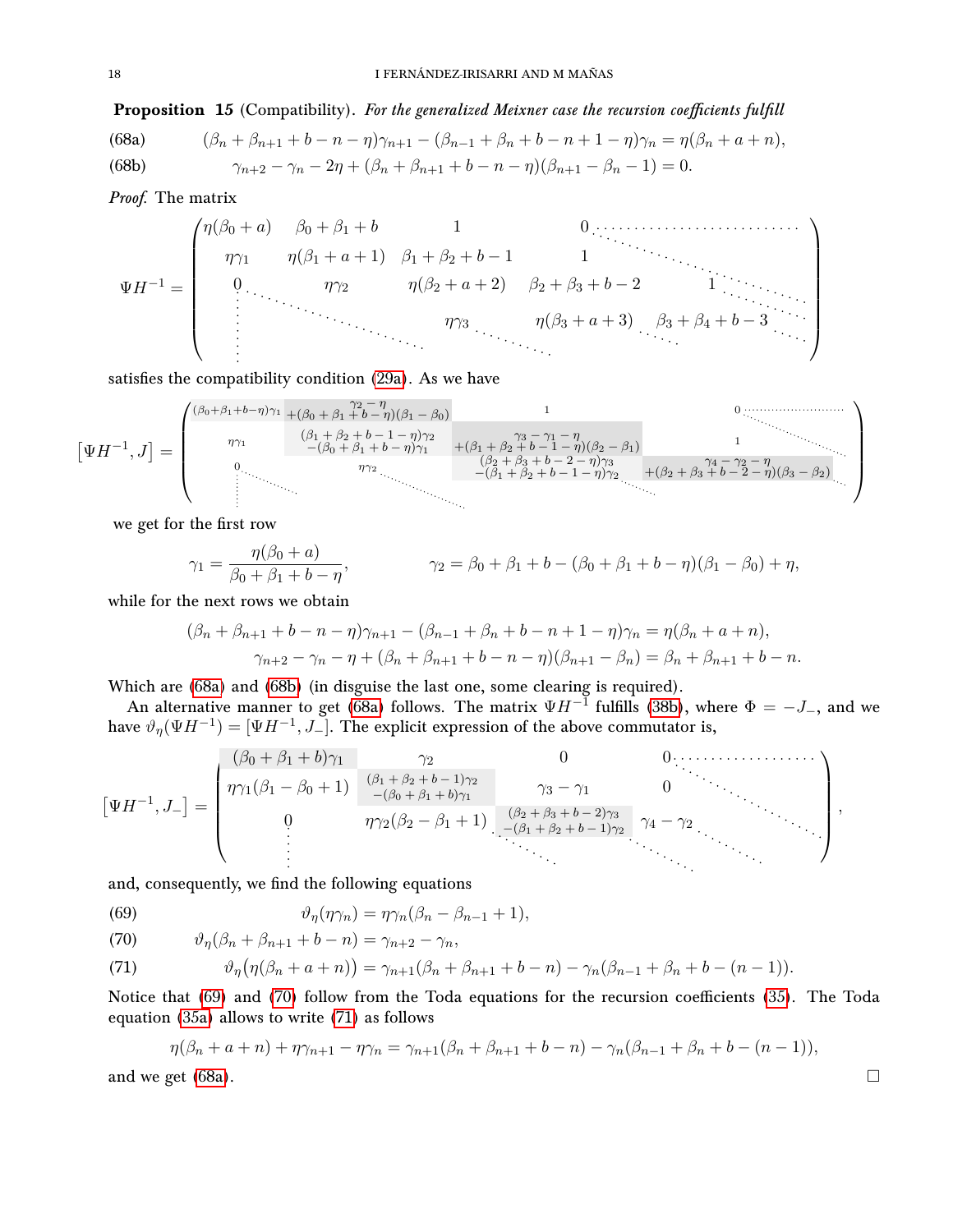# <span id="page-18-3"></span>**Proposition 16** (Laguerre–Freud relations). For  $n \in \mathbb{N}$ , we find the following Laguerre–Freud equations (72)

<span id="page-18-8"></span>
$$
\gamma_{n+1} = -\gamma_n - (\beta_n + b - n)\beta_n + n(b - a - n + 1) + \eta(\beta_n + a + n) + \eta^{-1}(\beta_{n-1} + \beta_n + b - n + 1 - \eta)\gamma_n,
$$
  
(73)  

$$
0 = (n+3)(n+2)(n+1)(\beta_n - \beta_{n+2} + 1) - (\eta^{-1}\gamma_{n+3} - n - 3)\gamma_{n+2} + (n+3)(n+2)\left(\eta^{-1}(\beta_{n+1} + \beta_{n+2} + b - n - 1 - \eta)\gamma_{n+2} - (n+2)(\beta_{n+1} + a)\right) - (n+2)(n+1)\left(\eta^{-1}(\beta_{n+3} + \beta_{n+4} + b - n - 3 - \eta)\gamma_{n+4} - (n+4)(\beta_{n+3} + a)\right) + (-\beta_{n+2} + a - b)\left(\eta^{-1}(\beta_{n+2} + \beta_{n+3} + b - n - 2 - \eta)\gamma_{n+3} - (n+3)(\beta_{n+2} + a)\right) + (\beta_{n+2} + \beta_{n+3} + b - n - 3 - \eta)\gamma_{n+3} - (n+3)(\gamma_{n+2} + \beta_{n+2} + b\beta_{n+2}) + (n+3)(n+2)(\beta_{n+1} + \beta_{n+2} + b).
$$

We also find

<span id="page-18-2"></span>(74) 
$$
p_{n+1}^1 = -\eta^{-1}(\beta_{n+1} + \beta_{n+2} + b - n - 1 - \eta)\gamma_{n+2} + \beta_{n+1} + a(n+2) + \frac{(n+2)(n+1)}{2}.
$$

Proof. Comparing [\(66\)](#page-16-2) with [\(67\)](#page-16-3) and recalling [\(11\)](#page-4-1) we obtain

<span id="page-18-7"></span>(75) 
$$
\eta T_{-}H = (\beta + T_{-}\beta + bI)T_{-}H - DH(\gamma + T_{+}\gamma + \beta^{2} + b\beta) + T_{+}(\pi^{[-2]}(\beta + T_{-}\beta + bI)H\gamma) + T_{+}^{2}(\pi^{[-3]}H(T_{-}\gamma)\gamma),
$$

<span id="page-18-0"></span>(76) 
$$
\eta(T_{+}(\gamma HD)+(\beta+aI)H)=H(\gamma+T_{+}\gamma+\beta^{2}+b\beta)\\-T_{+}(DH(\beta+T_{-}\beta+bI)\gamma)+T_{+}^{2}(\pi^{[-2]}H(T_{-}\gamma)\gamma),
$$

<span id="page-18-4"></span><span id="page-18-1"></span>(77) 
$$
\eta\big(T_{+}(\gamma H\pi^{[2]}) + (\beta + aI)HD + T_{-}H\big) = -T_{+}\big(DH(T_{-}\gamma)\gamma\big) + H(\beta + T_{-}\beta + bI)\gamma,
$$
  
(78) 
$$
\eta\big(T_{+}(\gamma H\pi^{[3]}) + (\beta + aI)H\pi^{[2]} + T_{-}(HD)\big) = H(T_{-}\gamma)\gamma.
$$

Let us study relations [\(76\)](#page-18-0) and [\(77\)](#page-18-1). In the one hand, if we choose to solve (77) for  $\pi^{[2]}$ , we get (recall that

<span id="page-18-5"></span>(79) 
$$
\pi^{[2]} = -H^{-1}\gamma^{-1}T_{-}((\beta + aI)HD + T_{-}H) - \eta^{-1}DT_{-}\gamma + \eta^{-1}H^{-1}\gamma^{-1}T_{-}(H\gamma(\beta + T_{-}\beta + bI))
$$

$$
= \eta^{-1}(T_{-}\beta + T_{-}^{2}\beta + bI - D - \eta)T_{-}\gamma - (T_{-}D)(T_{-}\beta + aI),
$$

so that

 $T_-\,T_+$  = id)

$$
\pi_n^{[2]} = \eta^{-1}(\beta_{n+1} + \beta_{n+2} + b - n - 1 - \eta)\gamma_{n+2} - (n+2)(\beta_{n+1} + a).
$$

Moreover, from  $\beta = T_+ S^{[1]} - S^{[1]}$  and  $\pi^{[2]} = D^{[2]} + (T_- S^{[1]} - S^{[1]})D - S^{[1]}$  we get

<span id="page-18-6"></span>(80) 
$$
S^{[1]} = -\pi^{[2]} + D^{[2]} - DT_{-}\beta
$$

that, component wise, is  $(74)$ . Now, recalling  $(15)$ , we write  $(76)$  as follows

(81) 
$$
\eta(\beta + aI + T_+D) = \gamma + T_+\gamma + \beta^2 + b\beta - T_+(D(\beta + T_-\beta + bI)) + T_+^2(-\pi^{[2]} + 2D^{[2]}),
$$

## that is, using [\(12\)](#page-4-2),

$$
\eta(T_{-}^{2}\beta + aI + T_{-}D) = T_{-}^{2}\gamma + T_{-}\gamma + T_{-}^{2}\beta^{2} + bT_{-}^{2}\beta - (T_{-}D)(T_{-}\beta + T_{-}^{2}\beta + bI - D) - \pi^{[2]}
$$
  
=  $T_{-}^{2}\gamma + T_{-}\gamma + T_{-}^{2}\beta^{2} + bT_{-}^{2}\beta - (T_{-}D)(T_{-}\beta + T_{-}^{2}\beta + bI - D)$   
 $- \eta^{-1}(T_{-}\beta + T_{-}^{2}\beta + bI - D - \eta)T_{-}\gamma + (T_{-}D)(T_{-}\beta + aI)$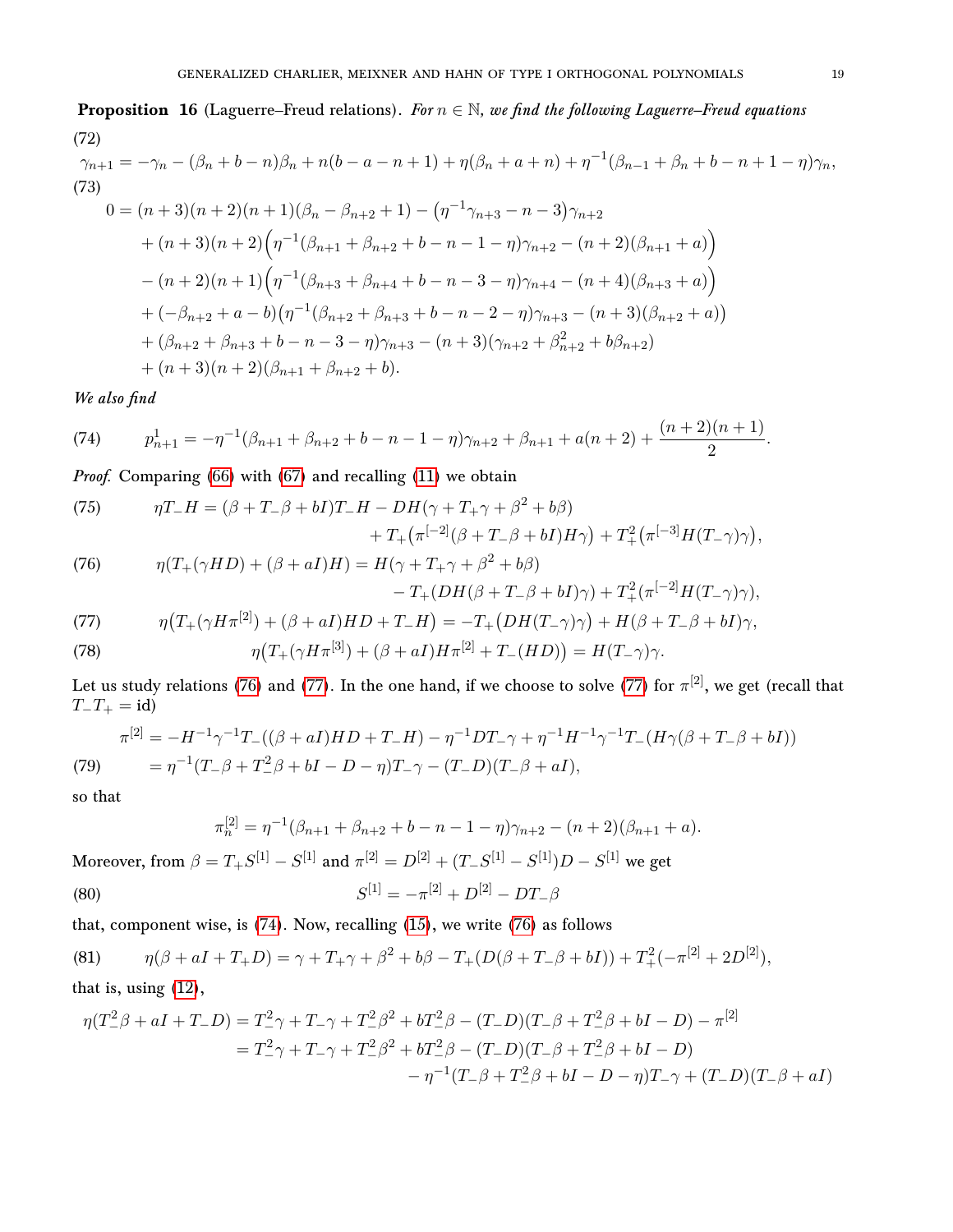$$
= T_{-}^{2}\gamma + T_{-}\gamma + T_{-}^{2}\beta^{2} + bT_{-}^{2}\beta - (T_{-}D)(T_{-}^{2}\beta + (b-a)I - D) - \eta^{-1}(T_{-}\beta + T_{-}^{2}\beta + bI - D - \eta)T_{-}\gamma,
$$

that component wise reads

$$
\eta(\beta_{n+2} + a + n + 2) = \gamma_{n+3} + \gamma_{n+2} + \beta_{n+2}^2 + b\beta_{n+2} - (n+2)(\beta_{n+2} + b - a - n - 1) - \eta^{-1}(\beta_{n+1} + \beta_{n+2} + b - n - 1 - \eta)\gamma_{n+2},
$$

which is [\(72\)](#page-18-3).

Now, [\(78\)](#page-18-4) can be written as follows

(82)  
\n
$$
\pi^{[3]} = -(T_{-}\beta + aI)T_{-}\pi^{[2]} + (\eta^{-1}T_{-}^{2}\gamma - T_{-}^{2}D)T_{-}\gamma
$$
\n
$$
= -(T_{-}\beta + aI)(\eta^{-1}(T_{-}^{2}\beta + T_{-}^{3}\beta + bI - T_{-}D - \eta)T_{-}^{2}\gamma - (T_{-}^{2}D)(T_{-}^{2}\beta + aI)) + (\eta^{-1}T_{-}^{2}\gamma - T_{-}^{2}D)T_{-}\gamma,
$$
\nwhere (70) has been used. From (15)  $\pi^{[3]} + \pi^{[-3]}$  2((T\_{-}^{2}C^{[1]})D^{[2]} - (T\_{-}D^{[2]})C^{[1]}) and (90) (neq)

where [\(79\)](#page-18-5) has been used. From [\(15\)](#page-5-5),  $\pi^{[3]}+\pi^{[-3]}=2((T\_^2S^{[1]})D^{[2]}-(T\_D^{[2]})S^{[1]}),$  and [\(80\)](#page-18-6) (noticing that  $3D^{[3]} = 2D^{[2]} (T_-^2 D^{[2]} - T_- D^{[2]}))$  we get

$$
\pi^{[-3]} = 2D^{[2]}(-T_{-\pi}^{2}\pi^{[2]} + T_{-\pi}^{2}D^{[2]} - (T_{-\pi}^{2}D)T_{-\pi}^{3}\beta) - 2(T_{-\pi}D^{[2]})(-\pi^{[2]} + D^{[2]} - DT_{-\beta}) - \pi^{[3]}
$$
  
\n
$$
=3D^{[3]} + 2(T_{-\pi}D^{[2]})(\pi^{[2]} + DT_{-\beta}) - 2D^{[2]}(T_{-\pi}^{2}\pi^{[2]} + (T_{-\pi}^{2}D)T_{-\pi}^{3}\beta) - \pi^{[3]}
$$
  
\n
$$
=3D^{[3]}T_{-}(\beta - T_{-\pi}^{2}\beta + I) + 2(T_{-\pi}D^{[2]})\pi^{[2]} - 2D^{[2]}T_{-\pi}^{2}\pi^{[2]} - \pi^{[3]}
$$
  
\n
$$
=3D^{[3]}T_{-}(\beta - T_{-\pi}^{2}\beta + I) - (\eta^{-1}T_{-\pi}^{2}\gamma - T_{-\pi}^{2}D)T_{-\gamma}
$$
  
\n
$$
+ 2(T_{-\pi}D^{[2]})(\eta^{-1}(T_{-\beta} + T_{-\beta}^{2}\beta + bI - D - \eta)T_{-\gamma} - (T_{-\pi}D)(T_{-\beta} + aI))
$$
  
\n
$$
- 2D^{[2]}(\eta^{-1}(T_{-\beta}^{3} + T_{-\beta}^{4}\beta + bI - T_{-\pi}^{2}D - \eta)T_{-\gamma}^{3} - (T_{-\pi}^{3}D)(T_{-\beta}^{3}\beta + aI))
$$
  
\n
$$
+ (T_{-\beta} + aI)(\eta^{-1}(T_{-\beta}^{2} + T_{-\beta}^{3}\beta + bI - T_{-\pi}D - \eta)T_{-\gamma}^{2} - (T_{-\pi}^{2}D)(T_{-\beta}^{2}\beta + aI)).
$$

We now write [\(75\)](#page-18-7) as follows

$$
\pi^{[-3]} = -(T_{-}^{2}\beta + T_{-}^{3}\beta + bI - T_{-}^{2}D - \eta)T_{-}^{2}\gamma + (T_{-}^{2}D)(T_{-}\gamma + T_{-}^{2}\beta^{2} + bT_{-}^{2}\beta) - (T_{-}\beta + T_{-}^{2}\beta + bI)T_{-}(2D^{[2]} - \pi^{[2]})
$$
  
= 
$$
-(T_{-}^{2}\beta + T_{-}^{3}\beta + bI - T_{-}^{2}D - \eta)T_{-}^{2}\gamma + (T_{-}^{2}D)(T_{-}\gamma + T_{-}^{2}\beta^{2} + bT_{-}^{2}\beta)
$$

$$
-(T_{-}\beta + T_{-}^{2}\beta + bI)T_{-}(2D^{[2]} - \eta^{-1}(T_{-}\beta + T_{-}^{2}\beta + bI - D - \eta)T_{-}\gamma + (T_{-}D)(T_{-}\beta + aI)).
$$

Thus, we get the following equation

$$
0 = 3D^{[3]}(T_{-}\beta - T_{-}^{3}\beta + I) - (\eta^{-1}T_{-}^{2}\gamma - T_{-}^{2}D)T_{-}\gamma
$$
  
+ 2(T\_{-}D^{[2]}) (\eta^{-1}(T\_{-}\beta + T\_{-}^{2}\beta + bI - D - \eta)T\_{-}\gamma - (T\_{-}D)(T\_{-}\beta + aI))  
- 2D^{[2]} (\eta^{-1}(T\_{-}^{3}\beta + T\_{-}^{4}\beta + bI - T\_{-}^{2}D - \eta)T\_{-}^{3}\gamma - (T\_{-}^{3}D)(T\_{-}^{3}\beta + aI))  
+ (T\_{-}\beta + aI)(\eta^{-1}(T\_{-}^{2}\beta + T\_{-}^{3}\beta + bI - T\_{-}D - \eta)T\_{-}^{2}\gamma - (T\_{-}^{2}D)(T\_{-}^{2}\beta + aI))  
+ (T\_{-}^{2}\beta + T\_{-}^{3}\beta + bI - T\_{-}^{2}D - \eta)T\_{-}^{2}\gamma - (T\_{-}^{2}D)(T\_{-}\gamma + T\_{-}^{2}\beta^{2} + bT\_{-}^{2}\beta)  
+ (T\_{-}\beta + T\_{-}^{2}\beta + bI)T\_{-}(2D^{[2]} - \eta^{-1}(T\_{-}\beta + T\_{-}^{2}\beta + bI - D - \eta)T\_{-}\gamma + (T\_{-}D)(T\_{-}\beta + aI)).

Hence, component wise we get [\(73\)](#page-18-8).

Remark 10. Notice that the long and cumbersome expression in [\(73\)](#page-18-8) is a ligature for the recursion coefficients  $(\beta_{n+4}, \beta_{n+2}, \beta_{n+1}, \beta_{n}, \gamma_{n+4}, \gamma_{n+3}, \gamma_{n+2}).$ 

 $\Box$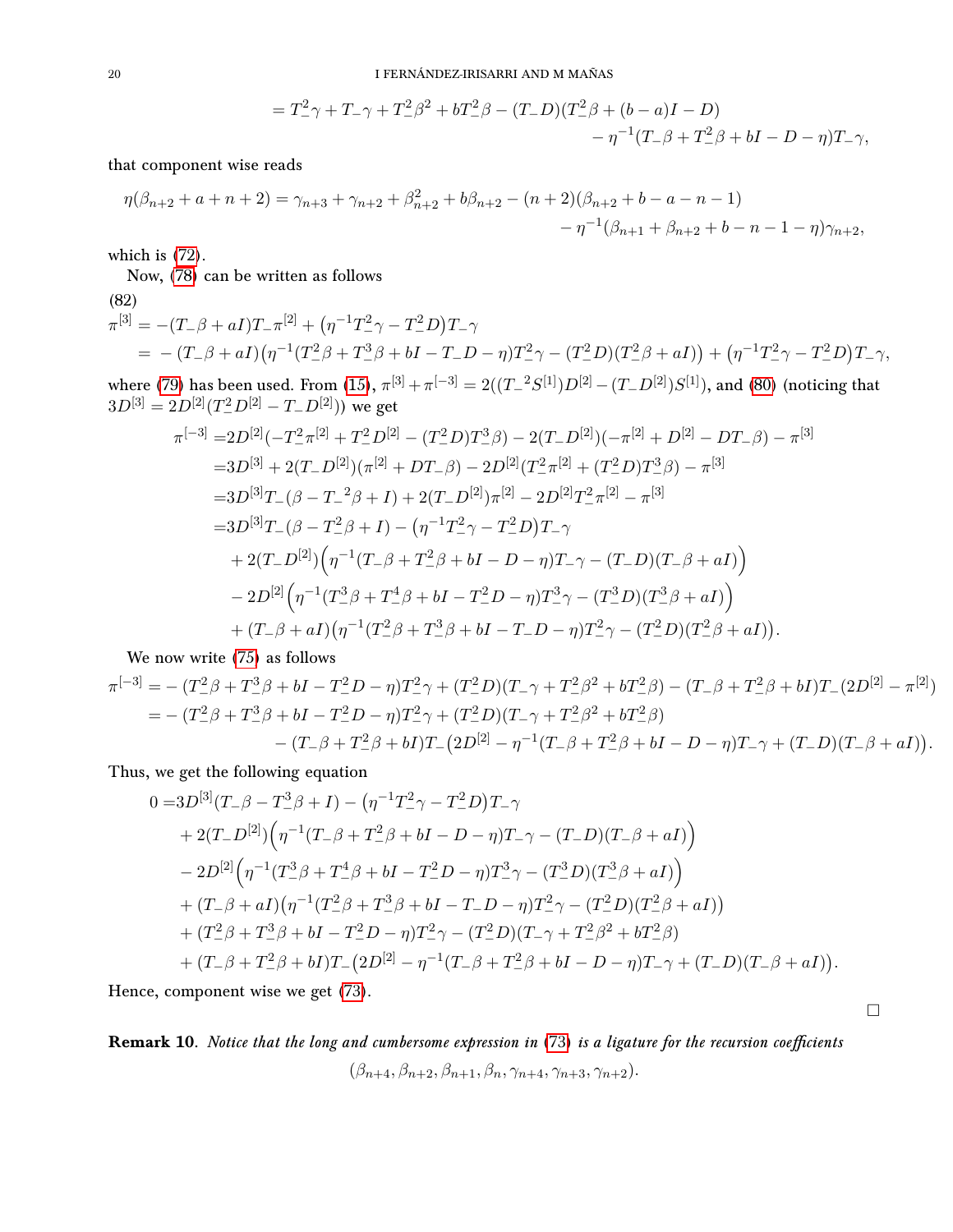We just wanted to show that the method gives these equations. Indeed, [\(72\)](#page-18-3) is a better Laguerre–Freud equation for the  $\beta$ 's. However, notice that [\(72\)](#page-18-3) implies an expression of  $\beta_{n+1}$  in terms  $(\beta_{n-1}, \beta_n, \gamma_{n+1}, \gamma_n)$  while [\(68a\)](#page-17-0) involves and expression for  $\beta_n$  in terms of  $(\beta_n, \beta_{n-1}, \gamma_n, \gamma_{n+1})$ . In both cases we need to go two steps down, and we say that we have length two relations. However, we can mix both Laguerre–Freud equations to find an improved expression for  $\beta_{n+1}$  involving only one step down, i.e.  $(\beta_n, \gamma_n, \gamma_{n+1})$ , a length one relation. A similar reasoning holds for [\(68b\)](#page-17-1).

Proposition 17. The generalized Meixner recursion coefficients are subject to the following length one Laguerre– Freud equation

<span id="page-20-1"></span>(83)

$$
\beta_{n+1} = \frac{1}{\gamma_{n+1}} \Big( \eta \big( \gamma_n + (\beta_n + b - n) \beta_n - n(b - a - n + 1) \big) + \eta(\eta + 1) (\beta_n + a + n) \Big) - \beta_n - b + n + 1 + 2\eta.
$$

Proof. We write [\(72\)](#page-18-3) as follows

 $(\beta_{n-1} + \beta_n + b - n + 1 - \eta)\gamma_n = \eta(\gamma_{n+1} + \gamma_n + (\beta_n + b - n)\beta_n - n(b - a - n + 1)) + \eta^2(\beta_n + a + n)$ 

that, when introduced in [\(68a\)](#page-17-0), delivers

$$
(\beta_n + \beta_{n+1} + b - n - \eta)\gamma_{n+1} = (\beta_{n-1} + \beta_n + b - n + 1 - \eta)\gamma_n + \eta(\beta_n + a + n)
$$
  
=  $\eta(\gamma_{n+1} + \gamma_n + (\beta_n + b - n)\beta_n - n(b - a - n + 1)) + \eta(\eta + 1)(\beta_n + a + n),$ 

and we obtain the Laguerre–Freud equation [\(83\)](#page-20-1).

Let us shift by  $n \to n+1$  the relation [\(72\)](#page-18-3)

$$
\gamma_{n+2} = -\gamma_{n+1} - (\beta_{n+1} + b - n - 1)\beta_{n+1} + n(b - a - n)
$$
  
+  $\eta(\beta_{n+1} + a + n + 1) + \eta^{-1}(\beta_n + \beta_{n+1} + b - n - \eta)\gamma_{n+1},$ 

and introduce the expression for  $\gamma_{n+2}$  into [\(68b\)](#page-17-1). In doing so we obtain

$$
\gamma_n + 2\eta - (\beta_n + \beta_{n+1} + b - n - \eta)(\beta_{n+1} - \beta_n - 1) = -(\beta_{n+1} + b - n - 1)\beta_{n+1} + n(b - a - n)
$$
  
+  $\eta(\beta_{n+1} + a + n + 1) + \eta^{-1}(\beta_n + \beta_{n+1} + b - n - 2\eta)\gamma_{n+1},$ 

but [\(83\)](#page-20-1) can be written

$$
\gamma_{n+1}(\beta_{n+1} + \beta_n + b - n - 2\eta) = \eta(\gamma_n + (\beta_n + b - n)\beta_n - n(b - a - n + 1)) + \eta(\eta + 1)(\beta_n + a + n) + \gamma_{n+1},
$$

so that

$$
\gamma_n + 2\eta - (\beta_n + \beta_{n+1} + b - n - \eta)(\beta_{n+1} - \beta_n - 1) = -(\beta_{n+1} + b - n - 1)\beta_{n+1} + n(b - a - n)
$$
  
+  $\eta(\beta_{n+1} + a + n + 1) + (\gamma_n + (\beta_n + b - n)\beta_n - n(b - a - n + 1))$   
+  $(\eta + 1)(\beta_n + a + n) + \eta^{-1}\gamma_{n+1}$ .

Our best Laguerre–Freud equations are [\(83\)](#page-20-1) and [\(72\)](#page-18-3), having lengths one and two, respectively. For the reader convenience we reproduce them again as a Theorem

<span id="page-20-0"></span>**Theorem 7** (Laguerre–Freud equations for generalized Meixner). The generalized Meixner recursion coefficients satisfy the following Laguerre–Freud relations

$$
\beta_{n+1} = \frac{1}{\gamma_{n+1}} \Big( \eta \big( \gamma_n + (\beta_n + b - n) \beta_n - n(b - a - n + 1) \big) + \eta (\eta + 1) (\beta_n + a + n) \Big) - \beta_n - b + n + 1 + 2\eta,
$$
  

$$
\gamma_{n+1} = -\gamma_n - (\beta_n + b - n) \beta_n + n(b - a - n + 1) + \eta (\beta_n + a + n) + \eta^{-1} (\beta_{n-1} + \beta_n + b - n + 1 - \eta) \gamma_n.
$$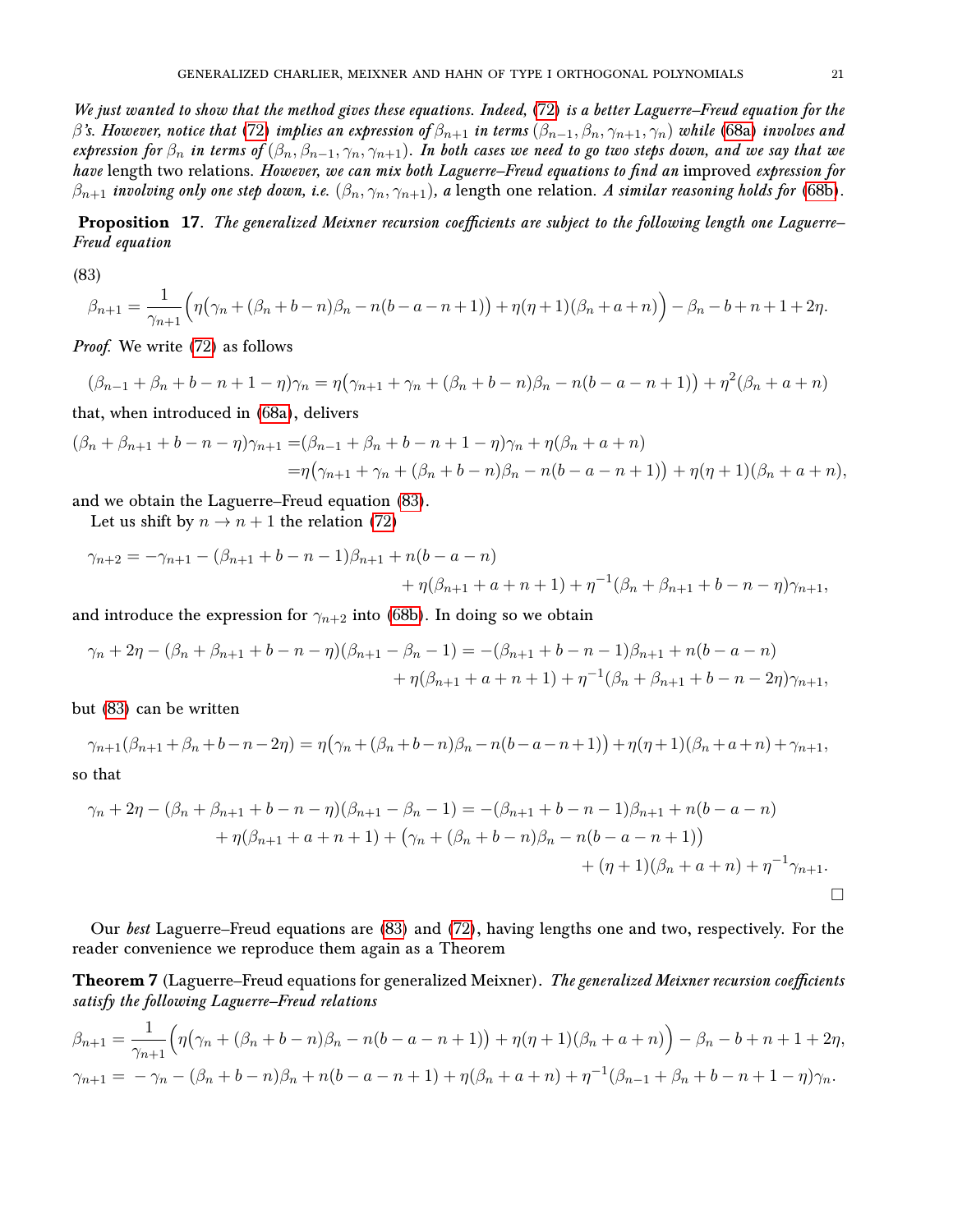**Remark 11.** In [\[48\]](#page-27-3) a system of Laguerre–Freud equations was presented. There are two functions  $u_n, v_n$  that are linked with  $\beta_n, \gamma_n$  by

$$
\gamma_n = n\eta - (a-1)u_n,
$$
\n $\beta_n = n + a - b - 1 + \eta - \frac{(a-1)v_n}{\eta},$ 

and the nonlinear system, see equations  $(3.2)$  and  $(3.3)$  in [\[48\]](#page-27-3), is

$$
(u_n + v_n)(u_{n+1} + v_n) = \frac{a-1}{\eta^2} v_n (v_n - \eta) \left( v_n - \eta \frac{a-b-1}{a-1} \right),
$$
  

$$
(u_n + v_n)(u_n + v_{n-1}) = \frac{u_n}{u_n - \frac{\eta^m}{a-1}} (u_n + \eta) \left( u_n + \eta \frac{a-b-1}{a-1} \right).
$$

Observe that the first relation, (3.2) in [\[48\]](#page-27-3), gives  $\gamma_{n+1}$  as a rational function of  $(\gamma_n, \beta_n)$ , a length one relation. The rational function is a cubic polynomial divided by a linear function on the recursion coefficients. Instead, our [\(72\)](#page-18-3) is a length two relation, but is quadratic polynomial in the recursion coefficients, not rational and involving cubic polynomials as does (3.1). The second relation (3.3) in [\[48\]](#page-27-3) gives  $\beta_{n+1}$  in terms of rational function of  $(\gamma_{n+1}, \beta_n)$ a length one relation. Now the rational function is a cubic polynomial divided by a quadratic one. Relation [\(83\)](#page-20-1) is length one as well, but our rational function is quadratic polynomial divided by a linear one.

**Remark 12.** A nice feature of the Smet–Van Assche system is that for the particular value  $a = 1$  provides the explicit expression  $\beta_n = n - b + \eta$  and  $\gamma_n = n\eta$ . Indeed, one we check using SageMath 9.0 that [\(68a\)](#page-17-0), [\(68b\)](#page-17-1), [\(72\)](#page-18-3) and [\(73\)](#page-18-8) are satisfied. For  $a = 1$ , the weight is  $w(z) = \frac{\eta^2}{(1+z)^2}$  $\frac{d}{b^2+1}\frac{d}{dx}$  and the 0-th moment is given by the Kummer function  $\rho_0=M(1,b+1,\eta)=\frac{b}{\eta^b}\,\mathrm{e}^\eta(\Gamma(b)-\Gamma(b,\eta)),$  where  $\Gamma(b,\eta)=\int_{\eta}^{\infty}t^{b-1}\,\mathrm{e}^{-t}\,\mathrm{d}\,t$  is the incomplete Gamma function. According to [\[27\]](#page-26-9), it corresponds to the Charlier case on the shifted lattice  $\mathbb{N} - b$ .

## 4. Generalized Hahn of type I weights

<span id="page-21-0"></span>The choice  $\sigma(z) = \eta(z+a)(z+b)$  and  $\theta(z) = z(z+c)$  leads to the following Pearson equation  $(k+1)(k+1+c)w(k+1) = \eta(k+a)(k+b)w(k)$ 

whose solutions are proportional to  $w(z) = \frac{(a)_z(b)_z}{(c+1)_z}$  $\eta^z$  $\frac{\eta^z}{z!}$ . According to [\[21,](#page-26-5) [23\]](#page-26-3) this is the generalized Hahn weight of type I. The first moment is  $\rho_0 = {}_2F_1\left[ \begin{smallmatrix} a,b \ c+1 \end{smallmatrix} \right],$  i.e., the Gauss hypergeometric function. For  $\eta = 1$ , Hahn introduced these discrete orthogonal polynomials in [\[30\]](#page-26-16). The standard Hahn polynomials considered in the literature take  $a = \alpha + 1$ ,  $b = -N$  and  $c = -N - 1 - \beta$ , with N a positive integer. Theorem 8 (The generalized Hahn Laguerre–Freud structure matrix). For a generalized Hahn of type I weight; *i.e.*  $\sigma = \eta(z+a)(z+b)$  and  $\theta = z(z+c)$ , we find

<span id="page-21-1"></span>(84) 
$$
p_{n+1}^1 = (n+2)\beta_{n+2} + \beta_{n+1} + \frac{\eta - 1}{\eta + 1} \left( \gamma_{n+3} + \gamma_{n+2} + \beta_{n+2}^2 + \frac{(n+2)(n+1)}{2} \right) + \frac{1}{\eta + 1} \left( \eta ab + (\eta(a+b) - c)\beta_{n+2} + (\eta(a+b) + c)(n+2) \right),
$$
  
(85) 
$$
\pi_n^{[2]} = \frac{1}{1+n} \left( (n+2)(n+1) - \eta ab - (\eta(a+b) - c)\beta_{n+2} - (\eta(a+b) + c)(n+2) \right)
$$

$$
n = 1 + \eta^{((n+2)(n+1) - 1)\alpha} - \eta \alpha^{(n+1)} - \eta \alpha^{(n+2)} - \eta \alpha^{(n+1)} - \eta \alpha^{(n+2)} - \eta \alpha^{(n+2)} - \eta \alpha^{(n+2)} - \eta \alpha^{(n+1)} - \eta \alpha^{(n+1)} - \eta \alpha^{(n+1)} - \eta \alpha^{(n+1)} - \eta \alpha^{(n+1)} - \eta \alpha^{(n+1)} - \eta \alpha^{(n+1)} - \eta \alpha^{(n+1)} - \eta \alpha^{(n+1)} - \eta \alpha^{(n+1)} - \eta \alpha^{(n+1)} - \eta \alpha^{(n+1)} - \eta \alpha^{(n+1)} - \eta \alpha^{(n+1)} - \eta \alpha^{(n+1)} - \eta \alpha^{(n+1)} - \eta \alpha^{(n+1)} - \eta \alpha^{(n+1)} - \eta \alpha^{(n+1)} - \eta \alpha^{(n+1)} - \eta \alpha^{(n+1)} - \eta \alpha^{(n+1)} - \eta \alpha^{(n+1)} - \eta \alpha^{(n+1)} - \eta \alpha^{(n+1)} - \eta \alpha^{(n+1)} - \eta \alpha^{(n+1)} - \eta \alpha^{(n+1)} - \eta \alpha^{(n+1)} - \eta \alpha^{(n+1)} - \eta \alpha^{(n+1)} - \eta \alpha^{(n+1)} - \eta \alpha^{(n+1)} - \eta \alpha^{(n+1)} - \eta \alpha^{(n+1)} - \eta \alpha^{(n+1)} - \eta \alpha^{(n+1)} - \eta \alpha^{(n+1)} - \eta \alpha^{(n+1)} - \eta \alpha^{(n+1)} - \eta \alpha^{(n+1)} - \eta \alpha^{(n+1)} - \eta \alpha^{(n+1)} - \eta \alpha^{(n+1)} - \eta \alpha^{(n+1)} - \eta \alpha^{(n+1)} - \eta \alpha^{(n+1)} - \eta \alpha^{(n+1)} - \eta \alpha^{(n+1)} - \eta \alpha^{(n+1)} - \eta \alpha^{(n+1)} - \eta \alpha^{(n+1)} - \eta \alpha^{(n+1)} - \eta \alpha^{(n+1)} - \eta \alpha^{(n+1)} - \eta \alpha^{(n+1)} - \eta \alpha^{(n+1)} - \eta \alpha^{(n+1)} - \eta \alpha^{(n+1)} - \eta \alpha^{(n+1)} - \eta \alpha^{(n+1
$$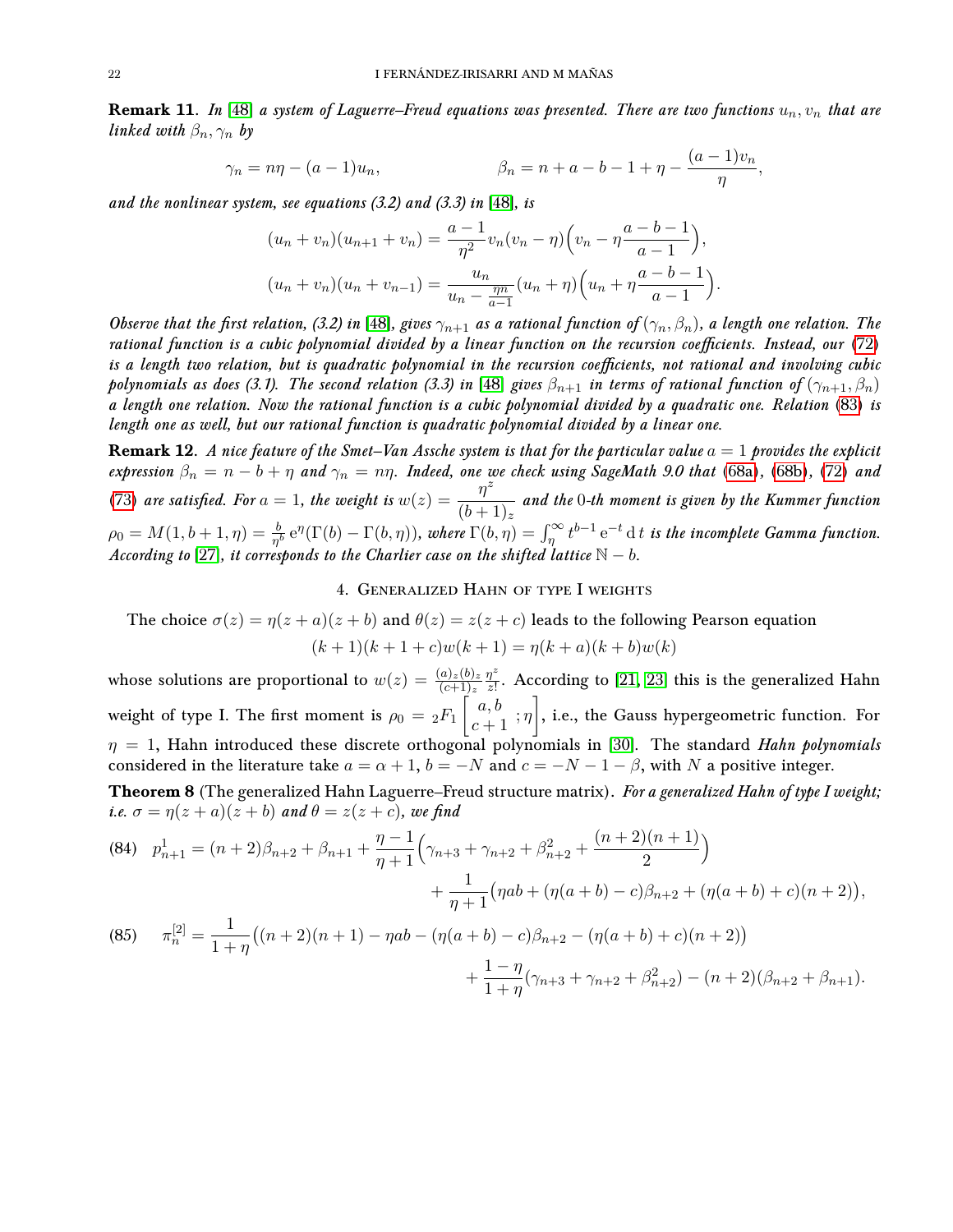## The Laguerre–Freud structure matrix is



structure  $\Psi = (\Lambda^{\top})^2 \psi^{(-2)} + \Lambda^{\top} \psi^{(-1)} + \psi^{(0)} + \psi^{(1)} \Lambda + \psi^{(2)} \Lambda^2$ . That is, it has two subdiagonals, two superdiagonals and the main diagonal.

In the one hand, from  $\Psi = \sigma(J)H\Pi^T$ , we get for the Laguerre-Freud structure matrix

<span id="page-22-0"></span>(87) 
$$
\Psi = \underbrace{\eta \Lambda^{\top} \gamma \Lambda^{\top} \gamma H}_{\text{second subdiagonal}} + \underbrace{\eta (\Lambda^{\top} \gamma \Lambda^{\top} \gamma H + (\beta + a)(\beta + b)H + (\Lambda^{\top} \gamma (\beta + b)H + (\beta + a)\Lambda^{\top} \gamma H)}_{\text{first subdiagonal}} + \underbrace{\eta (\Lambda^{\top} \gamma \Lambda H + \Lambda \Lambda^{\top} \gamma H + (\beta + a)(\beta + b)H + (\Lambda^{\top} \gamma (\beta + b) + (\beta + a)\Lambda^{\top} \gamma)H D \Lambda + \Lambda^{\top} \gamma \Lambda^{\top} \gamma H \pi^{[2]} \Lambda^{2})}_{\text{main diagonal}} + \underbrace{\eta (((\beta + a)(\beta + b) + \Lambda^{\top} \gamma \Lambda + \Lambda \Lambda^{\top} \gamma)H D \Lambda + (\beta + a)\Lambda H + \Lambda (\beta + b)H}_{\text{first superdiagonal}} + \underbrace{\Lambda^{\top} (\beta + b)H \pi^{[2]} \Lambda^{2} + (\beta + a)\Lambda^{\top} H \pi^{[2]} \Lambda^{2} + \Lambda^{\top} \gamma \Lambda^{\top} \gamma H \pi^{[3]} \Lambda^{3})}_{\text{first superdiagonal}} + \underbrace{\eta (\Lambda^{\top} \gamma \Lambda^{\top} \gamma H \pi^{[4]} \Lambda^{4} + (\Lambda^{\top} \gamma (\beta + b) + (\beta + a)\Lambda^{\top} \gamma)H \pi^{[3]} \Lambda^{3}}_{\text{second superdiagonal}} + (\Lambda^{\top} \gamma \Lambda + \Lambda \Lambda^{\top} \gamma + (\beta + a)(\beta + b))H \pi^{[2]} \Lambda^{2} + (\Lambda (\beta + b) + (\beta + a)\Lambda)H D \Lambda + \Lambda^{2}H}_{\text{second superdiagonal}}).
$$

In the other hand, from  $\Psi = \Pi^{-1} H \theta(J^{\top})$  we deduce

<span id="page-22-1"></span>(88) 
$$
\Psi = \underbrace{H(\Lambda^{\top})^{2} + \Lambda^{\top} D H \Lambda^{\top} (\beta + T_{-} \beta + c) + (\Lambda^{\top})^{2} \pi^{[-2]} H (\gamma + T_{+} \gamma + \beta^{2} + c \beta)}_{\text{second subdiagonal}}
$$
\n
$$
- (\Lambda^{\top})^{3} \pi^{[-3]} H (\beta + T_{-} \beta + c) \gamma \Lambda + (\Lambda^{\top})^{4} \pi^{[-4]} H (T_{-} \gamma) \gamma \Lambda^{2}}_{\text{second subdiagonal}}
$$
\n
$$
+ \underbrace{H \Lambda^{\top} (\beta + T_{-} \beta + c) - \Lambda^{\top} D H (\gamma + T_{+} \gamma + \beta^{2} + c \beta) + (\Lambda^{\top})^{2} \pi^{[-2]} H (\beta + T_{-} \beta + c) \gamma \Lambda - (\Lambda^{\top})^{3} \pi^{[-3]} H (T_{-} \gamma) \gamma \Lambda^{2}}_{\text{first subdiagonal}}
$$
\n
$$
+ \underbrace{H (\gamma + T_{+} \gamma + \beta^{2} + c \beta) - \Lambda^{\top} D H (\beta + T_{-} \beta + c) \gamma \Lambda + (\Lambda^{\top})^{2} \pi^{[-2]} H (T_{-} \gamma) \gamma \Lambda^{2}}_{\text{main diagonal}}
$$
\n
$$
+ \underbrace{H (\beta + T_{-} \beta + c) \gamma \Lambda - \Lambda^{\top} D H (T_{-} \gamma) \gamma \Lambda^{2}}_{\text{first superdiagonal}}
$$
\n
$$
+ \underbrace{H (T_{-} \gamma) \gamma \Lambda^{2}}_{\text{first superdiagonal}}
$$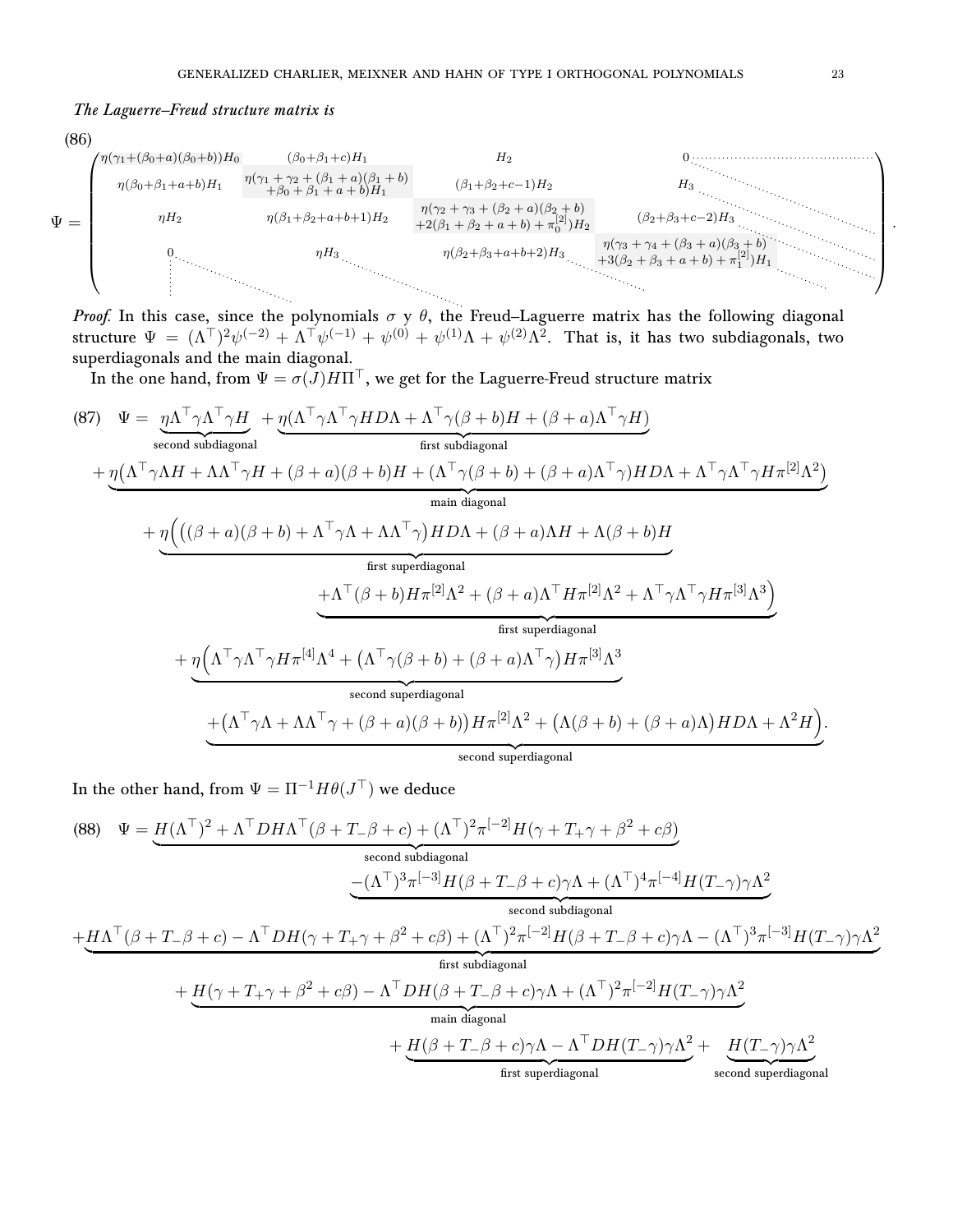From [\(87\)](#page-22-0) we get the first two subdiagonals of  $\Psi$ , namely

$$
\psi^{(-2)} = \eta H \gamma T_-\gamma, \qquad \psi^{(-1)} = \eta \gamma T_+ \gamma T_+ H + \gamma (\beta + b) H + (T_- \beta + a) \gamma H,
$$

and from [\(88\)](#page-22-1) we get the first two superdiagonals of  $\Psi$ , namely

$$
\psi^{(1)} = (\beta + T_-\beta + c)\gamma - (T_+D)(T_+H)\gamma T_+\gamma, \qquad \psi^{(2)} = H(T_-\gamma)\gamma.
$$

We can obtain an expression for the main diagonal that does not depend on  $\pi^{[+2]}$  o de  $\pi^{[-2]}$  by equating the terms corresponding to the main diagonal in both previous expressions [\(87\)](#page-22-0) and [\(88\)](#page-22-1), and we obtain

$$
(\eta - 1)(T_+\gamma + \gamma + \beta^2) + \beta[\eta(a+b) - c] + \eta ab + (\eta + 1)(T_+D)[T_+\beta + \beta] + (T_+D)[\eta(a+b) + c] = T_+^2(\pi^{[-2]} - \eta \pi^{[2]}).
$$

Recalling [\(13\)](#page-5-4), i.e.  $\pi_n^{[\pm 2]} = \frac{(n+2)(n+1)}{2} \mp (n+1)\beta_{n+1} \mp p_{n+1}^1$ , and substituting in the previous expression we can clear  $p^1_{n+1}$ , and subsequently replaced it in the expression of  $\pi^{[2]}$  so that the main diagonal no longer depends on it. Reading element by element the first equality and clearing for  $p_{n+1}^1$ , we obtain

$$
p_{n+1}^1 = (n+2)\beta_{n+2} + \beta_{n+1} + \frac{\eta - 1}{\eta + 1} \left( \gamma_{n+3} + \gamma_{n+2} + \beta_{n+2}^2 + \frac{(n+2)(n+1)}{2} \right) + \frac{1}{\eta + 1} \left( \eta ab + (\eta(a+b) - c)\beta_{n+2} + (\eta(a+b) + c)(n+2) \right),
$$

and the entries of the diagonal matrix  $\pi^{[2]}$  are

$$
\pi_n^{[2]} = \frac{1}{1+\eta} \big( (n+2)(n+1) - \eta ab - (\eta(a+b) - c)\beta_{n+2} - (\eta(a+b) + c)(n+2) \big) + \frac{1-\eta}{1+\eta} (\gamma_{n+3} + \gamma_{n+2} + \beta_{n+2}^2) - (n+2)(\beta_{n+2} + \beta_{n+1}).
$$

Simplifying, the Laguerre–Freud matrix is gotten

$$
\Psi = \eta (\Lambda^{\top})^2 T_-^2 H + \eta \Lambda^{\top} (a + b + T_+ D + \beta + T_- \beta) T_- H + \eta (T_+ \gamma + \gamma + (\beta + a)(\beta + b) + T_+ (D)(a + b + T_+ \beta + \beta) + T_+^2 \pi^{[2]}) H + (c - T_+ D + \beta + T_- \beta) T_- H \Lambda + T_-^2 H \Lambda^2.
$$

Let us analyze the compatibility  $[\Psi H^{-1}, J] = \Psi H^{-1}$ ,

<span id="page-23-0"></span>Theorem 9 (Laguerre–Freud equations for generalized type I Hahn). The generalized Hahn of type I recursion coefficients satisfy the following Laguerre-Freud relations

<span id="page-23-1"></span>(89a) 
$$
(\eta^2 - 1)((\beta_{n+1} + \beta_n)\gamma_{n+1} - (\beta_{n-1} + \beta_n)\gamma_n) + \eta(\beta_n(2\beta_n + a + b + c) + 2(\gamma_{n+1} + \gamma_n) + n(a + b - c + n - 1) + ab) + (\eta + 1)((\eta(a + b) - c - (\eta + 1)n)(\gamma_{n+1} - \gamma_n) + (\eta + 1)\gamma_n) = 0,
$$
  
(89b) 
$$
(\eta + 1)((n-1)\beta_n + (n+1)\beta_{n+1}) + (\eta - 1)(\gamma_{n+2} - \gamma_n + \beta_{n+1}^2 - \beta_n^2 + n) + (\eta(a + b) - c)(\beta_{n+1} - \beta_n) + \eta(a + b) + c = 0.
$$

<span id="page-23-2"></span>*Proof.* We analyze the compatibility  $[\Psi H^{-1}, J] = \Psi H^{-1}$  by diagonals. In both sides of the equation we find matrices whose only non-zero diagonals are the main diagonal, the first and second subdiagonals and the first and second superdiagonals. Equating the non-zero diagonals of both matrices, two identities for the second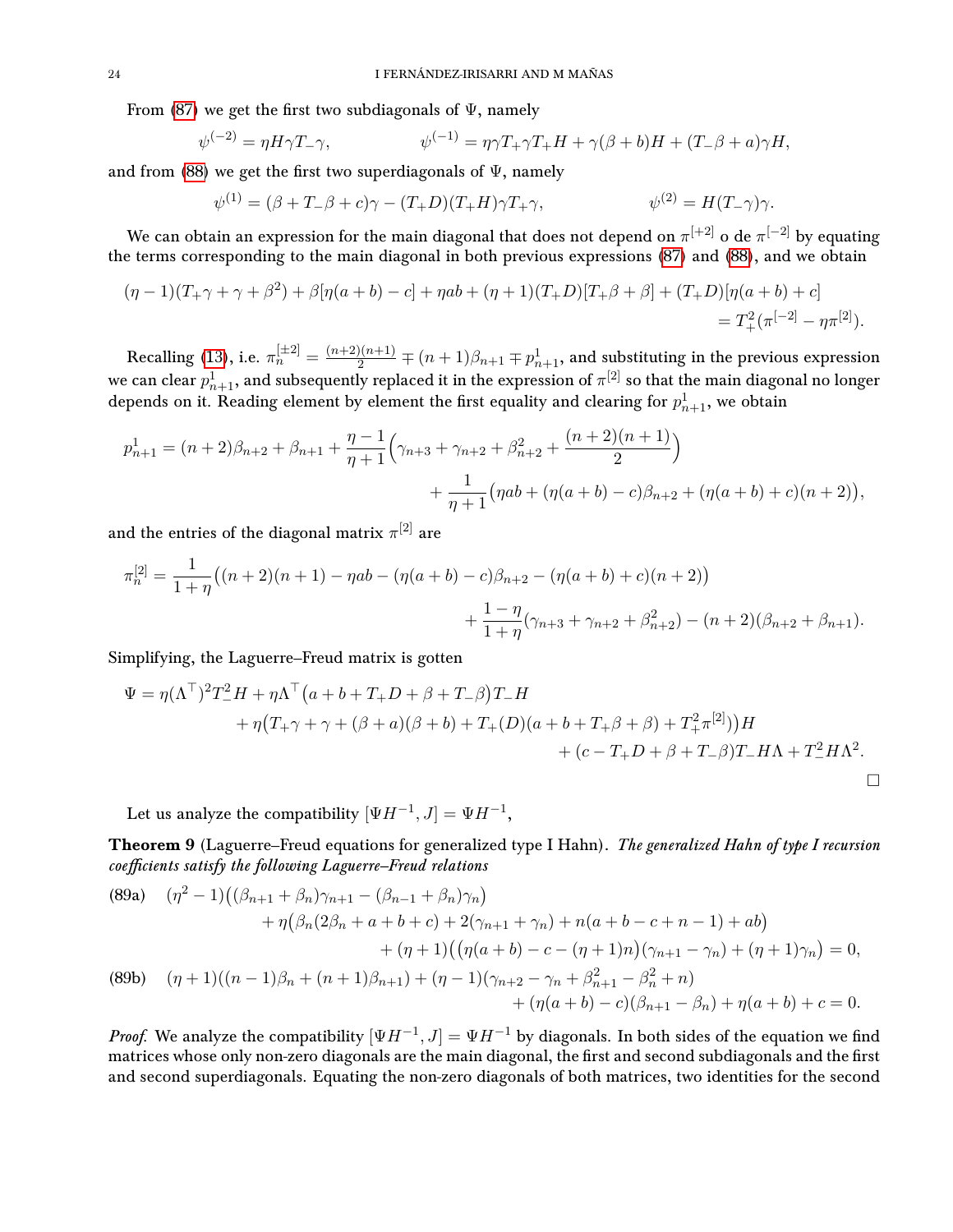superdiagonal and subdiagonal are obtained. From the remaining diagonals we obtain the two Laguerre– Freud equations (we obtain the same equality from the first subdiagonal and from the first superdiagonal). Firstly, by simplifying we obtain that:

$$
\Psi H^{-1} = \eta (\Lambda^{\top})^2 (T_{-} \gamma) \gamma + \eta \Lambda^{\top} \gamma (T_{+}(D) + (\beta + b) + T_{-}(\beta + a))
$$
  
+ 
$$
\frac{\eta}{\eta + 1} (2(T_{+} \gamma + \gamma + \beta^2) + (a + b + c)\beta + ab + T_{+}D(a + b - c) + T_{+}DT_{+}^2D)
$$
  
+ 
$$
(\beta + T_{-} \beta + c - T_{+}(D))\Lambda + \Lambda^2.
$$

From the main diagonal, clearing, we obtain:

$$
(1 - \eta)\beta_{n-1}\gamma_n + (\eta - 1)\beta_{n+1}\gamma_{n+1} + \beta_n(\frac{\eta}{\eta + 1}(2\beta_n + a + b + c) + (\eta - 1)(\gamma_{n+1} - \gamma_n)) +
$$
  

$$
(\frac{\eta}{\eta + 1}(2(\gamma_{n+1} + \gamma_n) - nc + n(a + b + n - 1) + ab) - (\eta + 1)(n(\gamma_n - \gamma_{n+1}) - \gamma_n) + (\eta(a + b) - c)(\gamma_{n+1} - \gamma_n)) = 0
$$

and we get Equation [\(89a\)](#page-23-1).

From the first superdiagonal and from the first subdiagonal we get

$$
((\eta + 1)(\beta_n + \beta_{n+1} + n(\beta_{n+1} - \beta_n)) + (\eta - 1)(\gamma_{n+2} - \gamma_n + \beta_{n+1}^2 - \beta_n^2 + n) + c(1 + \beta_n - \beta_{n+1})
$$
  
+  $\eta(a+b)(1 + \beta_{n+1} - \beta_n) = 0$ 

that leads to [\(89b\)](#page-23-2).

We now proceed with the compatibility  $[\Psi H^{-1},J_-]=\vartheta_\eta(\Psi H^{-1}),$  recall that  $J_-:=\Lambda^\top\gamma$  and  $\vartheta_\eta=\eta\frac{d}{d\eta}.$ As we will see we get no further equations than those already obtained in Theorem [9.](#page-23-0)

**Proposition 18.** The recursion coefficients for the generalized Hahn of type I orthogonal polynomials satisfy

<span id="page-24-1"></span><span id="page-24-0"></span>(90a)  
\n
$$
\vartheta_{\eta}(\beta_n + \beta_{n+1} + c - n) = \gamma_{n+2} - \gamma_n,
$$
\n(90b)  
\n
$$
\vartheta_{\eta}(\frac{\eta}{\eta + 1}(2(\gamma_{n+1} + \gamma_n + \beta_n^2) + c(\beta_n - n) + n(n-1) + (a+b)(\beta_n + n) + ab)
$$

$$
\gamma_{n+1}(\beta_n + \beta_{n+1} + c - n) - \gamma_n(\beta_{n-1} + \beta_n + c - (n-1)),
$$

<span id="page-24-2"></span>(90c) 
$$
\vartheta_{\eta}(\eta\gamma_{n+1}(n+a+b+\beta_{n}+\beta_{n+1})) =
$$

$$
\frac{\eta}{\eta+1}\gamma_{n+1}(2(\gamma_{n+2}-\gamma_{n}+\beta_{n+1}^{2}-\beta_{n}^{2})+(a+b+c)(\beta_{n+1}-\beta_{n})+2n+(a+b-c))
$$
  
(90d) 
$$
\vartheta_{\eta}(\eta\gamma_{n+1}\gamma_{n+2}) = \eta\gamma_{n+1}\gamma_{n+2}(\beta_{n+2}-\beta_{n}+1).
$$

<span id="page-24-3"></span>*Proof.* From the diagonals of  $[\Psi H^{-1}, J_{-}] = \vartheta_{\eta}(\Psi H^{-1})$  we get

- i) From the first superdiagonal we obtain [\(90a\)](#page-24-0)
- ii) From the main diagonal cleaning up we get [\(90b\)](#page-24-1).
- iii) From the first subdiagonal we get, symplifying [\(90c\)](#page-24-2).
- iv) Finally, from the second subdiagonal we get [\(90d\)](#page-24-3).

 $\Box$ 

 $=$ 

**Remark 13.** We see that [\(90a\)](#page-24-0) follow from the Toda equation [\(35a\)](#page-7-6) and [\(90d\)](#page-24-3) follow from Toda equation [\(35b\)](#page-7-4). Moreover the two remaining equations (from the main diagonal and the first subdiagonal) are those of Theorem [9.](#page-23-0)

Remark 14. Dominici in [\[21,](#page-26-5) Theorem 4] found the following Laguerre–Freud equations

$$
(1 - \eta)\nabla(\gamma_{n+1} + \gamma_n) = \eta v_n \nabla(\beta_n + n) - u_n \nabla(\beta_n - n),
$$
  

$$
\Delta \nabla(u_n - \eta v_n)\gamma_n = u_n \nabla(\beta_n - n) + \nabla(\gamma_{n+1} + \gamma_n),
$$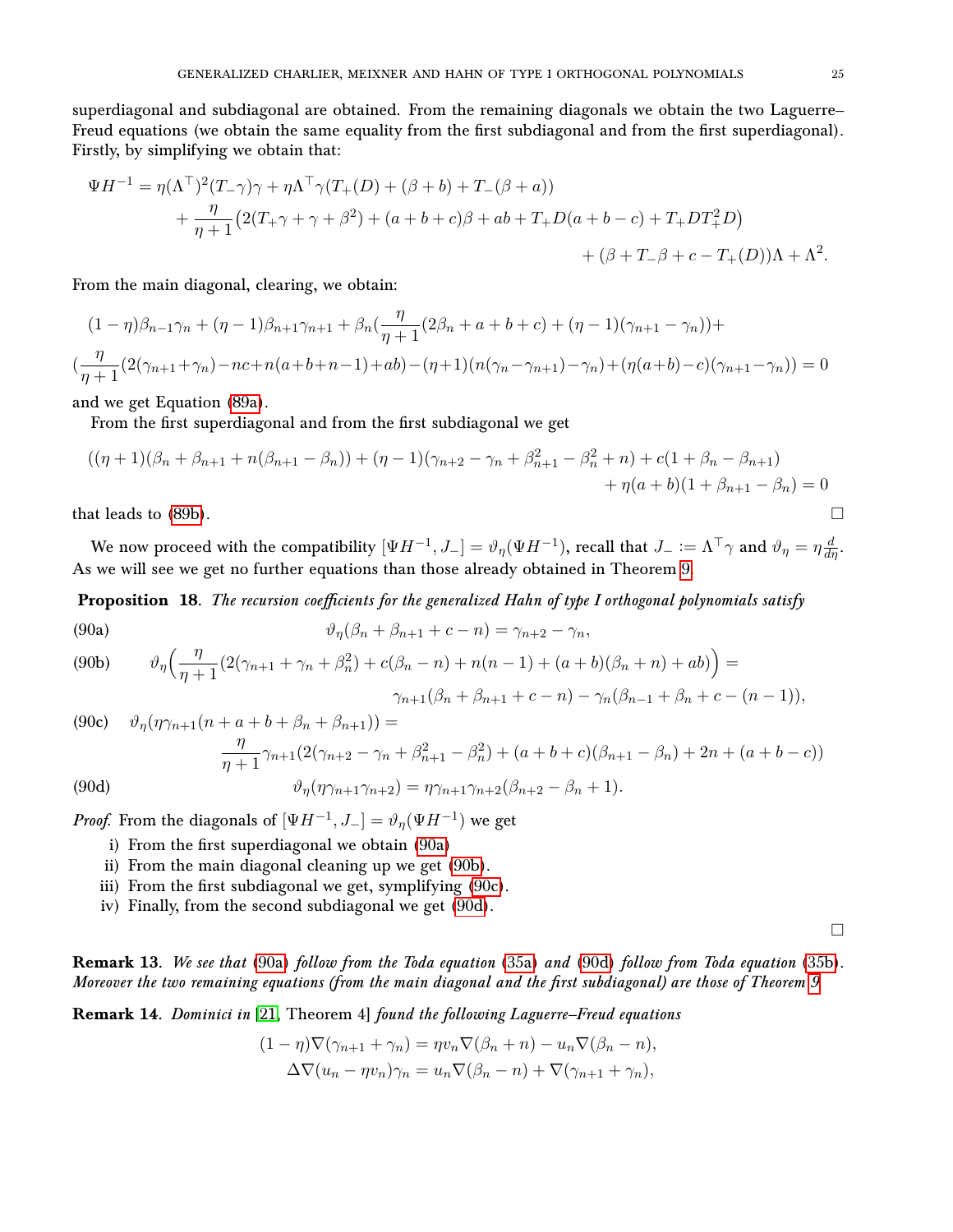with  $u_n := \beta_n + \beta_{n+1} - n + c + 1$  and  $v_n := \beta_n + \beta_{n-1} + n - 1 + a + b$ . Therefore, the first one is of type  $\gamma_{n+1} =$  $F_1(n, \gamma_n, \gamma_{n-1}, \beta_n, \beta_{n-1}),$  of length two, and the second of the form  $\beta_{n+1} = F_2(n, \gamma_{n+1}, \gamma_n, \gamma_{n-1}, \beta_n, \beta_{n-1}, \beta_{n-2}),$ is of length three. .

**Remark 15.** Filipuk and Van Assche in [\[28,](#page-26-10) Equations (3.6) and (3.9)] introduce new non local variables  $(x,y_n)$ ,

$$
\beta_n = x_n + \frac{n + (n + a + b)\eta - c - 1}{1 - \eta},
$$
  

$$
\frac{1 - \eta}{\eta} \gamma_n = y_n + \sum_{k=0}^{n-1} x_k + \frac{n(n + a + b - c - 2)}{1 - \eta}
$$

.

Then, in [\[28,](#page-26-10) Theorem 3.1] Equations (3.13) and (3.14) for  $(x_n, y_n)$  are found, of length 0 and 1 respectively, in the new variables. Recall, that these new variables are non-local and involve all the previous recursion coefficients. In this respect, is it not so clear the meaning of length. The nice feature in this case, is that [\[28,](#page-26-10) Equations (3.13) and  $(3.14)$ ] is a discrete Painlevé equation, that combined with the Toda equations lead to a differential system for the new variables  $x_n$  and  $y_n$  that after suitable transformation can be reduced to Painlevé VI  $\sigma$ -equation. Very recently, [\[25\]](#page-26-13) it has been shown that this system is equivalent to  $dP(D_4^{(1)})$  $\chi_4^{(1)}/D_4^{(1)}),$  known as the difference Painlevé V.

## <span id="page-25-0"></span>Conclusions and outlook

In their studies of integrable systems and orthogonal polynomials, Adler and van Moerbeke have throughly used the Gauss–Borel factorization of the moment matrix, see [\[1,](#page-25-3) [2,](#page-25-4) [3\]](#page-26-17). This strategy has been extended and applied by us in different contexts, CMV orthogonal polynomials, matrix orthogonal polynomials, multiple orthogonal polynomials and multivariate orthogonal, see [\[5,](#page-26-18) [4,](#page-26-19) [6,](#page-26-20) [7,](#page-26-21) [8,](#page-26-22) [9,](#page-26-23) [11,](#page-26-24) [12\]](#page-26-25). For a general overview see [\[39\]](#page-27-15).

Recently, see[\[42\]](#page-27-4), we extended those ideas to the discrete world. In particular, we applied that approach to the study of the consequences of the Pearson equation on the moment matrix and Jacobi matrices. For that description a new banded matrix is required, the Laguerre–Freud structure matrix that encodes the Laguerre–Freud relations for the recurrence coefficients. We have also found that the contiguous relations fulfilled generalized hypergeometric functions determining the moments of the weight described for the squared norms of the orthogonal polynomials a discrete Toda hierarchy known as Nijhoff-Capel equation, see [\[44\]](#page-27-5). In [\[40\]](#page-27-6) we study the role of Christoffel and Geronimus transformations for the description of the mentioned contiguous relations, and the use of the Geronimus–Christoffel transformations to characterize the shifts in the spectral independent variable of the orthogonal polynomials.

In this paper we have deepen in that program and search further in the discrete semi-classical cases, finding Laguerre–Freud relations for the recursion coefficients for three types of discrete orthogonal polynomials of generalized Charlier, generalized Meixner and generalized Hahn of type I cases.

For the future, we will study the generalized Hahn of type II polynomials, and extend these techniques to multiple discrete orthogonal polynomials [\[13\]](#page-26-26) and its relations with the transformations presented in [\[17\]](#page-26-27) and quadrilateral lattices [\[20,](#page-26-28) [41\]](#page-27-16),

### <span id="page-25-1"></span>**ACKNOWLEDGMENTS**

This work has its seed in several inspiring conversations with Diego Dominici during a research stay at Johannes Kepler University at Linz.

### <span id="page-25-2"></span>**REFERENCES**

- <span id="page-25-3"></span>[1] Mark Adler and Pierre van Moerbeke, Vertex operator solutions to the discrete KP hierarchy, Communications in Mathematical Physics 203 (1999) 185-210
- <span id="page-25-4"></span>[2] - Generalized orthogonal polynomials, discrete KP and Riemann-Hilbert problems, Communications in Mathematical Physics 207 (1999) 589-620.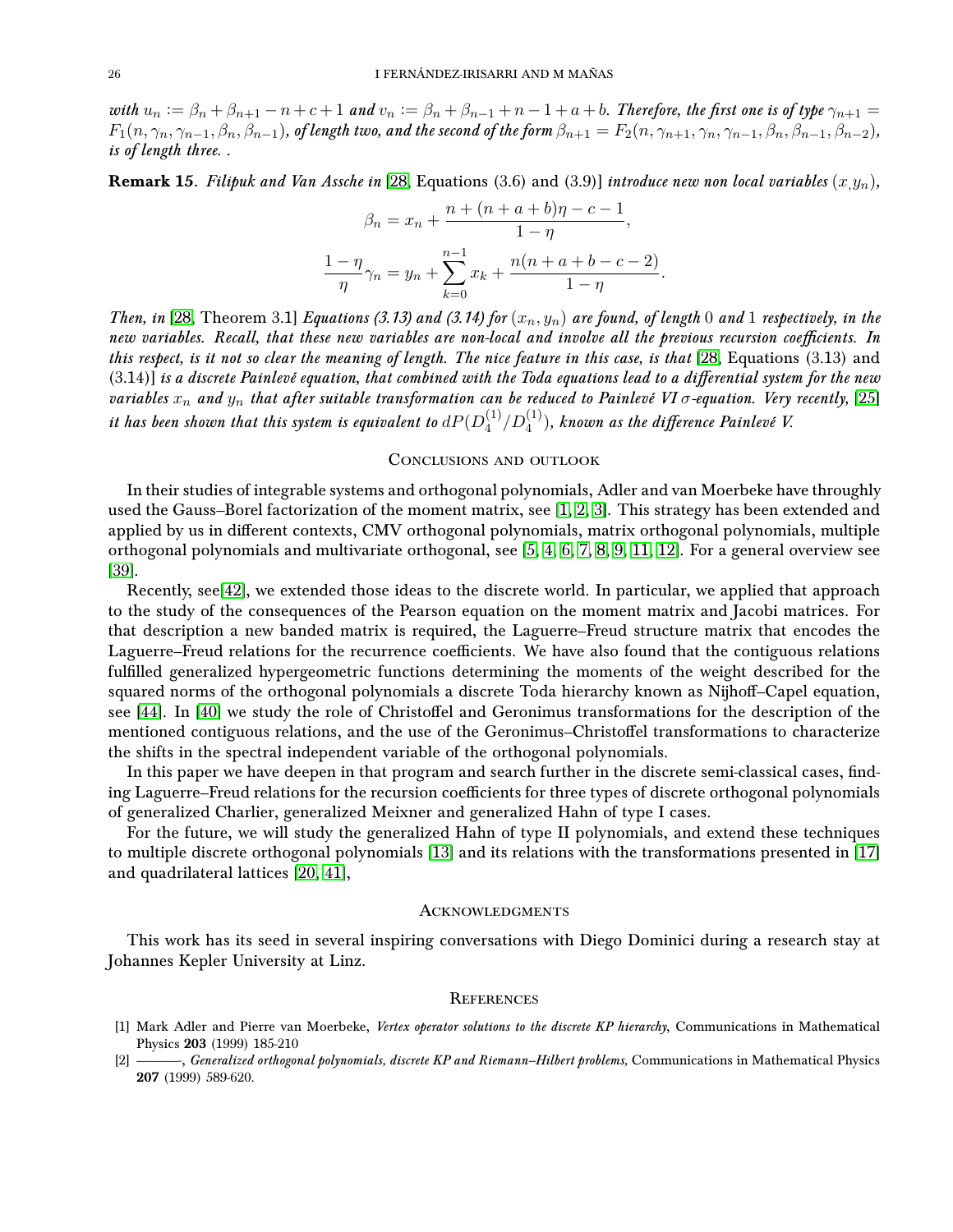- <span id="page-26-17"></span>[3] - Darboux transforms on band matrices, weights and associated polynomials, International Mathematics Research Notices 18 (2001) 935-984.
- <span id="page-26-19"></span>[4] Carlos Álvarez-Fernández, Ulises Fidalgo Prieto, and Manuel Mañas, Multiple orthogonal polynomials of mixed type: Gauss-Borel factorization and the multi-component 2D Toda hierarchy, Advances in Mathematics 227 (2011) 1451–1525.
- <span id="page-26-18"></span>[5] Carlos Álvarez-Fernández and Manuel Mañas, Orthogonal Laurent polynomials on the unit circle, extended CMV ordering and 2D Toda type integrable hierarchies, Advances in Mathematics 240 (2013) 132-193
- <span id="page-26-20"></span>[6] Carlos Álvarez-Fernández, Gerardo Ariznabarreta, Juan C. García-Ardila, Manuel Mañas, and Francisco Marcellán, Christoffel transformations for matrix orthogonal polynomials in the real line and the non-Abelian 2D Toda lattice hierarchy, International Mathematics Research Notices  ${\rm 2017}$  n°5 (2017) 1285-1341, [DOI:10.1093/imrn/rnw027](https://doi.org/10.1093/imrn/rnw027) .
- <span id="page-26-21"></span>[7] Gerardo Ariznabarreta, Juan C. García-Ardila, Manuel Mañas, and Francisco Marcellán, Matrix biorthogonal polynomials on the real line: Geronimus transformations, Bulletin of Mathematical Sciences 9 (2019) 195007 (68 pages) [DOI:10.1142/S1664360719500073](https://doi.org/10.1142/S1664360719500073) (World Scientic) or [DOI:10.1007/s13373-018-0128-y3](https://doi.org/10.1007/s13373-018-0128-y) (Springer-Verlag).
- <span id="page-26-22"></span>[8] Gerardo Ariznabarreta, Juan C. García-Ardila, Manuel Mañas, and Francisco Marcellán, Non-Abelian integrable hierarchies: matrix biorthogonal polynomials and perturbations Journal of Physics A: Mathematical & Theoretical 51 (2018) 205204.
- <span id="page-26-23"></span>[9] Gerardo Ariznabarreta and Manuel Mañas, Matrix orthogonal Laurent polynomials on the unit circle and Toda type integrable systems Advances in Mathematics 264 (2014) 396-463.
- [10] ——, Multivariate orthogonal polynomials and integrable systems, Advances in Mathematics 302 (2016) 628–739.
- <span id="page-26-24"></span>[11] ——, Christoffel transformations for multivariate orthogonal polynomials, Journal of Approximation Theory 225 (2018) 242-283.
- <span id="page-26-25"></span>[12] Gerardo Ariznabarreta, Manuel Mañas, and Alfredo Toledano, CMV Biorthogonal Laurent Polynomials: Perturbations and Christoffel Formulas, Studies in Applied Mathematics 140 (2018) 333-400.
- <span id="page-26-26"></span>[13] Jorge Arvesú, Jonathan Coussement, and Walter Van Assche, Some discrete multiple orthogonal polynomials, Journal of Computational and Applied Mathematics 153 (2003).
- <span id="page-26-14"></span>[14] R. A. Askey and Adri B. Olde Daalhuis, Generalized hypergeometric function (2010), in Olver, Frank W. J.; Lozier, Daniel M.; Boisvert, Ronald F.; Clark, Charles W. (eds.), NIST Handbook of Mathematical Functions, Cambridge University Press.
- <span id="page-26-0"></span>[15] Jinho Baik, Thomas Kriecherbauer, Kenneth T.-R. McLaughlin, and Peter D. Miller, *Discrete Orthogonal Polynomials*, Annals of Mathematics Studies 164, Princeton University Press, 2007.
- <span id="page-26-2"></span>[16] Richard Beals and Roderick Wong, Special functions and orthogonal polynomials, Cambridge Studies in Advanced Mathematics 153, Cambridge University Press, 2016.
- <span id="page-26-27"></span>[17] Amílcar Branquinho, Ana Foulquié-Moreno, and Manuel Mañas, Multiple orthogonal polynomials on the step-line, [arXiv:2106.12707 \[CA\]](https://arxiv.org/abs/2106.12707).
- <span id="page-26-15"></span>[18] Carl V. L. Charlier Über die Darstellung willkürlicher Funktionen, Arkiv för Matematik, Astronomi och Fysic 2 (1905-06) 20.
- <span id="page-26-7"></span>[19] Peter A. Clarkson, Recurrence coefficients for discrete orthonormal polynomials and the Painlevé equations, Journal of Physics A: Mathematical & Theoretical 46 (2013) 185205.
- <span id="page-26-28"></span>[20] Adam Doliwa, Paolo Maria Santini, and Manuel Mañas, Transformations of quadrilateral lattices, Journal of Mathematical Physics 41 (2000) 944–990.
- <span id="page-26-5"></span>[21] Diego Dominici, Laguerre–Freud equations for generalized Hahn polynomials of type I, Journal of Difference Equations and Applications 24 (2018) 916–940.
- <span id="page-26-6"></span>[22] ——, Matrix factorizations and orthogonal polynomials, Random Matrices Theory Applications 9 (2020) 2040003, 33 pp.
- <span id="page-26-3"></span>[23] Diego Dominici and Francisco Marcellán, Discrete semiclassical orthogonal polynomials of class one, Pacific Journal of Mathematics  $268$  n°2 (2012) 389-411.
- <span id="page-26-4"></span>[24] ——, Discrete semiclassical orthogonal polynomials of class 2 in Orthogonal Polynomials: Current Trends and Applications, edited by E. Huertas and F. Marcellán, SEMA SIMAI Springer Series, 22 (2021) 103-169, Springer.
- <span id="page-26-13"></span>[25] Anton Dzhamay, Galina Filipuk, and Alexander Stokes, Recurrence coefficients for discrete orthogonal polynomials with hypergeometric weight and discrete Painlevé equations, Journal of Physics A: Mathematical & Theoretical 53 (2020) 495201.
- <span id="page-26-8"></span>[26] Galina Filipuk and Walter Van Assche, Recurrence coefficients of generalized Charlier polynomials and the fifth Painlevé equation, Proceedings of American Mathematical Society 141 (2013) 551–62.
- <span id="page-26-9"></span>[27] ———, Recurrence Coefficients of a New Generalization of the Meixner Polynomials, Symmetry, Integrability and Geometry: Methods and Applications (SIGMA) 7 (2011), 068, 11 pages.
- <span id="page-26-10"></span>[28] ——, Discrete Orthogonal Polynomials with Hypergeometric Weights and Painlevé VI, Symmetry, Integrability and Geometry: Methods and Applications (SIGMA) 14 (2018), 088, 19 pages.
- <span id="page-26-12"></span>[29] Géza Freud. On the coefficients in the recursion formulae of orthogonal polynomials, Proceedings of the Royal Irish Academy Section A 76  $n^{\circ}1$  (1976) 1-6.
- <span id="page-26-16"></span>[30] Wolfgang Hahn, Über Orthogonalpolynome, die q-Differenzengleichungen genügen, Mathematische Nachrichten 2 (1949) 4–34.
- <span id="page-26-11"></span>[31] Jarmo Hietarinta, Nalini Joshi and Frank W. Nijhoff, *Discrete Systems and Integrabilty*, Cambridge Texts in Applied Mathematics, Cambridge University Press, 2016.
- <span id="page-26-1"></span>[32] Mourad E. H.Ismail, Classical and Quantum Orthogonal Polynomails in One Variable, Encyclopedia of Mathematics and its Applications 98, Cambridge University Press, 2009.